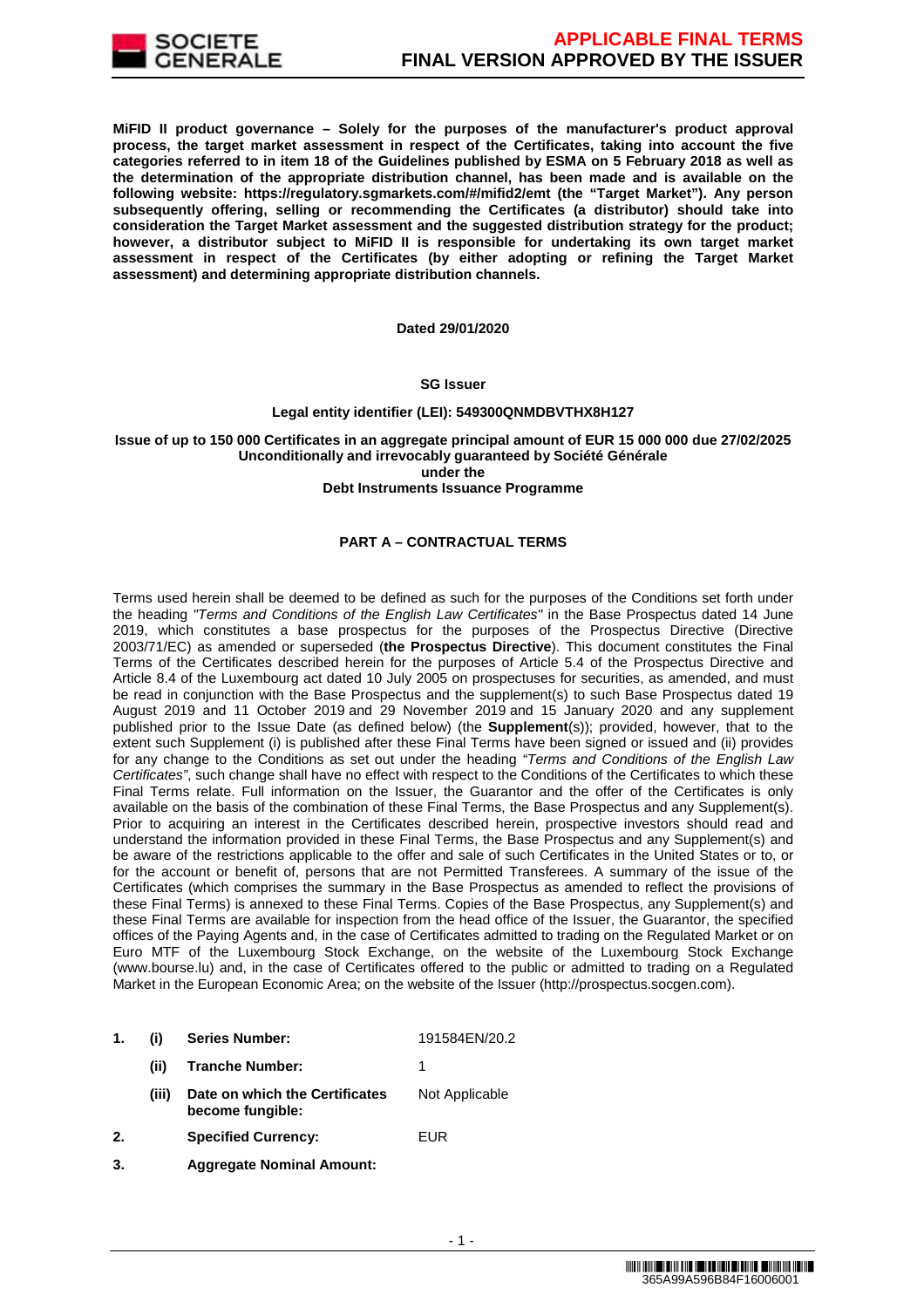

|     | (i)   | - Tranche:                                                                              | Up to 150 000 Certificates in an aggregate principal amount<br>of EUR 15 000 000                                                                    |  |  |
|-----|-------|-----------------------------------------------------------------------------------------|-----------------------------------------------------------------------------------------------------------------------------------------------------|--|--|
|     | (ii)  | - Series:                                                                               | Up to 150 000 Certificates in an aggregate principal amount<br>of EUR 15 000 000                                                                    |  |  |
| 4.  |       | <b>Issue Price:</b>                                                                     | <b>EUR</b><br>Certificate<br>of EUR<br>Specified<br>100<br>100<br>per<br>Denomination                                                               |  |  |
| 5.  |       | <b>Specified Denomination(s):</b>                                                       | <b>EUR 100</b>                                                                                                                                      |  |  |
| 6.  | (i)   | <b>Issue Date:</b><br>(DD/MM/YYYY)                                                      | 21/02/2020                                                                                                                                          |  |  |
|     | (ii)  | <b>Interest Commencement Date:</b>                                                      | Not Applicable                                                                                                                                      |  |  |
| 7.  |       | <b>Final Exercise Date:</b><br>(DD/MM/YYYY)                                             | 27/02/2025                                                                                                                                          |  |  |
| 8.  |       | <b>Governing law:</b>                                                                   | English law                                                                                                                                         |  |  |
| 9.  | (i)   | <b>Status of the Certificates:</b>                                                      | Unsecured                                                                                                                                           |  |  |
|     | (ii)  | Date of corporate authorisation<br>obtained for the issuance of<br><b>Certificates:</b> | Not Applicable                                                                                                                                      |  |  |
|     | (iii) | <b>Type of Structured Certificates:</b>                                                 | <b>Index Linked Certificates</b>                                                                                                                    |  |  |
|     |       |                                                                                         | The provisions of the following Additional Terms and<br>Conditions apply:<br>Conditions for Index Linked<br>Additional Terms<br>and<br>Certificates |  |  |
|     | (iv)  | <b>Reference of the Product</b>                                                         | 3.3.4 with Option 4 applicable as described in the Additional<br>Terms and Conditions relating to Formulae                                          |  |  |
| 10. |       | <b>Interest Basis:</b>                                                                  | See section "PROVISIONS RELATING TO INTEREST (IF<br>ANY) PAYABLE" below.                                                                            |  |  |
| 11. |       | <b>Redemption/Payment Basis:</b>                                                        | See section "PROVISIONS RELATING TO REDEMPTION"<br>below.                                                                                           |  |  |
| 12. |       | Issuer's/Certificateholders'<br>redemption option:                                      | See section "PROVISIONS RELATING TO REDEMPTION"<br>below.                                                                                           |  |  |
|     |       | PROVISIONS RELATING TO INTEREST (IF ANY) PAYABLE                                        |                                                                                                                                                     |  |  |

### **13. Fixed Rate Certificate Provisions:** Not Applicable **14. Floating Rate Certificate Provisions:** Not Applicable **15. Structured Interest Certificate Provisions:** Not Applicable **16. Zero Coupon Certificate Provisions:** Not Applicable

## **PROVISIONS RELATING TO REDEMPTION**

| 17. | Redemption at the option of the<br><b>Issuer:</b>             | Not Applicable |
|-----|---------------------------------------------------------------|----------------|
| 18. | Redemption at the option of the<br><b>Certificateholders:</b> | Not Applicable |

**19. Automatic Early Redemption:** Applicable as per Condition 5.10 of the General Terms and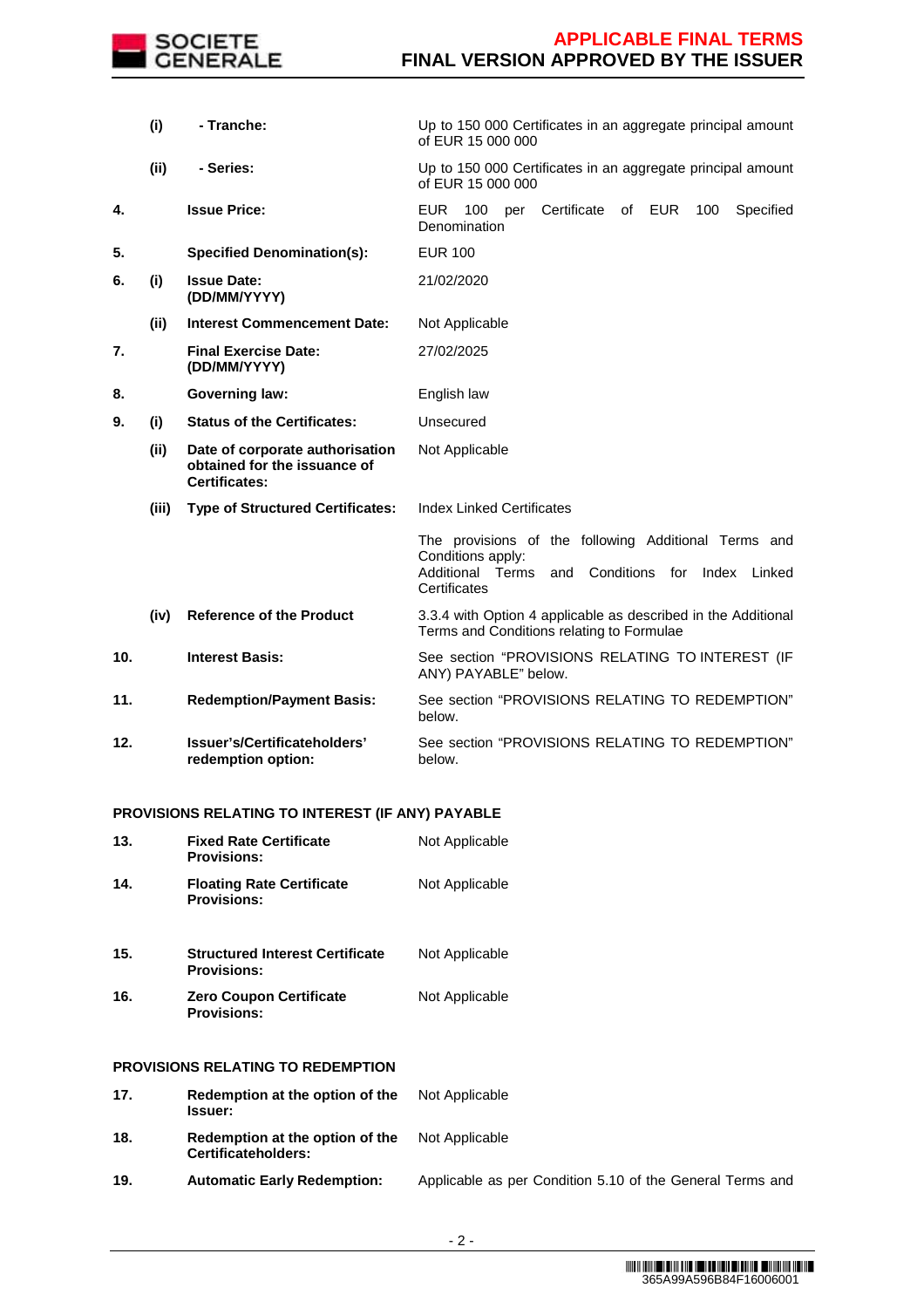

## **Conditions**

|     | (i)   | <b>Automatic Early Redemption</b><br>Amount(s):                                                                                                                                                      | Unless previously redeemed, if an Automatic Early<br>Redemption Event has occurred, then the Issuer shall<br>redeem early the Certificates on Automatic<br>Early<br>Redemption Date(i) (i from 1 to 4) in accordance with the<br>following provisions in respect of each Certificate: |
|-----|-------|------------------------------------------------------------------------------------------------------------------------------------------------------------------------------------------------------|---------------------------------------------------------------------------------------------------------------------------------------------------------------------------------------------------------------------------------------------------------------------------------------|
|     |       |                                                                                                                                                                                                      | Automatic Early Redemption Amount(i) = Specified<br>Denomination x $(100\% + i \times 5.1\%)$                                                                                                                                                                                         |
|     |       |                                                                                                                                                                                                      | Definitions relating to the Automatic Early Redemption<br>Amount are set out in paragraph 27(ii) "Definitions relating to<br>the Product".                                                                                                                                            |
|     | (ii)  | <b>Automatic Early Redemption</b><br>Date(s):<br>(DD/MM/YYYY)                                                                                                                                        | Automatic Early Redemption Date(i) (i from 1 to 4): 5<br>Business Days after the Valuation Date(i) on which an<br>Automatic Early Redemption Event is deemed to have<br>occurred.                                                                                                     |
|     | (iii) | <b>Automatic Early Redemption</b><br>Event:                                                                                                                                                          | is deemed to have occurred, as determined by the<br>Calculation Agent, if on a Valuation Date(i) (i from 1 to 4),<br>Performance(i) is higher than or equal to 0%                                                                                                                     |
| 20. |       | <b>Final Exercise Amount:</b>                                                                                                                                                                        | Unless previously redeemed, the Issuer shall redeem the<br>Certificates on the Final Exercise Date, in accordance with<br>the following provisions in respect of each Certificate:                                                                                                    |
|     |       |                                                                                                                                                                                                      | Scenario 1:                                                                                                                                                                                                                                                                           |
|     |       |                                                                                                                                                                                                      | If on Valuation Date(5), Performance(5) is higher than or<br>equal to 0%, then:                                                                                                                                                                                                       |
|     |       |                                                                                                                                                                                                      | Final Exercise Amount = Specified Denomination $x$ [(100%<br>$+5x5.1\%$ ]                                                                                                                                                                                                             |
|     |       |                                                                                                                                                                                                      | <b>Scenario 2:</b>                                                                                                                                                                                                                                                                    |
|     |       |                                                                                                                                                                                                      | If on Valuation Date(5), Performance(5) is lower than 0%<br>and Performance(5) is higher than or equal to -30.0%, then:                                                                                                                                                               |
|     |       |                                                                                                                                                                                                      | Final Exercise Amount = Specified Denomination x [100%]                                                                                                                                                                                                                               |
|     |       |                                                                                                                                                                                                      | Scenario 3:                                                                                                                                                                                                                                                                           |
|     |       |                                                                                                                                                                                                      | If on Valuation Date(5), Performance(5) is lower than -<br>30.0%, then:                                                                                                                                                                                                               |
|     |       |                                                                                                                                                                                                      | Final Exercise Amount = Specified Denomination x (100% +<br>Performance(5))                                                                                                                                                                                                           |
|     |       |                                                                                                                                                                                                      | Definitions relating to the Final Exercise Amount are set out<br>in paragraph 27(ii) "Definitions relating to the Product".                                                                                                                                                           |
| 21. |       | <b>Physical Delivery Certificates</b><br><b>Provisions:</b>                                                                                                                                          | Not Applicable                                                                                                                                                                                                                                                                        |
| 22. |       | <b>Credit Linked Certificates</b><br><b>Provisions:</b>                                                                                                                                              | Not Applicable                                                                                                                                                                                                                                                                        |
| 23. |       | <b>Bond Linked Certificates</b><br><b>Provisions:</b>                                                                                                                                                | Not Applicable                                                                                                                                                                                                                                                                        |
| 24. |       | Trigger redemption at the option<br>of the Issuer:                                                                                                                                                   | Not Applicable                                                                                                                                                                                                                                                                        |
| 25. |       | <b>Early Redemption for tax</b><br>reasons, special tax reasons,<br>regulatory reasons, Force<br>Majeure Event, Event of Default,<br>or at the option of the<br><b>Calculation Agent pursuant to</b> | Early Redemption Amount: Market Value                                                                                                                                                                                                                                                 |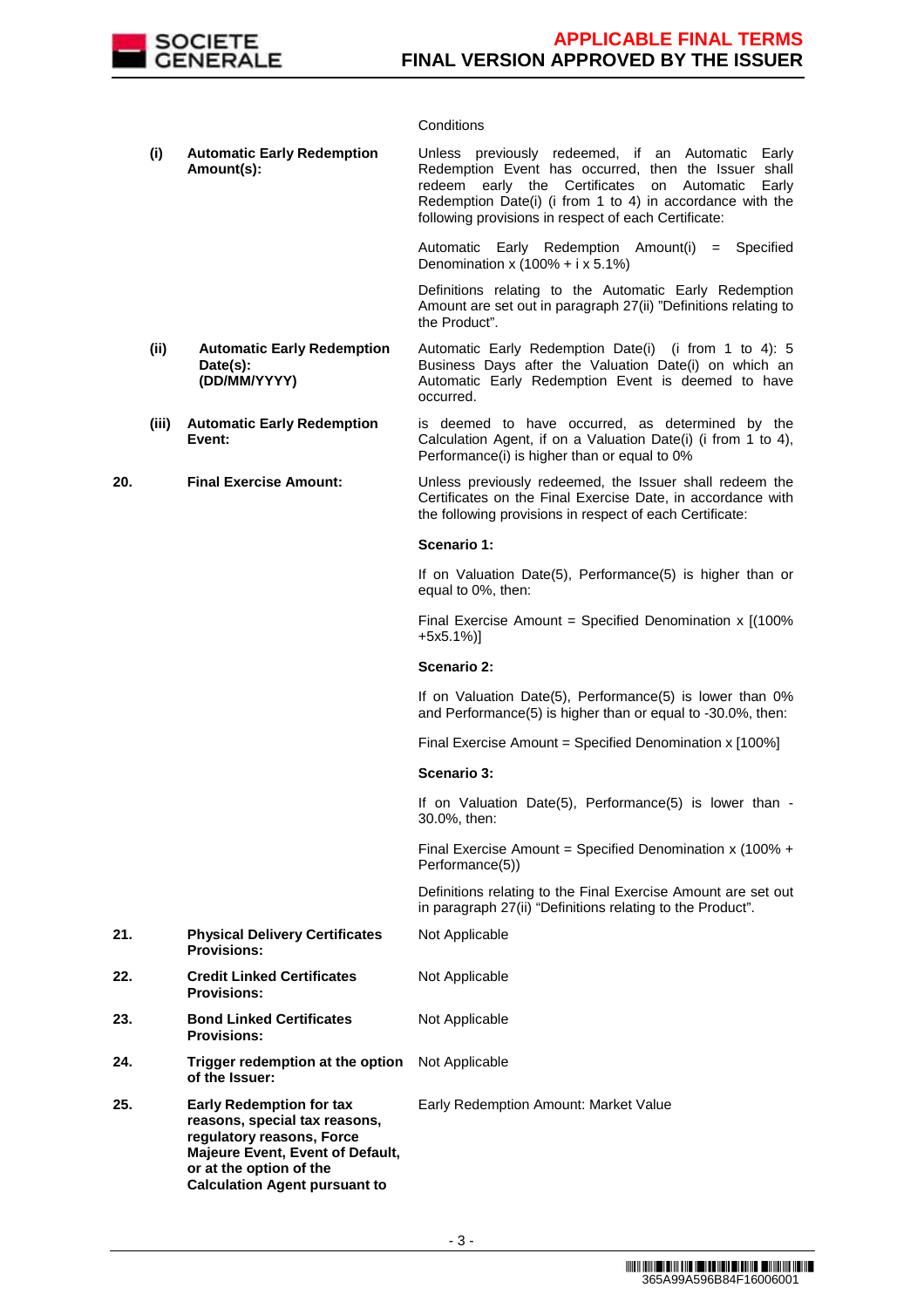

**the Additional Terms and Conditions:**

### **PROVISIONS APPLICABLE TO THE UNDERLYING(S) IF ANY**

**26. (i) Underlying(s):** The following Index as defined below:

| <b>Index Name</b>                                               | <b>Bloomberg</b><br><b>Ticker</b> | Index<br><b>Sponsor</b> | <b>Exchange</b>                                                                                                                                            | Website |
|-----------------------------------------------------------------|-----------------------------------|-------------------------|------------------------------------------------------------------------------------------------------------------------------------------------------------|---------|
| EURO STOXX<br><b>ESG Leaders 50 SXXESGE</b><br><b>EUR Price</b> |                                   | <b>STOXX</b><br>Limited | Each exchange on which securities<br>. comprised in the Index are traded, from www.stoxx.com<br>time to time, as determined by the<br><b>Index Sponsor</b> |         |

- (ii) **Information relating to the past** The information relating to the past and future performances **and future performances of the Underlying(s) and volatility:** of the Underlying(s) and volatility are available on the source specified in the table above.
- **(iii) Provisions relating, amongst others, to the Market Disruption Event(s) and/or Extraordinary Event(s) and/or any additional disruption event(s) as described in the relevant Additional Terms and Conditions:** The provisions of the following Additional Terms and Conditions apply: Additional Terms and Conditions for Index Linked **Certificates (iv) Other information relating to the Underlying(s):** Information or summaries of information included herein with respect to the Underlying(s), has been extracted from general databases released publicly or by any other available information. Each of the Issuer and the Guarantor confirms that such information has been accurately reproduced and that, so far as it is aware and is able to ascertain from information published, no facts have been omitted which would render

the reproduced information inaccurate or misleading.

### **DEFINITIONS APPLICABLE TO INTEREST (IF ANY), REDEMPTION AND THE UNDERLYING(S) IF ANY**

| 27. | $\mathbf{\left( i\right) }$ | Definitions relating to date(s):                                                                                                                                      | Applicable                    |                                                             |             |             |  |
|-----|-----------------------------|-----------------------------------------------------------------------------------------------------------------------------------------------------------------------|-------------------------------|-------------------------------------------------------------|-------------|-------------|--|
|     |                             | <b>Valuation Date(0):</b><br>(DD/MM/YYYY)                                                                                                                             | 20/02/2020                    |                                                             |             |             |  |
|     |                             | Valuation Date(i) (i from 1 to 5)<br>(DD/MM/YYYY)                                                                                                                     | 22/02/2021;<br>20/02/2025     | 21/02/2022:                                                 | 20/02/2023: | 20/02/2024: |  |
|     | (ii)                        | Applicable, subject to the provisions of Condition 4 of the<br>Definitions relating to the<br><b>Product:</b><br>Additional Terms and Conditions relating to Formulae |                               |                                                             |             |             |  |
|     |                             | Performance(i)<br>(i from 1 to 5)                                                                                                                                     | means $(S(i) / S(0)) - 100\%$ |                                                             |             |             |  |
|     |                             | S(i)<br>(i from $0$ to $5$ )                                                                                                                                          | of the Underlying             | means in respect of any Valuation Date(i) the Closing Price |             |             |  |

## **PROVISIONS RELATING TO SECURED CERTIFICATES**

**28. Secured Certificates Provisions:** Not Applicable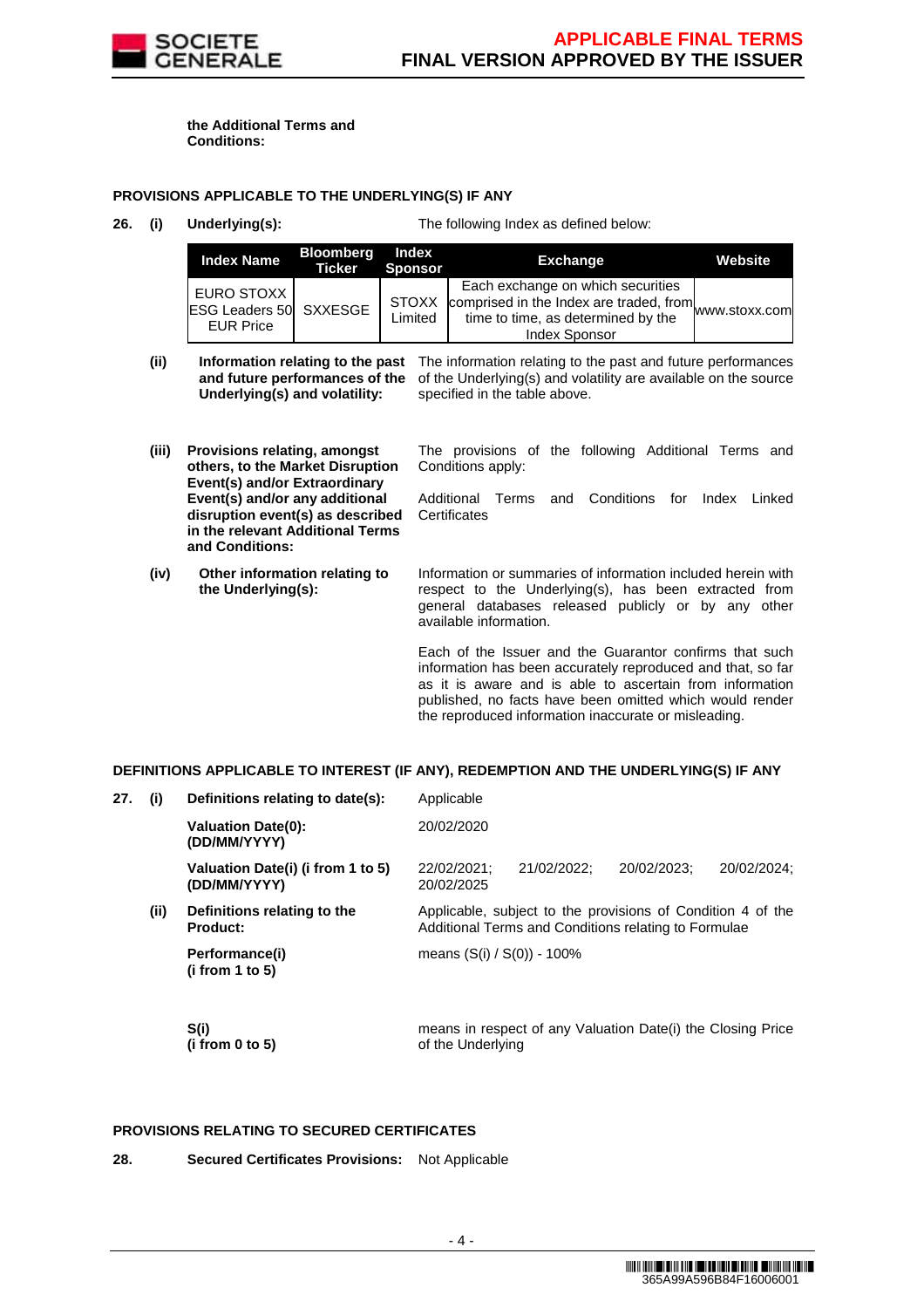

## **GENERAL PROVISIONS APPLICABLE TO THE CERTIFICATES**

| 29. |      | Provisions applicable to<br>payment date(s):                                                                  |                                                                                                                               |
|-----|------|---------------------------------------------------------------------------------------------------------------|-------------------------------------------------------------------------------------------------------------------------------|
|     |      | - Payment Business Day:                                                                                       | <b>Following Payment Business Day</b>                                                                                         |
|     |      | - Financial Centre(s):                                                                                        | Not Applicable                                                                                                                |
| 30. |      | Form of the Certificates:                                                                                     |                                                                                                                               |
|     | (i)  | Form:                                                                                                         | Non-US Registered Global Note registered in the name of a<br>nominee for a common depositary for Euroclear and<br>Clearstream |
|     | (ii) | New Global Note (NGN - bearer No<br>notes) / New Safekeeping<br><b>Structure (NSS - registered</b><br>notes): |                                                                                                                               |
| 31. |      | <b>Redenomination:</b>                                                                                        | Not Applicable                                                                                                                |
| 32. |      | <b>Consolidation:</b>                                                                                         | Applicable as per Condition 14.2 of the General Terms and<br>Conditions                                                       |
| 33. |      | <b>Partly Paid Certificates</b><br><b>Provisions:</b>                                                         | Not Applicable                                                                                                                |
| 34. |      | <b>Instalment Certificates</b><br><b>Provisions:</b>                                                          | Not Applicable                                                                                                                |
| 35. |      | Masse:                                                                                                        | Not Applicable                                                                                                                |
| 36. |      | <b>Dual Currency Certificate</b><br><b>Provisions:</b>                                                        | Not Applicable                                                                                                                |
| 37. |      | <b>Additional Amount Provisions</b><br>for Italian Certificates:                                              | Not Applicable                                                                                                                |
| 38. |      | Interest Amount and/or the<br><b>Redemption Amount switch at</b><br>the option of the Issuer:                 | Not Applicable                                                                                                                |
| 39. |      | <b>Portfolio Linked Certificates</b><br><b>Provisions:</b>                                                    | Not Applicable                                                                                                                |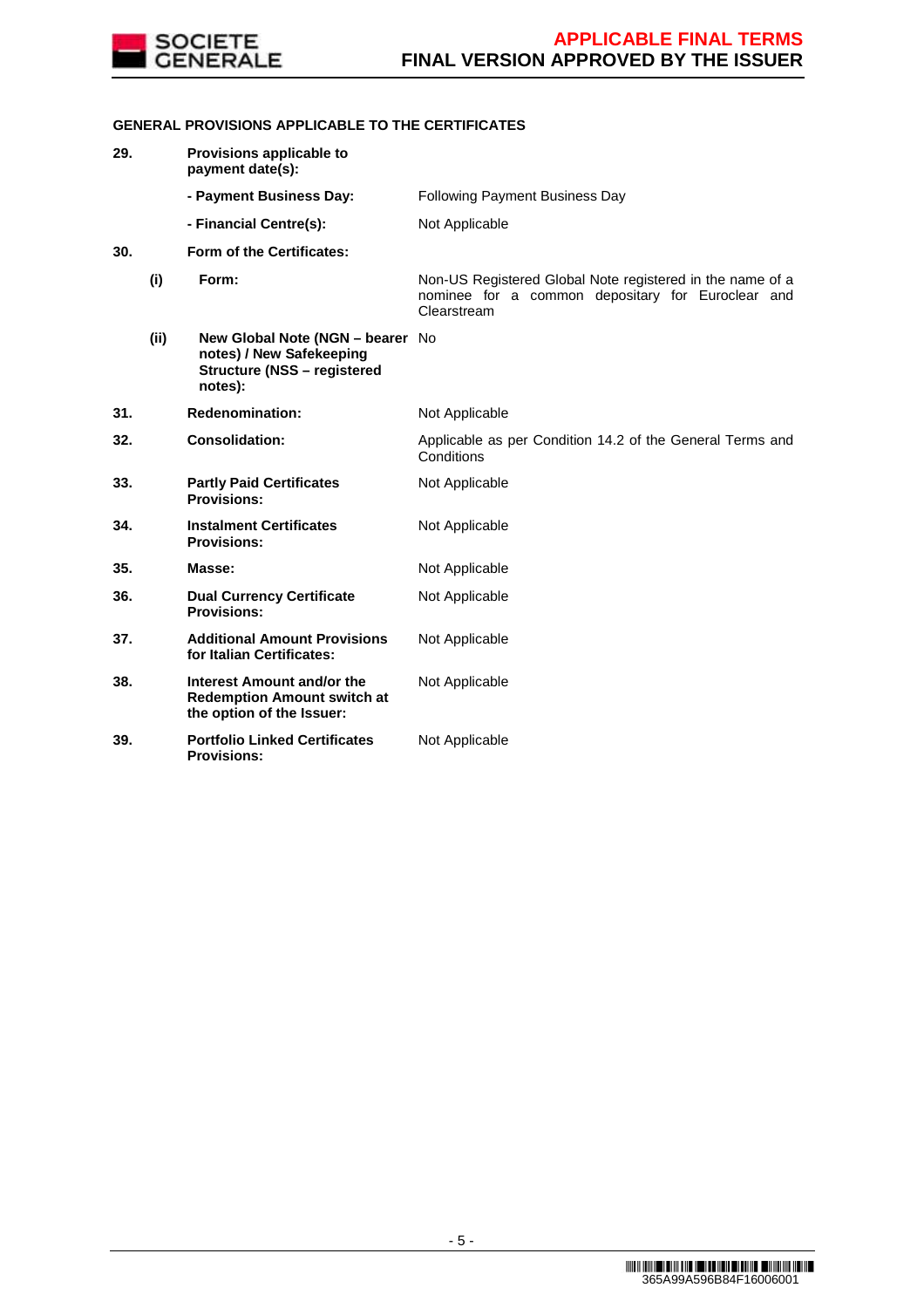

#### **PART B – OTHER INFORMATION**

#### **1. LISTING AND ADMISSION TO TRADING**

- **(i) Listing:** None
- **(ii) Admission to trading:** Application shall be made for the Certificates to be admitted to trading on the Multilateral Trading Facility ("MTF") named EuroTLX organized and managed by Borsa Italiana S.p.A. with effect from or as soon as practicable after the Issue Date. Société Générale, directly or through a third party appointed by it, will act as specialist for the Certificates, in accordance with the rules and regulations of EuroTLX.

 **There can be no assurance that the listing and trading of the Certificates will be approved with effect on the Issue Date or at all, provided that if Borsa Italiana S.p.A. does not release its decision of admission to trading within the day immediately preceding the Issue Date, Section 10 – paragraph "Conditions to which the offer is subject" of these Final Terms shall apply.**

**(iii) Estimate of total expenses related to admission to trading:** Not Applicable **(iv) Information required for Certificates to be listed on SIX Swiss Exchange:** Not Applicable

#### **2. RATINGS**

The Certificates to be issued have not been rated.

#### **3. INTERESTS OF NATURAL AND LEGAL PERSONS INVOLVED IN THE ISSUE/OFFER**

 Save for fees, if any, payable to the Dealer, and so far as the Issuer is aware, no person involved in the issue of the Certificates has an interest material to the offer.

The Dealer and its affiliates have engaged, and may in the future engage, in investment banking and/or commercial banking transactions with, and may perform other services for, the Issuer and its affiliates in the ordinary course of business.

 Société Générale will ensure the roles of provider of hedging instruments to the Issuer of the Certificates and Calculation Agent of the Certificates.

 The possibility of conflicts of interest between the different roles of Société Générale on one hand, and between those of Société Générale in these roles and those of the Certificateholders on the other hand cannot be excluded.

 Furthermore, given the banking activities of Société Générale, conflicts may arise between the interests of Société Générale acting in these capacities (including business relationship with the issuers of the financial instruments being underlyings of the Certificates or possession of non public information in relation with them) and those of the Certificateholders. Finally, the activities of Société Générale on the underlying financial instrument(s), on its proprietary account or on behalf of its customers, or the establishment of hedging transactions, may also have an impact on the price of these instruments and their liquidity, and thus may be in conflict with the interests of the Certificateholders.

## **4. REASONS FOR THE OFFER AND USE OF PROCEEDS**

**(i) Reasons for the offer and use of proceeds:**

The net proceeds from each issue of Certificates will be applied for the general financing purposes of the Société Générale Group, which include making a profit.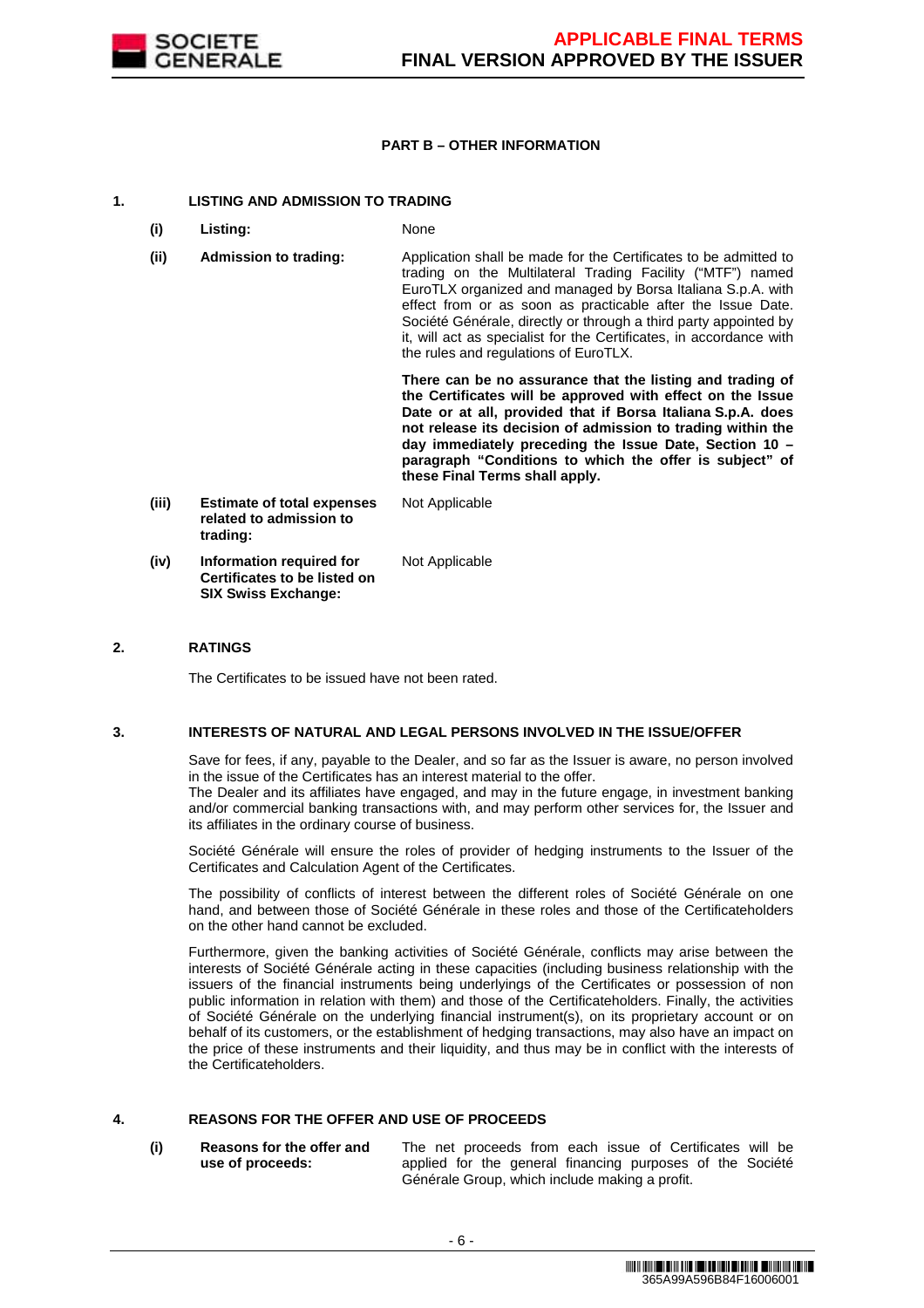

- **(ii) Estimated net proceeds:** Not Applicable
- **(iii) Estimated total expenses:** Not Applicable
- **5. INDICATION OF YIELD** (Fixed Rate Certificates only) Not Applicable
- **6. HISTORIC INTEREST RATES** (Floating Rate Certificates only)

Not Applicable

### **7. PERFORMANCE AND EFFECT ON VALUE OF INVESTMENT**

#### **(i) PERFORMANCE OF FORMULA, EXPLANATION OF EFFECT ON VALUE OF INVESTMENT** (Structured Certificates only)

 The value of the Certificates, the payment of an automatic early redemption amount on a relevant automatic early redemption date, and the payment of a redemption amount to a Certificateholder on the final exercise date will depend on the performance of the underlying asset(s), on the relevant valuation date(s).

 The value of the Certificates is linked to the positive or negative performance of the underlying instrument. The amount(s) to be paid is/are determined on the basis of the condition which is satisfied (or not) if the performance of the underlying instrument is higher than or equal to a predefined barrier performance.

 The Certificates may provide for an automatic early redemption linked to a specific event. Therefore, this may prevent the Certificateholders from benefitting from the performance of the underlying instrument(s) over the whole period initially envisaged.

 The terms and conditions of the Certificates may include provisions under which upon the occurrence of certain market disruptions delays in the settlement of the Certificates may be incurred or certain modifications be made. Moreover, in case of occurrence of events affecting the underlying instrument(s), the terms and conditions of the Certificates allow the Issuer to substitute the underlying instrument(s) by new underlying instrument(s), cease the exposure to the underlying asset(s) and apply a reference rate to the proceeds so obtained until the final exercise date of the Certificates, postpone the final exercise date of the Certificates, early redeem the Certificates on the basis of the market value of these Certificates, or deduct from any due amount the increased cost of hedging, and in each case without the consent of the Certificateholders.

Payments (whether in respect of principal and/or interest and whether at final exercise or otherwise) on the Certificates are calculated by reference to certain underlying(s), the return of the Certificates is based on changes in the value of the underlying(s), which may fluctuate. Prospective investors should be aware that these Certificates may be volatile and that they may receive no interest and may lose all or a substantial portion of their principal.

 During the lifetime of the Certificates, the market value of these Certificates may be lower than the invested capital. Furthermore, an insolvency of the Issuer and/or the Guarantor may cause a total loss of the invested capital.

**The attention of the investors is drawn to the fact that they could sustain an entire or a partial loss of their investment.**

#### **(ii) PERFORMANCE OF RATE(S) OF EXCHANGE AND EXPLANATION OF EFFECT ON VALUE OF INVESTMENT** (Dual Currency Certificates only)

Not Applicable

#### **8. OPERATIONAL INFORMATION**

**(i) Security identification code(s):**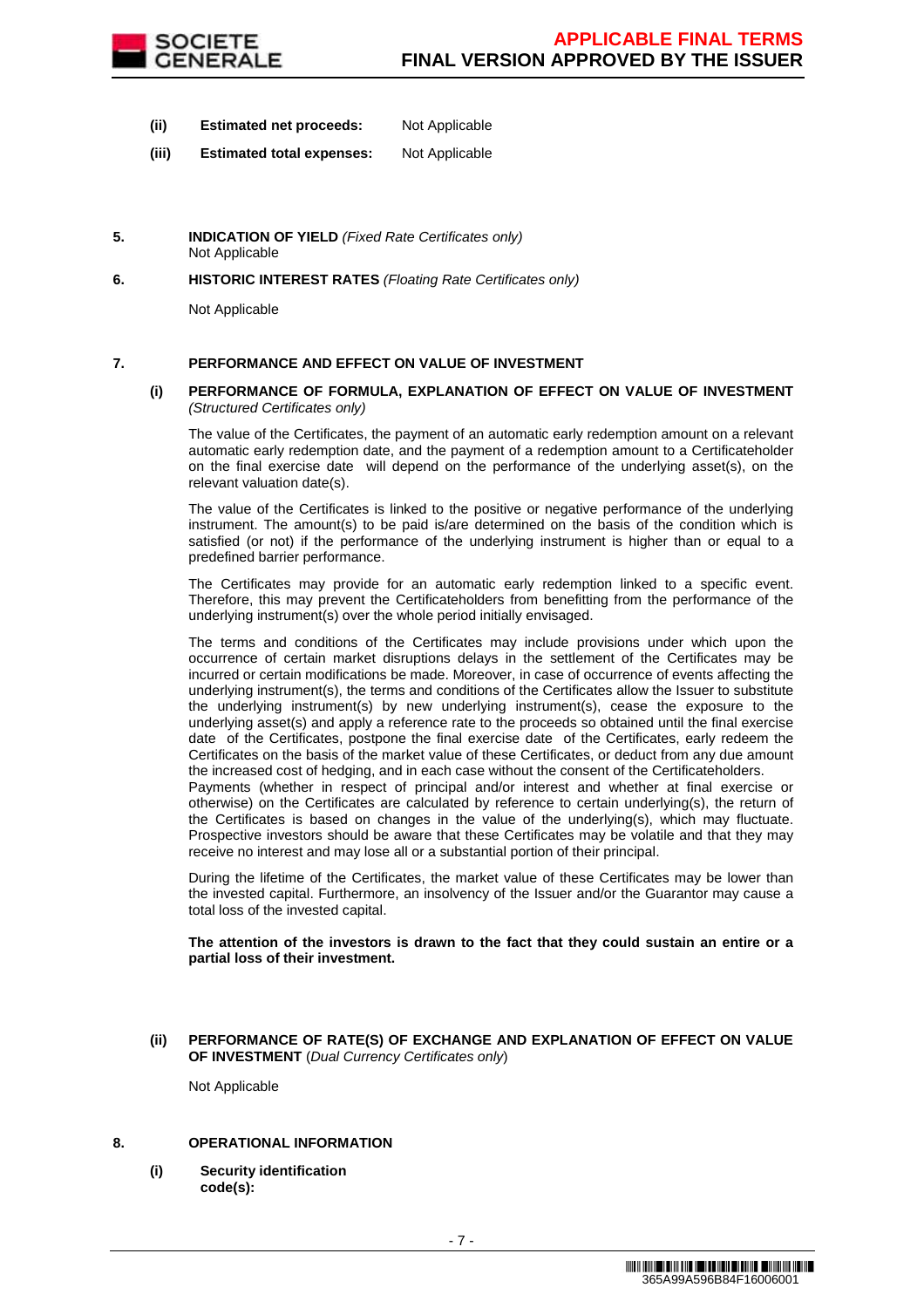

|    |       | - ISIN code:                                                                                                                          | XS2088158576                                                                                                                                                                                                                                                                                                                                                                                                                                                                                                                                                                                                                                                                                                                                                        |
|----|-------|---------------------------------------------------------------------------------------------------------------------------------------|---------------------------------------------------------------------------------------------------------------------------------------------------------------------------------------------------------------------------------------------------------------------------------------------------------------------------------------------------------------------------------------------------------------------------------------------------------------------------------------------------------------------------------------------------------------------------------------------------------------------------------------------------------------------------------------------------------------------------------------------------------------------|
|    |       | - Common code:                                                                                                                        | 208815857                                                                                                                                                                                                                                                                                                                                                                                                                                                                                                                                                                                                                                                                                                                                                           |
|    | (ii)  | <b>Clearing System(s):</b>                                                                                                            | Euroclear Bank S.A/N.V. (Euroclear) / Clearstream Banking<br>société anonyme (Clearstream)                                                                                                                                                                                                                                                                                                                                                                                                                                                                                                                                                                                                                                                                          |
|    | (iii) | <b>Delivery of the Certificates:</b>                                                                                                  | Delivery against payment                                                                                                                                                                                                                                                                                                                                                                                                                                                                                                                                                                                                                                                                                                                                            |
|    | (iv)  | <b>Calculation Agent:</b>                                                                                                             | Société Générale<br>Tour Société Générale<br>17 Cours Valmy<br>92987 Paris La Défense Cedex<br>France                                                                                                                                                                                                                                                                                                                                                                                                                                                                                                                                                                                                                                                               |
|    | (v)   | Paying Agent(s):                                                                                                                      | Société Générale Luxembourg SA<br>11, avenue Emile Reuter<br>2420 Luxembourg<br>Luxembourg                                                                                                                                                                                                                                                                                                                                                                                                                                                                                                                                                                                                                                                                          |
|    | (vi)  | Eurosystem eligibility of the<br>Certificates:                                                                                        | No. Whilst the designation is specified as "no" at the date of<br>these Final Terms, should the Eurosystem eligibility criteria be<br>amended in the future such that the Certificates are capable of<br>meeting them the Certificates may then be deposited with one<br>of the ICSDs as common safekeeper and registered in the<br>name of a nominee of one of the ICSDs acting as common<br>safekeeper. Note that this does not necessarily mean that the<br>Certificates will then be recognised as eligible collateral for<br>Eurosystem monetary policy and intraday credit operations by<br>the Eurosystem at any time during their life. Such recognition<br>will depend upon the ECB being satisfied that Eurosystem<br>eligibility criteria have been met. |
|    |       | (vii) Address and contact details<br>of Société Générale for all<br>administrative<br>communications relating to<br>the Certificates: | Société Générale<br>Tour Société Générale<br>17 Cours Valmy<br>92987 Paris La Défense Cedex<br>France<br>Name: Sales Support Services - Derivatives<br>Tel: +33 1 57 29 12 12 (Hotline)<br>Email: clientsupport-deai@sgcib.com                                                                                                                                                                                                                                                                                                                                                                                                                                                                                                                                      |
| 9. |       | <b>DISTRIBUTION</b>                                                                                                                   |                                                                                                                                                                                                                                                                                                                                                                                                                                                                                                                                                                                                                                                                                                                                                                     |
|    | (i)   | <b>Method of distribution:</b>                                                                                                        | Non-syndicated                                                                                                                                                                                                                                                                                                                                                                                                                                                                                                                                                                                                                                                                                                                                                      |
|    |       | - Dealer(s):                                                                                                                          | Société Générale<br>Tour Société Générale<br>17 Cours Valmy<br>92987 Paris La Défense Cedex<br>France                                                                                                                                                                                                                                                                                                                                                                                                                                                                                                                                                                                                                                                               |
|    | (ii)  | <b>Total commission and</b><br>concession:                                                                                            | There is no commission and/or concession paid by the Issuer<br>to the Dealer or the Managers.                                                                                                                                                                                                                                                                                                                                                                                                                                                                                                                                                                                                                                                                       |
|    |       |                                                                                                                                       | Société Générale shall pay to Deutsche Bank SpA an upfront<br>remuneration of up to 3.00% of the nominal amount of<br>Certificates effectively placed by such Distributor as of the<br>Issue Date.                                                                                                                                                                                                                                                                                                                                                                                                                                                                                                                                                                  |
|    | (iii) | <b>TEFRA rules:</b>                                                                                                                   | Not Applicable                                                                                                                                                                                                                                                                                                                                                                                                                                                                                                                                                                                                                                                                                                                                                      |
|    | (iv)  | <b>Non-exempt Offer:</b>                                                                                                              | A Non-exempt offer of the Certificates may be made by the<br>Dealer and any Initial Authorised Offeror below mentioned,<br>any Additional Authorised Offeror, the name and address of<br>whom will be published on the website of the Issuer<br>(http://prospectus.socgen.com) in the public offer jurisdiction(s)<br>(Public Offer Jurisdiction(s)) during the offer period (Offer<br>Period) as specified in the paragraph "Public Offers in<br>European Economic Area" below.                                                                                                                                                                                                                                                                                    |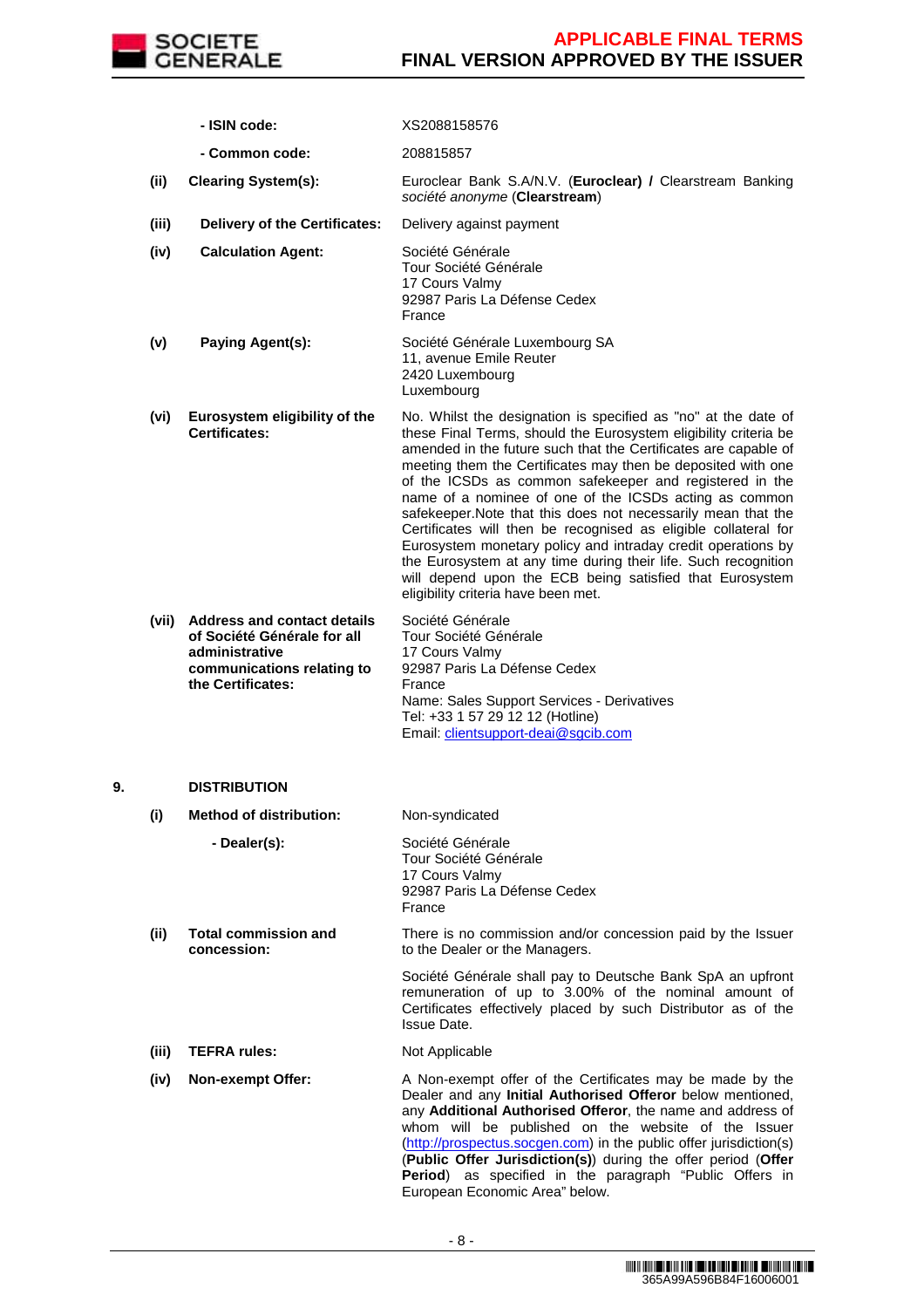

 **- Individual Consent / Name(s)**  Applicable / Deutsche Bank SpA, Piazza del Calendario, 3, **and address(es) of any Initial Authorised Offeror:**

20126 Milano

 **- General Consent/ Other conditions to consent:**

Not Applicable

Not Applicable

The Certificates are not Specified Certificates for purposes of the Section 871(m) Regulations.

**(vi) Prohibition of Sales to EEA Retail Investors:**

**(v) U.S. federal income tax considerations:**

### **10. PUBLIC OFFERS IN EUROPEAN ECONOMIC AREA**

- **Public Offer Jurisdiction(s):** Italy
	- **Offer Period:** From and including January 31, 2020 at 9.00 a.m. Central European Time (CET) to and including February 18, 2020 at 4.00 p.m. CET, subject to any early closing of the Offer Period as described below.

The Certificates will be distributed:

(a) within the premises of the Distributors (at their offices and branches);

(b) through door-to-door selling (fuori sede) pursuant to Articles 30 and 31 of the Italian Legislative Decree No. 58 of 24<sup>th</sup> February 1998, as amended from time to time (the **"Italian Financial Services Act"**) from and including January 31, 2020 at 9.00 a.m. Central European Time (CET) to and including February 13, 2020 at 4.00 p.m. CET;

subject to any early closing of the Offer Period as described below.

The Distributor intending to distribute Certificates through doorto-door selling (fuori sede) pursuant to article 30 of the Italian Financial Services Act will collect the acceptance forms - other than directly at their branches and offices - through financial advisors for door-to-door selling (consulenti finanziari abilitati all'offerta fuori sede) pursuant to Article 31 of the Italian Financial Services Act.

Pursuant to Article 30, paragraph 6, of the Italian Financial Services Act, the validity and enforceability of contracts entered into through door-to-door selling (fuori sede) is suspended for a period of 7 (seven) days from the date of subscription of the acceptance form by the relevant investor.

Within such period investors may notify the relevant Distributor of their withdrawal without payment of any charge or commission.

- **Offer Price:** The Certificates will be offered at the Issue Price of which up to a maximum of 3.00% is represented by distribution fee payable upfront by the Issuer to the Distributor.
- **Conditions to which the offer is subject:** Offers of the Certificates are conditional on their issue and, on any additional conditions set out in the standard terms of business of the financial intermediaries, notified to investors by such relevant financial intermediaries.

The Issuer reserves the right to close the Offer Period prior to its stated expiry for any reason.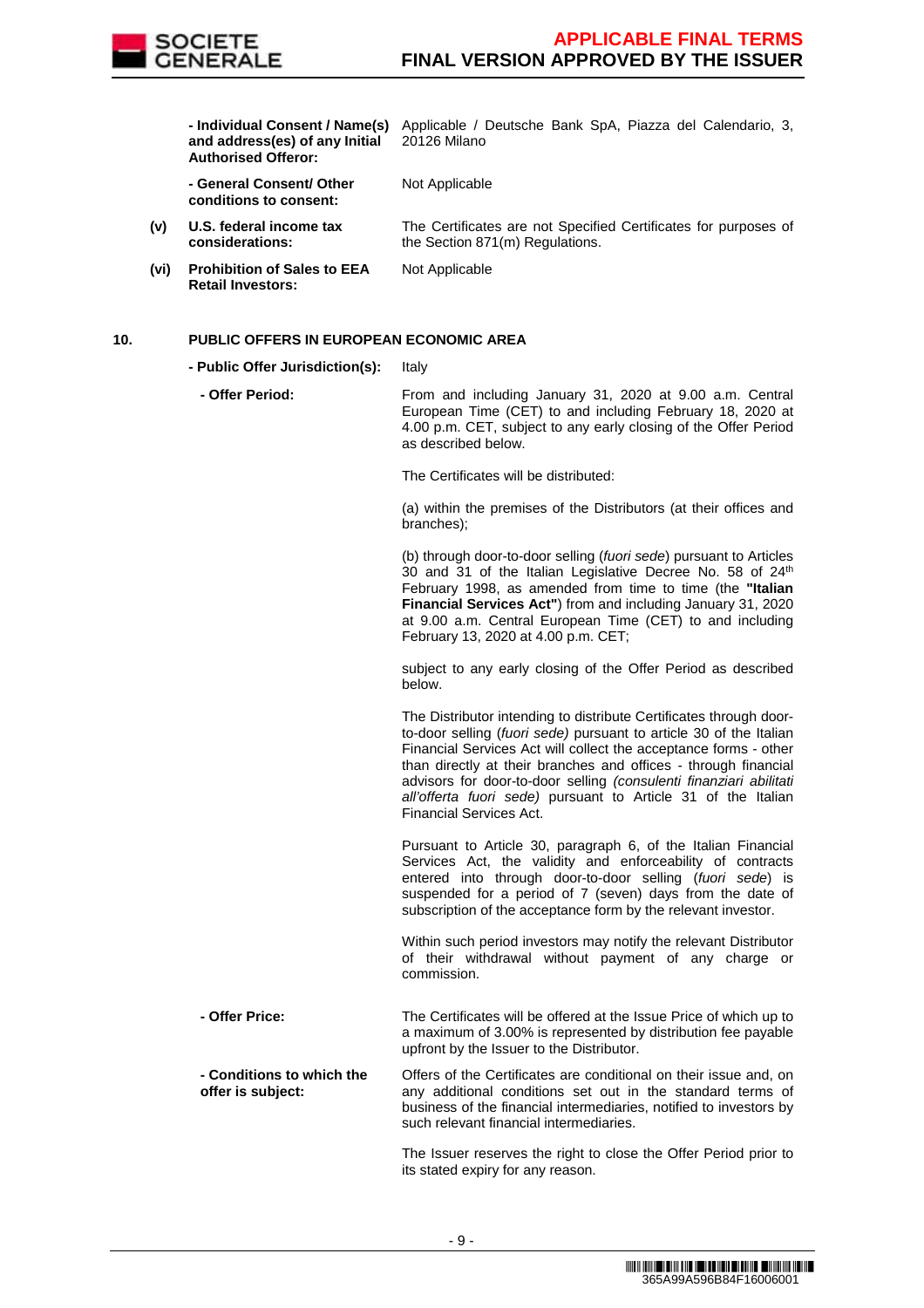

The Issuer reserves the right to withdraw the offer and cancel the issuance of the Certificates for any reason at any time on or prior to the Issue Date. For the avoidance of doubt, if any application has been made by a potential investor and the Issuer exercises such right, no potential investor shall be entitled to subscribe or otherwise acquire the Certificates. In each case, a notice to the investors on the early termination or the withdrawal, as applicable, will be published on the website of the Issuer (http://prospectus.socgen.com).

 The validity of the offer is subject to the condition that the decision of admission to trading on EuroTLX is released by Borsa Italiana S.p.A. by not later than on the day immediately preceding the Issue Date; otherwise, the offer will be deemed withdrawn and the issuance cancelled. The Issuer undertakes to file the relevant application with Borsa Italiana S.p.A. in due time to allow Borsa Italiana S.p.A. to release a decision, according to its rules, within the day immediately preceding the Issue Date.

 **- Description of the application process:** The distribution activity will be carried out in accordance with the financial intermediary's usual procedures. Prospective investors will not be required to enter into any contractual arrangements directly with the Issuer in relation to the subscription of the Certificates.

 **- Description of possibility to reduce subscriptions and manner for refunding excess amount paid by applicants:** Not Applicable **- Details of the minimum and/or maximum amount of application:** Minimum amount of application : EUR 100 (i.e. 1 Certificate) **- Details of the method and time limits for paying up and delivering the Certificates:** The Certificates will be issued on the Issue Date against payment to the Issuer of the net subscription moneys. However, the settlement and delivery of the Certificates will be executed through the Dealer mentioned above. Investors will be notified by the relevant financial intermediary of their allocations of Certificates and the settlement arrangements in respect thereof. The settlement and the delivery of the securities will be executed through the Dealer mentioned above only for technical reasons. However, the Issuer will be the only offeror and as such will assume all the responsibilities in connection with the information contained in the Final Terms together with the Base Prospectus. **- Manner and date in which results of the offer are to be made public:** Publication on the website of the Issuer (http://prospectus.socgen.com) and in a daily newspaper of general circulation in the relevant place(s) of listing and/or public offer at the end of the subscription period if required by local regulation. **- Procedure for exercise of any right of pre-emption, negotiability of subscription rights and treatment of subscription rights not exercised:** Not Applicable **- Whether tranche(s) has/have been reserved for**  Not Applicable

**certain countries:**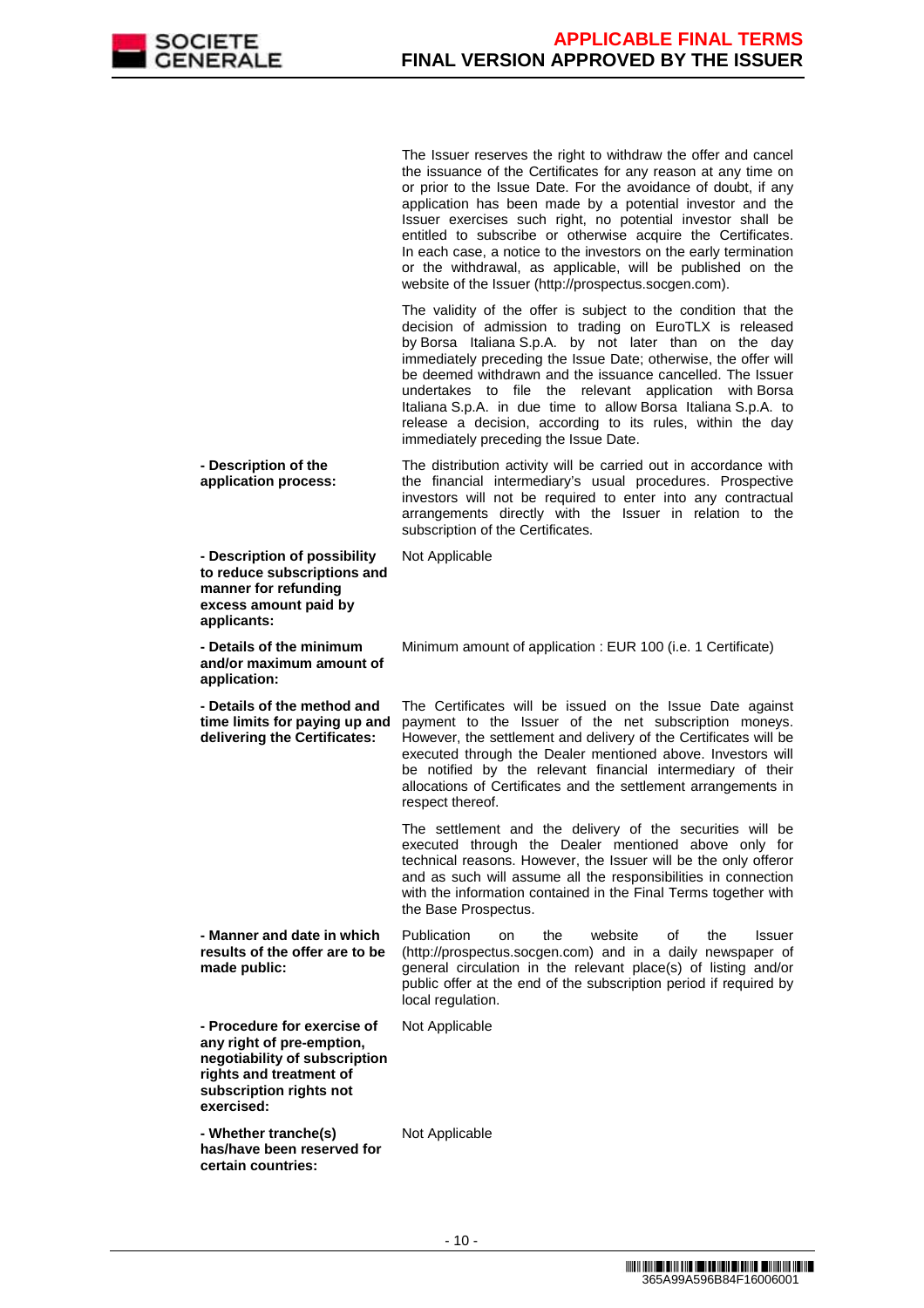

Not Applicable

 **- Process for notification to applicants of the amount allotted and the indication whether dealing may begin before notification is made:**

 **- Amount of any expenses and taxes specifically charged to the subscriber or purchaser:**

Taxes charged in connection with the subscription, transfer, purchase or holding of the Certificates must be paid by the Certificateholders and neither the Issuer nor the Guarantor shall have any obligation in relation thereto; in that respect, Certificateholders shall consult professional tax advisers to determine the tax regime applicable to their own situation. The Certificateholders shall also consult the Taxation section in the Base Prospectus.

Subscription fees or purchases fees: None

#### **11. ADDITIONAL INFORMATION**

 **- Minimum investment in the Certificates:**

**- Minimum Trading Lot:** EUR 100 (i.e. 1 Certificate)

EUR 100 (i.e. 1 Certificate)

 **- Underlying Disclaimer:** STOXX Limited, Deutsche Börse Group and their licensors, research partners or data providers have no relationship to the licensee, other than the licensing of the EURO STOXX ESG Leaders 50 EUR Price and the related trademarks for use in connection with the product. STOXX, Deutsche Börse Group and their licensors, research partners or data providers do not: » sponsor, endorse, sell or promote the product. » recommend that any person invest in the products or any other securities. » have any responsibility or liability for or make any decisions about the timing, amount or pricing of products. » have any responsibility or liability for the administration, management or marketing of the products. » consider the needs of the products or the owners of the products in determining, composing or calculating the relevant index or have any obligation to do so. STOXX, Deutsche Börse Group and their licensors, research partners or data providers give no warranty, and exclude any liability (whether in negligence or otherwise), in connection with the products or their performance. STOXX does not assume any contractual relationship with the purchasers of the products or any other third parties. Specifically, » STOXX, Deutsche Börse Group and their licensors, research partners or data providers do not give any warranty, express or implied, and exclude any liability about: - The results to be obtained by the products, the owner of the products or any other person in connection with the use of the relevant index and the data included in the relevant index; - The accuracy, timeliness, and completeness of the relevant index and its data; - The merchantability and the fitness for a particular purpose or use of the relevant index and its data; - The performance of the products generally. » STOXX, Deutsche Börse Group and their licensors, research partners or data providers give no warranty and exclude any liability, for any errors, omissions or interruptions in the relevant index or its data; » Under no circumstances will STOXX, Deutsche Börse Group or their licensors, research part ners or data providers be liable (whether in negligence or otherwise) for any lost profits or indirect, punitive, special or consequential damages or losses, arising as a result of such errors, omissions or interruptions in the relevant index or its data or generally in relation to the products, even in circumstances where STOXX, Deutsche Börse Group or their licensors, research partners or data providers are aware that such loss or damage may occur. The licensing Agreement

<sup>&</sup>lt;u> 1999 - 1999 - 1999 - 1999 - 1999 - 1999 - 1999 - 1999 - 1999 - 1999 - 1999 - 1999 - 1999 - 1999 - 1999 - 199</u> 365A99A596B84F16006001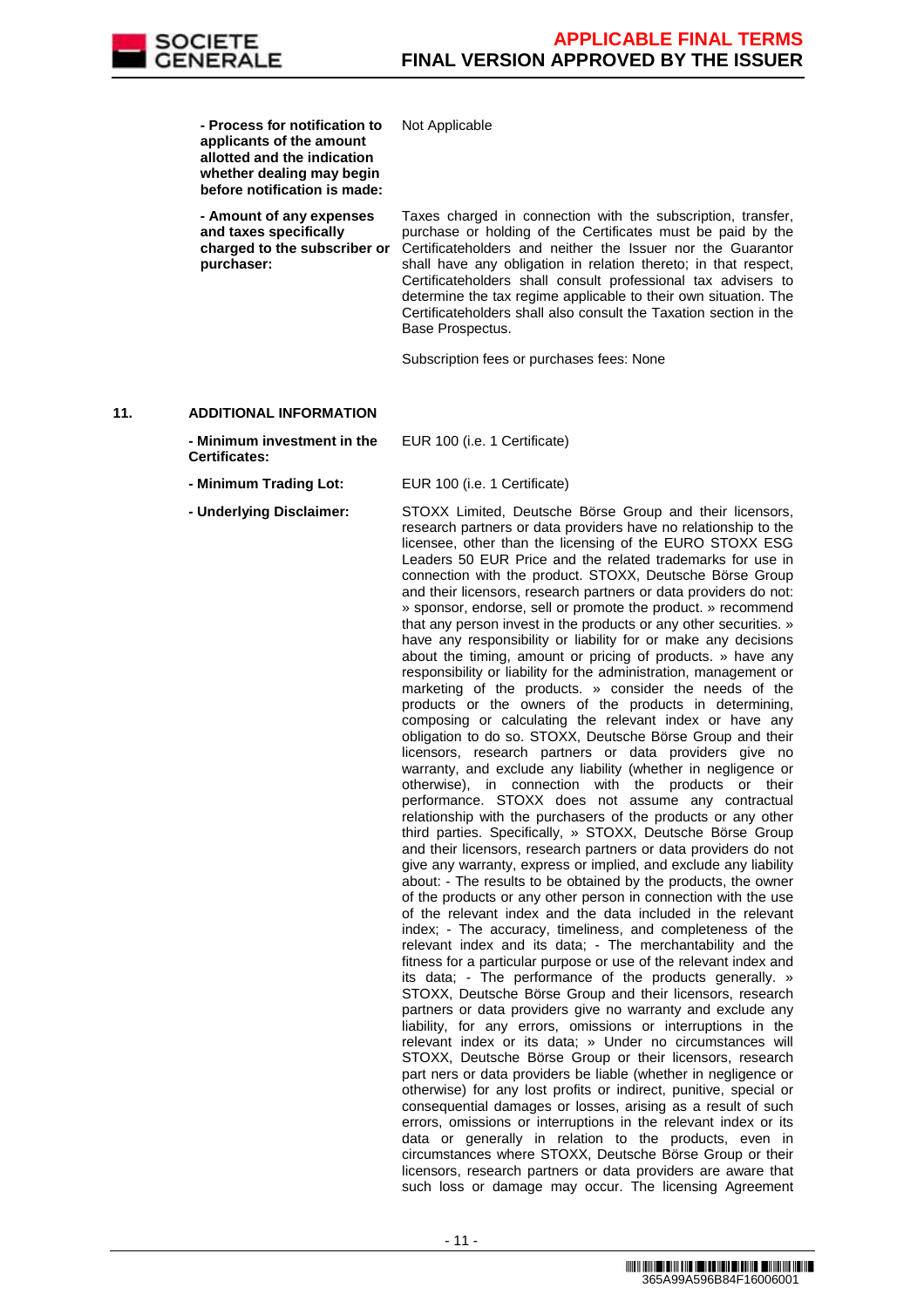

between the licensee and STOXX is solely for their benefit and not for the benefit of the owners of the products or any other third parties.

 **- Location where the Prospectus, any Supplements thereto and the Final Terms can be collected or inspected free of charge in Italy:** Italy

Société Générale, Via Olona n.2, 20123 Milano

### **12. PUBLIC OFFERS IN OR FROM SWITZERLAND**

Not Applicable

### **13. BENCHMARK REGULATION**

 Amounts payable under the Certificates will be calculated by reference to the Index which is provided by the Index Sponsor. As at the date of these Final Terms, the Index Sponsor appears on the register of administrators and benchmarks established and maintained by the European Securities and Markets Authority pursuant to Article 36 of the Benchmark Regulation (Regulation (EU) 2016/1011) (the **Benchmark Regulation**).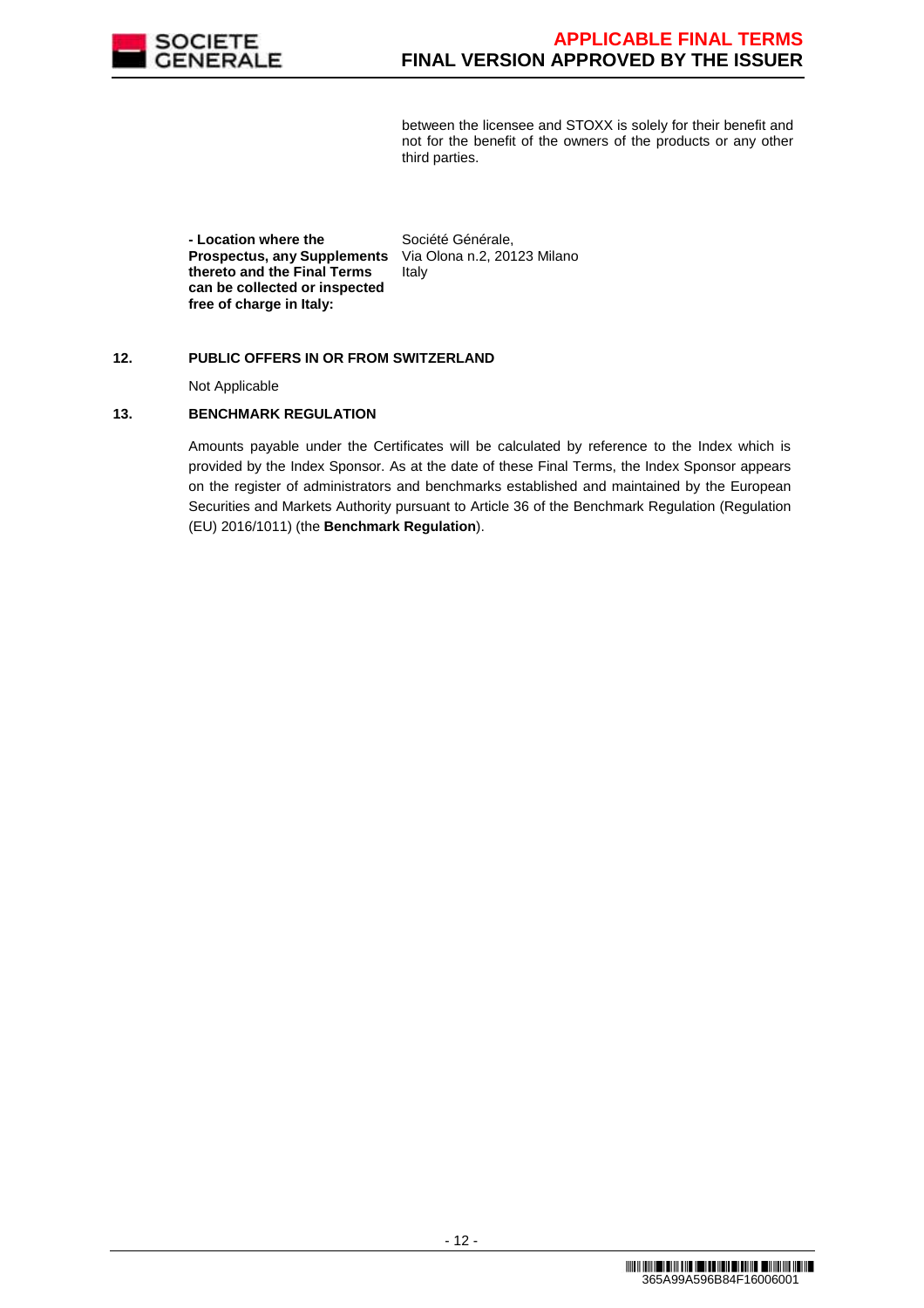

### **ISSUE SPECIFIC SUMMARY**

Summaries are made up of disclosure requirements known as **Elements** the communication of which is required by Annex XXII of the Commission Regulation (EC) No 809/2004 as amended. These elements are numbered in Sections –  $A - E(A.1 - E.7)$ .

This summary contains all the Elements required to be included in a summary for this type of securities and Issuer. Because some Elements are not required to be addressed, there may be gaps in the numbering sequence of the Elements.

Even though an Element may be required to be inserted in the summary because of the type of securities and Issuer, it is possible that no relevant information can be given regarding the Element. In this case, a short description of the Element is included in the summary with the mention of "Not Applicable".

|                               | Section A - Introduction and warnings                                |                                                                                                                                                                                                                                                                                                                                                                                                                                                                                                                                                            |  |  |  |  |
|-------------------------------|----------------------------------------------------------------------|------------------------------------------------------------------------------------------------------------------------------------------------------------------------------------------------------------------------------------------------------------------------------------------------------------------------------------------------------------------------------------------------------------------------------------------------------------------------------------------------------------------------------------------------------------|--|--|--|--|
| A.1                           | Warning                                                              | This summary must be read as an introduction to the Base Prospectus.                                                                                                                                                                                                                                                                                                                                                                                                                                                                                       |  |  |  |  |
|                               |                                                                      | Any decision to invest in the Certificates should be based on a consideration<br>of the Base Prospectus as a whole by the investor.                                                                                                                                                                                                                                                                                                                                                                                                                        |  |  |  |  |
|                               |                                                                      | Where a claim relating to the information contained in the Base Prospectus<br>and the applicable Final Terms is brought before a court, the plaintiff<br>investor might, under the national legislation of the Member States, have to<br>bear the costs of translating the Base Prospectus before the legal<br>proceedings are initiated.                                                                                                                                                                                                                  |  |  |  |  |
|                               |                                                                      | Civil liability attaches only to those persons who have tabled this summary,<br>including any translation thereof, but only if the summary is misleading,<br>inaccurate or inconsistent when read together with the other parts of the<br>Base Prospectus or it does not provide, when read together with the other<br>parts of this Base Prospectus, key information in order to aid investors when<br>considering whether to invest in the Certificates.                                                                                                 |  |  |  |  |
| A.2<br><b>Base Prospectus</b> |                                                                      | <b>Consent to the use of the The Issuer consents to the use of this Base Prospectus in connection with a</b><br>resale or placement of Certificates in circumstances where a prospectus is<br>required to be published under the Prospectus Directive (a Non-exempt<br>Offer) subject to the following conditions:                                                                                                                                                                                                                                         |  |  |  |  |
|                               |                                                                      | - the consent is only valid during the offer period from 31/01/2020 to<br>18/02/2020 and, in respect of Certificates placed in Italy through "door-to-<br>door selling", from and including 31/01/2020 to and including 13/02/2020<br>(the Offer Period);                                                                                                                                                                                                                                                                                                  |  |  |  |  |
|                               |                                                                      | - the consent given by the Issuer for the use of the Base Prospectus to<br>make the Non-exempt Offer is an individual consent (an Individual<br>Consent) in respect of Deutsche Bank SpA, Piazza del Calendario, 3,<br>20126 Milano (the Initial Authorised Offeror) and if the Issuer appoints<br>any additional financial intermediaries after 29/01/2020 and publishes<br>details of them on its website http://prospectus.socgen.com, each financial<br>intermediary whose details are so published (each an Additional<br><b>Authorised Offeror);</b> |  |  |  |  |
|                               |                                                                      | - the consent only extends to the use of this Base Prospectus to make Non-<br>exempt Offers of the Certificates in Italy.                                                                                                                                                                                                                                                                                                                                                                                                                                  |  |  |  |  |
|                               |                                                                      | The information relating to the conditions of the Non-exempt Offer<br>shall be provided to the investors by any Initial Authorised Offeror and<br>any Additional Authorised Offeror at the time the offer is made.                                                                                                                                                                                                                                                                                                                                         |  |  |  |  |
|                               | Section B - Issuer and Guarantor                                     |                                                                                                                                                                                                                                                                                                                                                                                                                                                                                                                                                            |  |  |  |  |
| <b>B.1</b>                    | <b>Legal and commercial</b><br>name of the issuer                    | SG Issuer (or the Issuer)                                                                                                                                                                                                                                                                                                                                                                                                                                                                                                                                  |  |  |  |  |
| B.2                           | Domicile, legal form,<br>legislation and country<br>of incorporation | Domicile: 16 Boulevard Royal, L-2449 Luxembourg.<br>Legal form: Public limited liability company (société anonyme).                                                                                                                                                                                                                                                                                                                                                                                                                                        |  |  |  |  |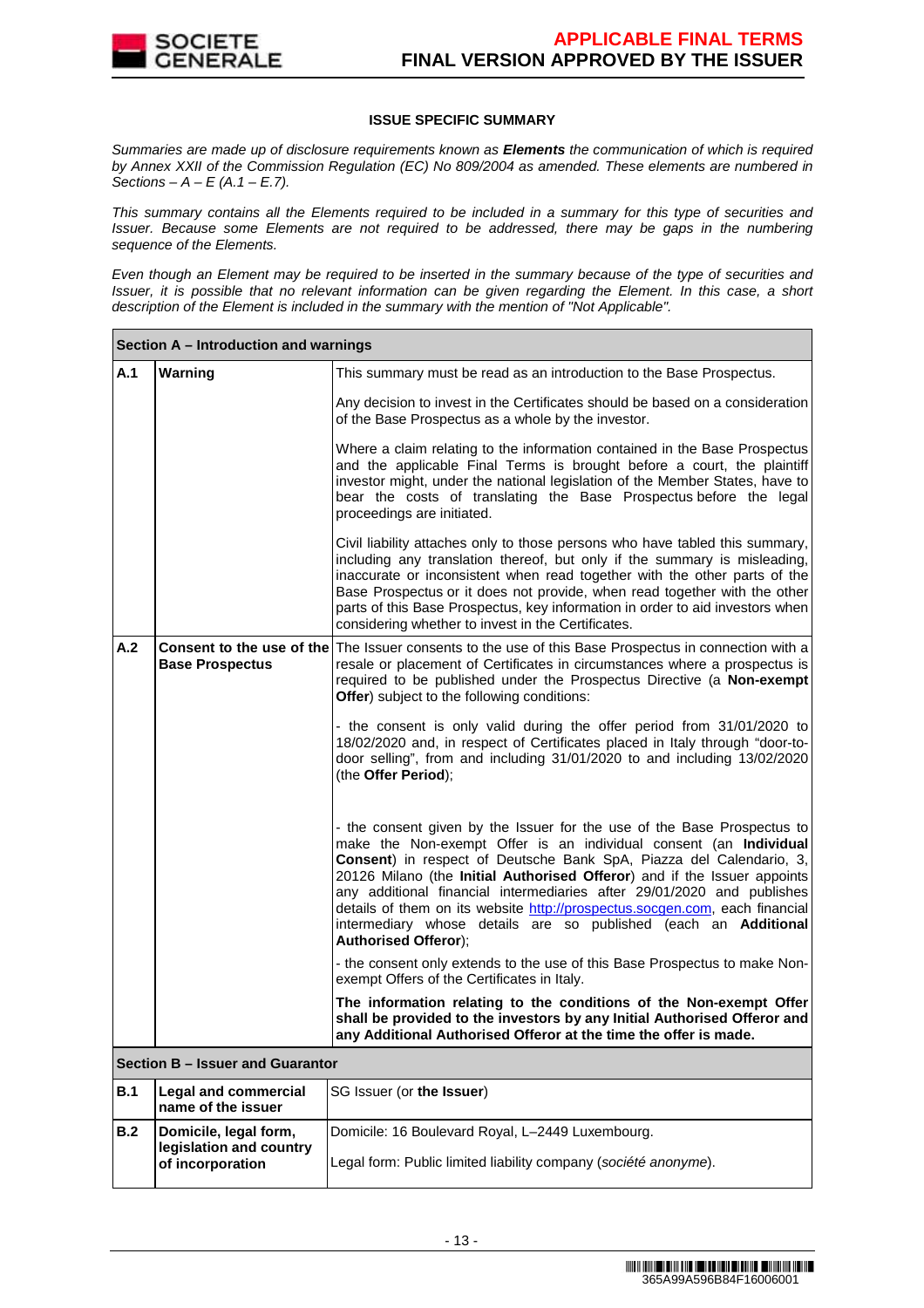

|             |                                                                                                                                                              | Legislation under which the Issuer operates: Luxembourg law.                                                                                                                                                                                                                                                                                                                                                                                                                                                                                     |            |                       |            |               |
|-------------|--------------------------------------------------------------------------------------------------------------------------------------------------------------|--------------------------------------------------------------------------------------------------------------------------------------------------------------------------------------------------------------------------------------------------------------------------------------------------------------------------------------------------------------------------------------------------------------------------------------------------------------------------------------------------------------------------------------------------|------------|-----------------------|------------|---------------|
|             |                                                                                                                                                              | Country of incorporation: Luxembourg.                                                                                                                                                                                                                                                                                                                                                                                                                                                                                                            |            |                       |            |               |
| <b>B.4b</b> | Known trends affecting<br>the issuer and the<br>industries in which it<br>operates                                                                           | The Issuer expects to continue its activity in accordance with its corporate<br>objects over the course of 2020.                                                                                                                                                                                                                                                                                                                                                                                                                                 |            |                       |            |               |
| B.5         | Description of the<br>issuer's group and the<br>issuer's position within<br>the group                                                                        | The Société Générale group (the Group) offers a wide range of advisory<br>services and tailored financial solutions to individual customers, large<br>corporate and institutional investors. The Group relies on three<br>complementary core businesses:<br>• French Retail Banking;<br>• International Retail Banking, Financial Services and Insurance and<br>• Corporate and Investment Banking, Private Banking, Asset and Wealth<br>Management and Securities Services.<br>The Issuer is a subsidiary of the Group and has no subsidiaries. |            |                       |            |               |
| <b>B.9</b>  | <b>Figure of profit forecast</b><br>or estimate of the issuer                                                                                                | Not applicable. The Issuer does not provide any figure of profit forecast or<br>estimate.                                                                                                                                                                                                                                                                                                                                                                                                                                                        |            |                       |            |               |
| <b>B.10</b> | Nature of any<br>qualifications in the<br>audit report on the<br>historical financial<br>information                                                         | Not Applicable. The audit report does not include any qualification.                                                                                                                                                                                                                                                                                                                                                                                                                                                                             |            |                       |            |               |
| <b>B.12</b> | Selected historical key<br>financial information                                                                                                             |                                                                                                                                                                                                                                                                                                                                                                                                                                                                                                                                                  | Half year  | Year                  | Half year  | Year<br>ended |
|             | regarding the issuer                                                                                                                                         | (in K€)                                                                                                                                                                                                                                                                                                                                                                                                                                                                                                                                          | 30.06.2019 | lended                | 30.06.2018 |               |
|             |                                                                                                                                                              |                                                                                                                                                                                                                                                                                                                                                                                                                                                                                                                                                  | (non       | 31.12.2018            | (non       | 31.12.2017    |
|             |                                                                                                                                                              |                                                                                                                                                                                                                                                                                                                                                                                                                                                                                                                                                  | audited)   | (audited)             | audited)   | (audited)     |
|             |                                                                                                                                                              | <b>Total Revenue</b>                                                                                                                                                                                                                                                                                                                                                                                                                                                                                                                             | 33,557     | 68,302                | 29,760     | 92,353        |
|             |                                                                                                                                                              | Profit before tax                                                                                                                                                                                                                                                                                                                                                                                                                                                                                                                                | 350        | 105                   | 148        | 105           |
|             |                                                                                                                                                              | Profit for the financial <sub>263</sub>                                                                                                                                                                                                                                                                                                                                                                                                                                                                                                          |            | 187                   | 126        | 78            |
|             |                                                                                                                                                              | period/year                                                                                                                                                                                                                                                                                                                                                                                                                                                                                                                                      |            |                       |            |               |
|             |                                                                                                                                                              | <b>Total Assets</b>                                                                                                                                                                                                                                                                                                                                                                                                                                                                                                                              | 55,465,073 | 49,362,650 49,149,860 |            | 48,026,909    |
|             | Statement as no<br>in the prospects of the<br>issuer since the date of<br>its last published<br>audited financial<br><b>statements</b>                       | There has been no material adverse change in the prospects of the Issuer<br>material adverse change   since 31 December 2018.                                                                                                                                                                                                                                                                                                                                                                                                                    |            |                       |            |               |
|             | Significant changes in<br>the issuer's financial or<br>trading position<br>subsequent to the<br>period covered by the<br>historical financial<br>information | Not Applicable. There has been no significant change in the financial or<br>trading position of the Issuer since 30 June 2019.                                                                                                                                                                                                                                                                                                                                                                                                                   |            |                       |            |               |
| <b>B.13</b> | <b>Recent events particular</b><br>to the issuer which are<br>to a material extent                                                                           | Not Applicable. There have been no recent events particular to the Issuer<br>which are to a material extent relevant to the evaluation of the Issuer's<br>solvency.                                                                                                                                                                                                                                                                                                                                                                              |            |                       |            |               |
|             | relevant to the<br>evaluation of the<br><b>Issuer's solvency</b>                                                                                             |                                                                                                                                                                                                                                                                                                                                                                                                                                                                                                                                                  |            |                       |            |               |
| <b>B.14</b> | Statement as to whether<br>the issuer is dependent                                                                                                           | See Element B.5 above for the Issuers' position within the Group.                                                                                                                                                                                                                                                                                                                                                                                                                                                                                |            |                       |            |               |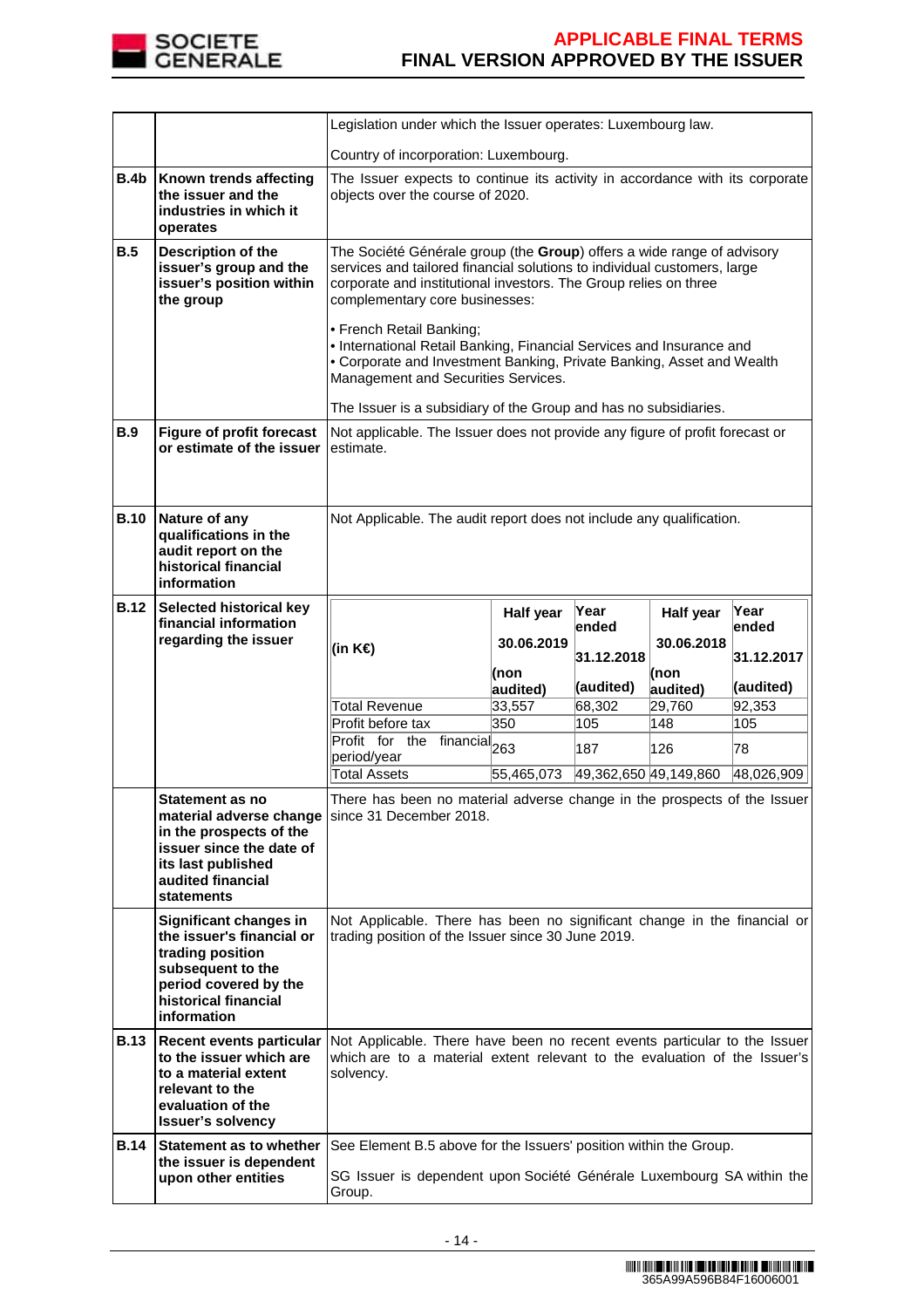

|             | within the group                                                                                                                                                                 |                                                                                                                                                                                                                                                                                                                                                                                                                                                                                                                        |
|-------------|----------------------------------------------------------------------------------------------------------------------------------------------------------------------------------|------------------------------------------------------------------------------------------------------------------------------------------------------------------------------------------------------------------------------------------------------------------------------------------------------------------------------------------------------------------------------------------------------------------------------------------------------------------------------------------------------------------------|
| <b>B.15</b> | <b>Description of the</b><br>issuer's principal<br>activities                                                                                                                    | The principal activity of SG Issuer is raising finance by the issuance of<br>warrants as well as debt securities designed to be placed to institutional<br>customers or retail customers through the distributors associated with<br>Société Générale. The financing obtained through the issuance of such debt<br>securities is then lent to Société Générale and to other members of the<br>Group.                                                                                                                   |
| <b>B.16</b> | To the extent known to<br>the issuer, whether the<br>issuer is directly or<br>indirectly owned or<br>controlled and by whom,<br>and description of the<br>nature of such control | SG Issuer is a 100 per cent. owned subsidiary of Société Générale<br>Luxembourg SA which is itself a 100 per cent. owned subsidiary of Société<br>Générale and is a fully consolidated company.                                                                                                                                                                                                                                                                                                                        |
| <b>B.18</b> | Nature and scope of the<br>guarantee                                                                                                                                             | The Certificates are unconditionally and irrevocably guaranteed by Société<br>Générale (the Guarantor) pursuant to the guarantee governed by French<br>law made as of 14 June 2019 (the Guarantee).                                                                                                                                                                                                                                                                                                                    |
|             |                                                                                                                                                                                  | The Guarantee obligations constitutes a direct, unconditional, unsecured and<br>unsubordinated obligations of the Guarantor ranking as senior preferred<br>obligations, as provided for in Article L. 613-30-3-I-3° of the Code and will<br>rank at least pari passu with all other existing and future direct, unconditional,<br>unsecured senior preferred obligations of the Guarantor, including those in<br>respect of deposits.                                                                                  |
|             |                                                                                                                                                                                  | Any references to sums or amounts payable by the Issuer which are<br>guaranteed by the Guarantor under the Guarantee shall be to such sums<br>and/or amounts as directly reduced, and/or in the case of conversion into<br>equity, as reduced by the amount of such conversion, and/or otherwise<br>modified from time to time resulting from the application of a bail-in power by<br>any relevant authority pursuant to directive 2014/59/EU of the European<br>Parliament and of the Council of the European Union. |
| <b>B.19</b> | Information about the<br>guarantor as if it were<br>the issuer of the same<br>type of security that is<br>subject of the guarantee                                               | The information about Société Générale as if it were the Issuer of the same<br>type of Certificates that is subject of the Guarantee is set out in accordance<br>with Elements B.19 / B.1, B.19 / B.2, B.19 / B.4b, B.19 / B.5, B.19 / B.9, B.19<br>/ B.10, B.19 / B.12, B.19 / B.13, B.19 / B.14, B.19 / B.15, B.19 / B.16 below,<br>respectively:                                                                                                                                                                    |
|             |                                                                                                                                                                                  | B.19/B.1: Legal and commercial name of the guarantor                                                                                                                                                                                                                                                                                                                                                                                                                                                                   |
|             |                                                                                                                                                                                  | Société Générale                                                                                                                                                                                                                                                                                                                                                                                                                                                                                                       |
|             |                                                                                                                                                                                  | B.19/B.2: Domicile, legal form, legislation and country of incorporation                                                                                                                                                                                                                                                                                                                                                                                                                                               |
|             |                                                                                                                                                                                  | Domicile: 29, boulevard Haussmann, 75009 Paris, France. Legal form: Public<br>limited liability company (société anonyme).                                                                                                                                                                                                                                                                                                                                                                                             |
|             |                                                                                                                                                                                  | Legislation under which the Issuer operates: French law. Country of<br>incorporation: France.                                                                                                                                                                                                                                                                                                                                                                                                                          |
|             |                                                                                                                                                                                  | B.19/B.4b: Known trends affecting the guarantor and the industries in<br>which it operates                                                                                                                                                                                                                                                                                                                                                                                                                             |
|             |                                                                                                                                                                                  | Société Générale continues to be subject to the usual risks and the risks<br>inherent to its business.                                                                                                                                                                                                                                                                                                                                                                                                                 |
|             |                                                                                                                                                                                  | Despite a welcome bounce back on the GDP figures of the first quarter of<br>2019 in many of the advanced economies, most signals still point to a<br>slowdown of the global economy ahead, amidst heightened tariff tensions<br>between the United States and China, on-going Brexit uncertainty and<br>various country-specific headwinds.                                                                                                                                                                            |
|             |                                                                                                                                                                                  | Financial markets have become more focused on the political risks amidst<br>concerns that these are now biting into the growth outlook. Tensions on the<br>markets related to the uncertainties mentioned cannot be excluded as well as<br>a more pronounced slowdown in investment, which could in turn precipitate a<br>more pronounced slowdown. In addition the oil market remains highly                                                                                                                          |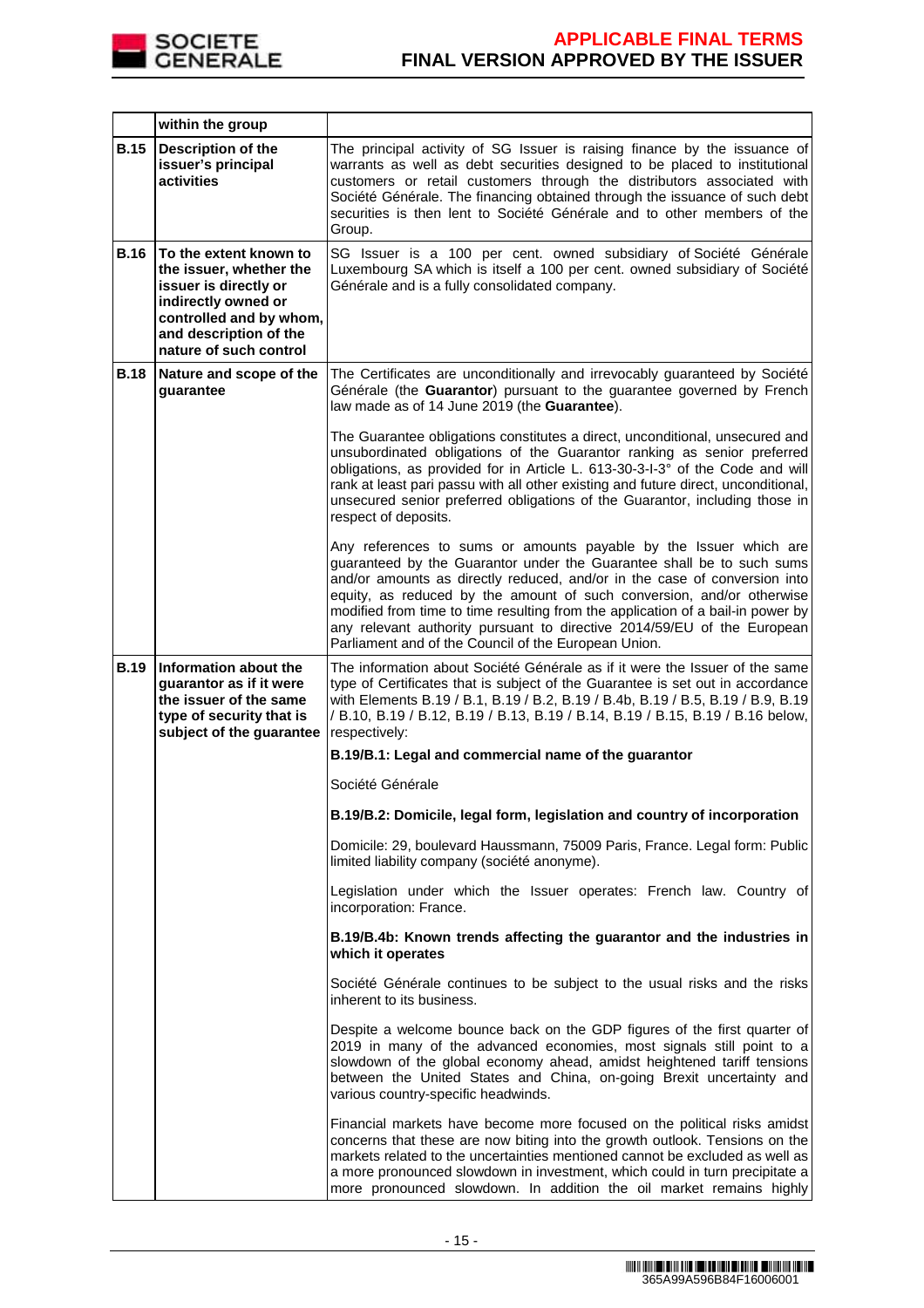

|  | volatile.                                                                                                                                                                                                                                                                                                                                                                                                                                                                                                                                                                                                                         |
|--|-----------------------------------------------------------------------------------------------------------------------------------------------------------------------------------------------------------------------------------------------------------------------------------------------------------------------------------------------------------------------------------------------------------------------------------------------------------------------------------------------------------------------------------------------------------------------------------------------------------------------------------|
|  | Against a backdrop of low inflation and signs of slowing growth, central<br>banks have shifted to a more accommodative tone in their forward guidance.                                                                                                                                                                                                                                                                                                                                                                                                                                                                            |
|  | The fiscal stance is set to turn less favourable in the US heading into 2020<br>but should remain supportive in China. Within the euro area, the fiscal policy<br>varies by member state.                                                                                                                                                                                                                                                                                                                                                                                                                                         |
|  | Regarding the evolution of the financial markets, the six-month extension<br>announced in early April for the Brexit had provided an initial reprieve after a<br>difficult start to 2019, but the escalation of trade tensions in May, fears of<br>technological supply chain disruption and geopolitical tensions (for example,<br>US sanctions against Iran) again undermined market confidence in the<br>second quarter of the year.                                                                                                                                                                                           |
|  | Concerning the specific trajectories of the world's major economies:                                                                                                                                                                                                                                                                                                                                                                                                                                                                                                                                                              |
|  | US growth remains dynamic driven by private and public<br>consumption, but we have doubts about the durability of such<br>performance. The fading of fiscal stimulus as of mid-2019 and lower<br>corporate earnings -as margins deteriorate with higher import<br>tariffs and rising labour costs- will weaken the economy going<br>forward.                                                                                                                                                                                                                                                                                      |
|  | Economic activity in the euro area is underpinned by firm domestic<br>$\bullet$<br>consumption and strong labour markets, but growth is set to<br>decelerate in 2019 and 2020 amidst weakening exports and lower<br>investment.<br>The UK economy has lost significant momentum on the back of<br>$\bullet$                                                                                                                                                                                                                                                                                                                       |
|  | Brexit uncertainty.<br>Japan's economic growth accelerated in the first quarter of 2019 but<br>$\bullet$<br>private consumption and capital expenditure are now contracting.<br>Faced with the risk of a sharp slowdown, China has engaged policy<br>٠<br>easing using a mix of fiscal and monetary measures.<br>Growth prospects are uneven among emerging markets. While<br>$\bullet$<br>financial conditions remain benign, especially following the pullback<br>in US hike rates expectations, emerging markets face large                                                                                                    |
|  | corporate debt repayments in 2019-2021 and are still vulnerable to<br>changing market sentiment.                                                                                                                                                                                                                                                                                                                                                                                                                                                                                                                                  |
|  | From a regulatory perspective, H1 2019 was marked by the adoption of the<br>CRR2/CRD5 banking package. This group of texts entered into force on 27<br>June 2019. Most provisions apply in 2 years, from June 2021, but some of<br>them such as the TLAC (Total Loss Absorbing Capacity) apply as of the end<br>of June 2019. The CRD5 directive will apply once it will be transposed into<br>French law, expected by the end of 2020 at the latest. However, the<br>transposition into European law of the agreement finalizing the Basel III<br>reforms is not yet on the agenda as regards European legislative institutions. |
|  | B.19/B.5: Description of the guarantor's group and the guarantor's<br>position within the group                                                                                                                                                                                                                                                                                                                                                                                                                                                                                                                                   |
|  | The Group offers a wide range of advisory services and tailored financial<br>solutions to individual customers, large corporate and institutional investors.<br>The Group relies on three complementary core businesses:                                                                                                                                                                                                                                                                                                                                                                                                          |
|  | French Retail Banking;<br>International Retail Banking, Financial Services and Insurance and<br>$\bullet$<br>Corporate and Investment Banking, Private Banking, Asset and<br>$\bullet$<br>Wealth Management and Securities Services.                                                                                                                                                                                                                                                                                                                                                                                              |
|  | Société Générale is the parent company of the Société Générale Group.                                                                                                                                                                                                                                                                                                                                                                                                                                                                                                                                                             |
|  | B.19/B.9: Figure of profit forecast or estimate of the guarantor                                                                                                                                                                                                                                                                                                                                                                                                                                                                                                                                                                  |
|  | Not Applicable. The Guarantor does not provide any figure of profit forecast<br>or estimate.                                                                                                                                                                                                                                                                                                                                                                                                                                                                                                                                      |
|  | B.19/B.10: Nature of any qualifications in the audit report on the                                                                                                                                                                                                                                                                                                                                                                                                                                                                                                                                                                |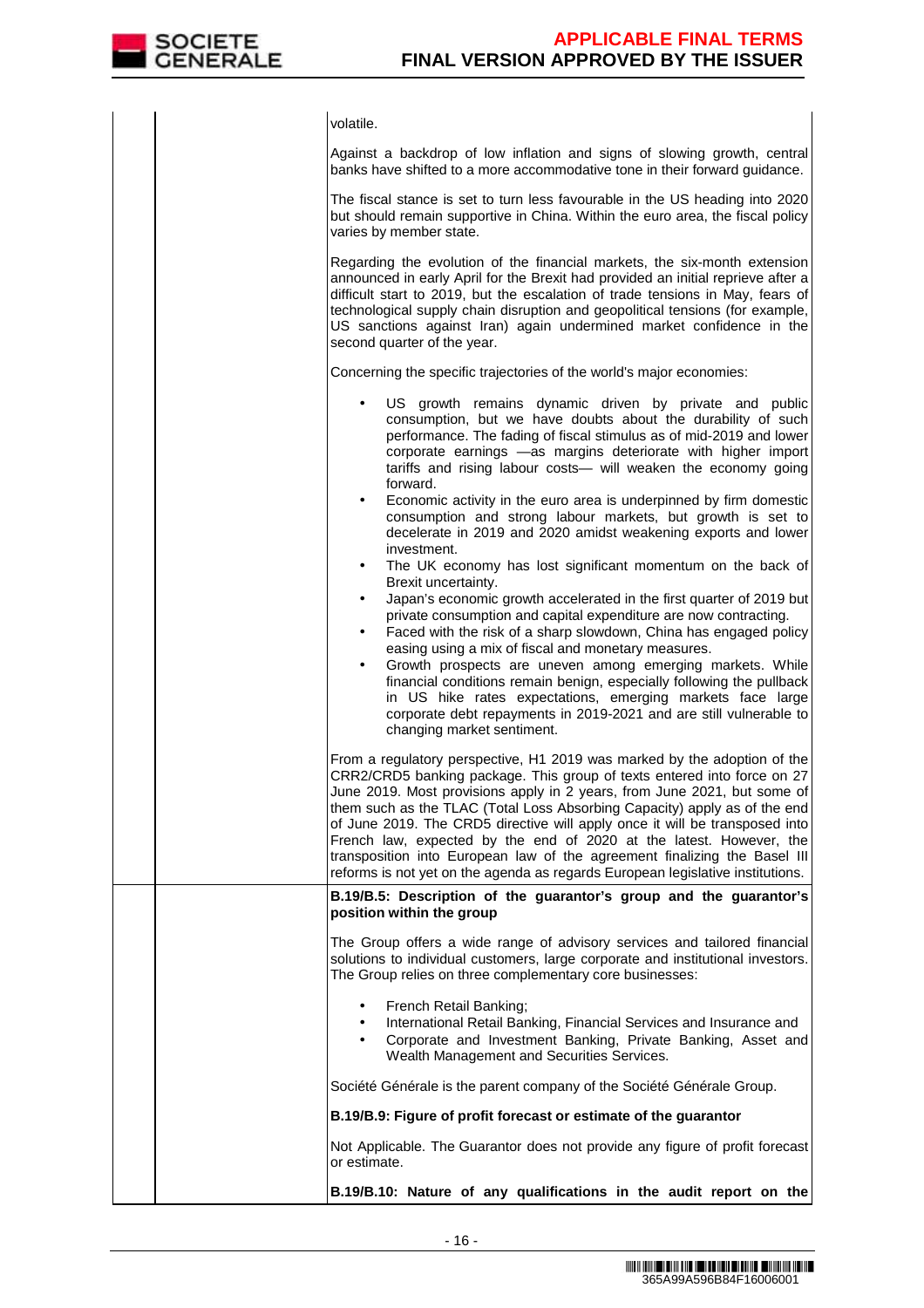

|  | historical financial information                                                                                                                                                                                           |                                                |                     |                                           |                                       |
|--|----------------------------------------------------------------------------------------------------------------------------------------------------------------------------------------------------------------------------|------------------------------------------------|---------------------|-------------------------------------------|---------------------------------------|
|  | Not Applicable. The audit report does not include any qualification.                                                                                                                                                       |                                                |                     |                                           |                                       |
|  | B.19/B.12: Selected historical key financial information regarding the<br>guarantor                                                                                                                                        |                                                |                     |                                           |                                       |
|  |                                                                                                                                                                                                                            | Nine Months Nine Months<br>2019<br>(unaudited) | 2018<br>(unaudited) | Year ended<br>31.12.2018(2)<br>(audited)  | Year ended<br>31.12.2017<br>(audited) |
|  | Results (in<br>millions of euros)                                                                                                                                                                                          |                                                |                     |                                           |                                       |
|  | Net Banking<br>Income                                                                                                                                                                                                      | 18,458                                         | 19,278              | 25,205                                    | 23,954                                |
|  | Operating<br>lincome                                                                                                                                                                                                       | 4,327                                          | 5,163               | 6,269                                     | 4,767                                 |
|  | Underlying<br>Group Net<br>income <sup>(1)</sup>                                                                                                                                                                           | 4,753                                          | 5,668               | 4,468                                     | 4,491                                 |
|  | Reported Group<br>Net income                                                                                                                                                                                               | 2,594                                          | 3,436               | 3,864                                     | 2,806                                 |
|  | French<br>retail<br>Banking                                                                                                                                                                                                | 901                                            | 955                 | 1,237                                     | 1,059                                 |
|  | International<br>Retail Banking &<br>Financial<br><b>Services</b>                                                                                                                                                          | 1,492                                          | 1,502               | 2,065                                     | 1,939                                 |
|  | Banking<br>Global<br>and<br>Investor<br><b>Solutions</b>                                                                                                                                                                   | 667                                            | 1,018               | 1,197                                     | 1,593                                 |
|  | Corporate<br>Centre                                                                                                                                                                                                        | (466)                                          | (39)                | (635)                                     | (1,785)                               |
|  | Net cost of risk                                                                                                                                                                                                           | (907)                                          | (642)               | (1,005)                                   | (1, 349)                              |
|  | Underlying<br>$ROTE$ ** $(1)$                                                                                                                                                                                              | 8.1%                                           | 11.0%               | 9.7%                                      | 9.6%                                  |
|  | Tier 1 Ratio **                                                                                                                                                                                                            | 15.2%                                          | 13.7%               | 13.7%                                     | 13.8%                                 |
|  | Cash<br>flow<br>statements<br>(in<br>millions of euros)                                                                                                                                                                    |                                                |                     |                                           |                                       |
|  | Net<br>inflow<br>(outflow) in cash<br>and<br>cash<br>equivalent                                                                                                                                                            |                                                |                     | (17, 617)                                 | 18,023                                |
|  |                                                                                                                                                                                                                            | Nine Months Nine Months<br>2019<br>(unaudited) | 2018<br>(unaudited) | Year ended<br>31.12.2018 (2)<br>(audited) | 1/01/2018*<br>(audited)               |
|  | <b>Activity</b><br>(in<br>billions of euros)                                                                                                                                                                               |                                                |                     |                                           |                                       |
|  | Total assets and<br>liabilities                                                                                                                                                                                            | 1,411.1                                        | 1,303.9             | 1,309.4                                   | 1,274.2                               |
|  | Customer<br>loans<br>amortised<br>lat<br>costs                                                                                                                                                                             | 445.0                                          | 433.9               | 447.2                                     | 417.4                                 |
|  | Customer<br>deposits                                                                                                                                                                                                       | 415.1                                          | 411.4               | 416.8                                     | 410.6                                 |
|  | <b>Equity</b><br>(in<br>billions of euros)                                                                                                                                                                                 |                                                |                     |                                           |                                       |
|  | Shareholders'<br>equity,<br>Group<br>Share                                                                                                                                                                                 | 63.7                                           | 61.4                | 61.0                                      | 58.4                                  |
|  | Non-controlling<br>interests                                                                                                                                                                                               | 4.9                                            | 4.6                 | 4.8                                       | 4.5                                   |
|  | * The consolidated balance sheet totaled EUR 1,309 billion at December<br>31st, 2018 (EUR 1,274 billion at January 1st, 2018, EUR 1,275 billion at<br>December 31st, 2017). Balances at January 1st, 2018 after first time |                                                |                     |                                           |                                       |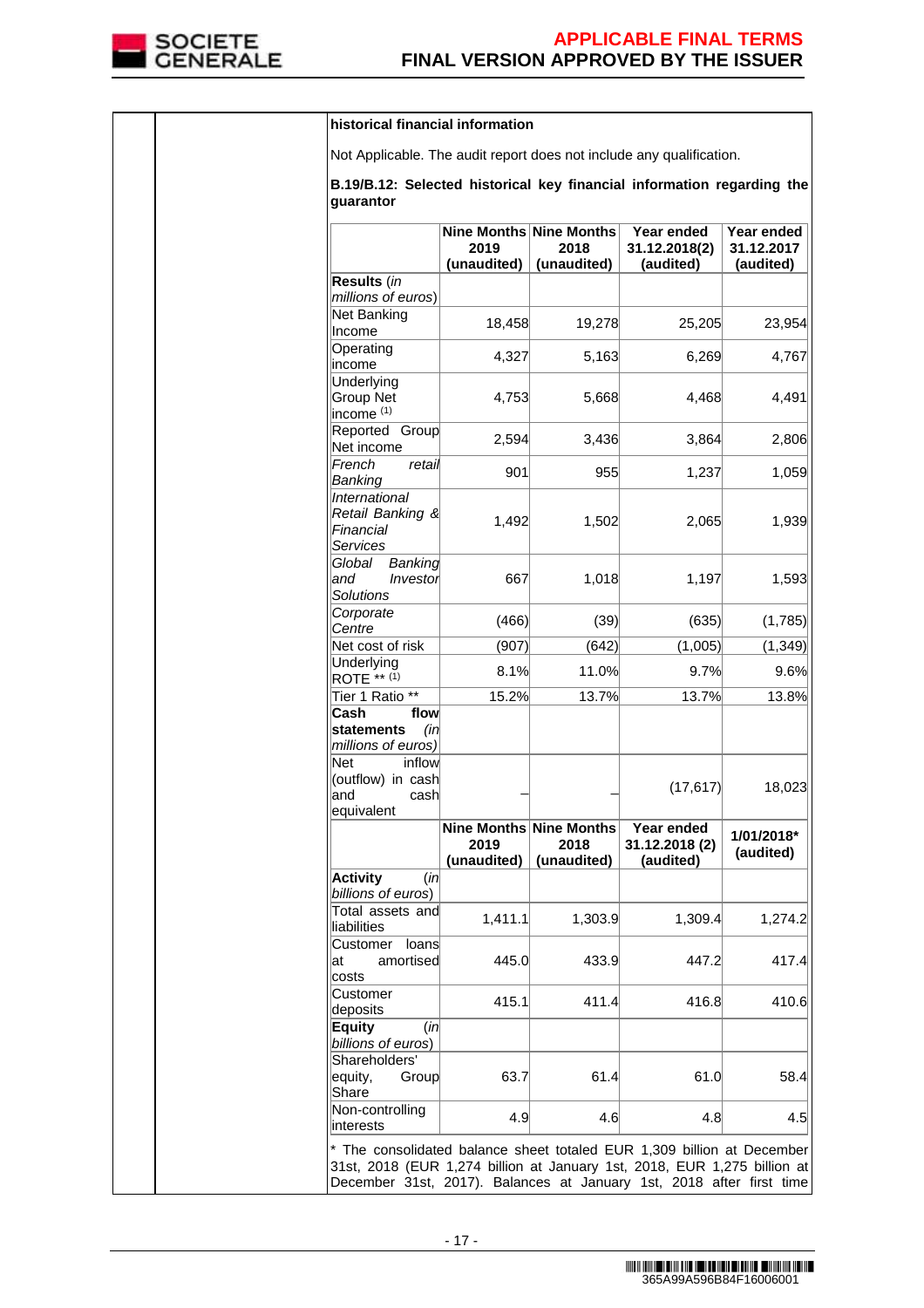|     |                                                                                        | application of IFRS 9 except for subsidiaries in the insurance sector<br>(unaudited).                                                                                                                                                                                                                                                       |
|-----|----------------------------------------------------------------------------------------|---------------------------------------------------------------------------------------------------------------------------------------------------------------------------------------------------------------------------------------------------------------------------------------------------------------------------------------------|
|     |                                                                                        | ** These financial ratios are neither audited nor subjected to a limited review.                                                                                                                                                                                                                                                            |
|     |                                                                                        | (1) Adjusted for exceptional items and linearisation of IFRIC 21.                                                                                                                                                                                                                                                                           |
|     |                                                                                        | (2) The presentation of the Group's consolidated income statement is<br>modified as from 2018 following the transition to IFRS 9: - income and<br>expenses from insurance activities are grouped on a specific line item within<br>the "Net banking income"; - the line item "Cost of risk" is now exclusively<br>dedicated to credit risk. |
|     |                                                                                        | Statement as no material adverse change in the prospects of the<br>guarantor since the date of its last published audited financial<br>statements:                                                                                                                                                                                          |
|     |                                                                                        | There has been no material adverse change in the prospects of Société<br>Générale since 31 December 2018.                                                                                                                                                                                                                                   |
|     |                                                                                        | Significant changes in the guarantor's financial or trading position<br>subsequent to the period covered by the historical financial<br>information:                                                                                                                                                                                        |
|     |                                                                                        | Not Applicable. There has been no significant change in the financial or<br>trading position of Société Générale since 30 September 2019.                                                                                                                                                                                                   |
|     |                                                                                        | B.19/B.13: Recent events particular to the guarantor which are to a<br>material extent relevant to the evaluation of the guarantor's solvency                                                                                                                                                                                               |
|     |                                                                                        | Not Applicable. There have been no recent events particular to Société<br>Générale which are to a material extent relevant to the evaluation of its<br>solvency.                                                                                                                                                                            |
|     |                                                                                        | B.19/B.14: Statement as to whether the guarantor is dependent upon<br>other entities within the group                                                                                                                                                                                                                                       |
|     |                                                                                        | See Element B.5 above for the Société Générale's position within the Group.                                                                                                                                                                                                                                                                 |
|     |                                                                                        | Société Générale is the ultimate holding company of the Group. However,<br>Société Générale operates its own business; it does not act as a simple<br>holding company vis-à-vis its subsidiaries.                                                                                                                                           |
|     |                                                                                        | B.19/B.15: Description of the guarantor's principal activities                                                                                                                                                                                                                                                                              |
|     |                                                                                        | See Element B.19/B.5 above                                                                                                                                                                                                                                                                                                                  |
|     |                                                                                        | B.19/B.16: To the extent known to the guarantor, whether the guarantor<br>is directly or indirectly owned or controlled and by whom, and<br>description of the nature of such control                                                                                                                                                       |
|     |                                                                                        | Not Applicable. To its knowledge, Société Générale is not owned or<br>controlled, directly or indirectly (under French law) by another entity.                                                                                                                                                                                              |
|     | <b>Section C - Securities</b>                                                          |                                                                                                                                                                                                                                                                                                                                             |
| C.1 | Type and class of the<br>securities being offered                                      | The certificates are derivative instruments (the Certificates)                                                                                                                                                                                                                                                                              |
|     | and/or admitted to                                                                     | The ISIN Code is: XS2088158576                                                                                                                                                                                                                                                                                                              |
|     | trading, including any<br>security identification<br>number                            | The Common Code is: 208815857                                                                                                                                                                                                                                                                                                               |
| C.2 | <b>Currency of the</b><br>securities issue                                             | <b>EUR</b>                                                                                                                                                                                                                                                                                                                                  |
| C.5 | Description of any<br>restrictions on the free<br>transferability of the<br>securities | Not Applicable. There is no restriction on the free transferability of the<br>Certificates, subject to selling and transfer restrictions which may apply in<br>certain jurisdictions including restrictions applicable to the offer and sale to,<br>or for the account or benefit of, persons other than Permitted Transferees.             |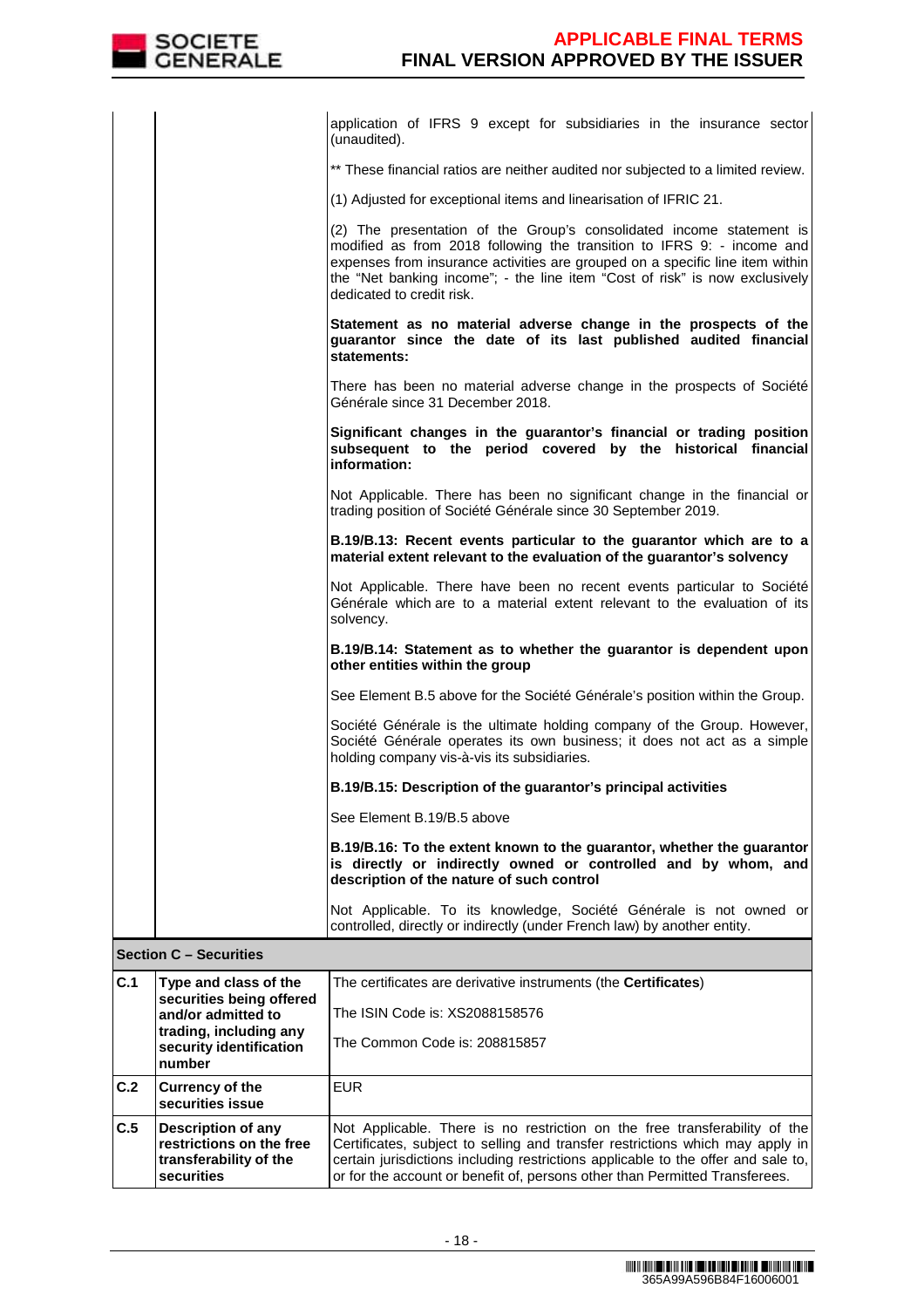

|     |                                                                                                      | A Permitted Transferee means any person who (i) is not a U.S. person as<br>defined pursuant to Regulation S (ii) is not a person who comes within any<br>definition of U.S. person for the purposes of the CEA or any CFTC Rule,<br>guidance or order proposed or issued under the CEA (for the avoidance of<br>doubt, any person who is not a "Non-United States person" defined under<br>CFTC Rule 4.7(a)(1)(iv), but excluding, for purposes of subsection (D)<br>thereof, the exception for any qualified eligible person who is not a "Non-<br>United States person," shall be considered a U.S. person); and (iii) is not a<br>"U.S. Person" for purposes of the final rules implementing the credit risk<br>retention requirements of Section 15G of the U.S. Securities Exchange Act<br>of 1934, as amended (the U.S. Risk Retention Rules) (a Risk Retention<br>U.S. Person). |
|-----|------------------------------------------------------------------------------------------------------|----------------------------------------------------------------------------------------------------------------------------------------------------------------------------------------------------------------------------------------------------------------------------------------------------------------------------------------------------------------------------------------------------------------------------------------------------------------------------------------------------------------------------------------------------------------------------------------------------------------------------------------------------------------------------------------------------------------------------------------------------------------------------------------------------------------------------------------------------------------------------------------|
| C.8 | <b>Rights attached to the</b><br>securities, including<br>ranking and limitations<br>to those rights | Rights attached to the securities:                                                                                                                                                                                                                                                                                                                                                                                                                                                                                                                                                                                                                                                                                                                                                                                                                                                     |
|     |                                                                                                      | Unless the Certificates are previously redeemed, the Certificates will entitle<br>each holder of the Certificates (a Certificateholder) to receive a redemption<br>amount which may be lower than, equal to or higher than the amount initially<br>invested (see Element C.18).                                                                                                                                                                                                                                                                                                                                                                                                                                                                                                                                                                                                        |
|     |                                                                                                      | A Certificateholder will be entitled to claim the immediate and due payment<br>of any sum in case:                                                                                                                                                                                                                                                                                                                                                                                                                                                                                                                                                                                                                                                                                                                                                                                     |
|     |                                                                                                      | - the Issuer fails to pay or to perform its other obligations under the<br>Certificates                                                                                                                                                                                                                                                                                                                                                                                                                                                                                                                                                                                                                                                                                                                                                                                                |
|     |                                                                                                      | - the Guarantor fails to perform its obligations under the Guarantee or in the<br>event that the guarantee of the Guarantor stops being valid; or                                                                                                                                                                                                                                                                                                                                                                                                                                                                                                                                                                                                                                                                                                                                      |
|     |                                                                                                      | - of insolvency or bankruptcy proceeding(s) affecting the Issuer.                                                                                                                                                                                                                                                                                                                                                                                                                                                                                                                                                                                                                                                                                                                                                                                                                      |
|     |                                                                                                      | The Certificateholders' consent shall have to be obtained to amend the<br>contractual terms of the Certificates pursuant to the provisions of an agency<br>agreement, made available to a Certificateholder upon request to the Issuer.                                                                                                                                                                                                                                                                                                                                                                                                                                                                                                                                                                                                                                                |
|     |                                                                                                      | <b>Waiver of Set-off rights:</b>                                                                                                                                                                                                                                                                                                                                                                                                                                                                                                                                                                                                                                                                                                                                                                                                                                                       |
|     |                                                                                                      | The Certificateholders waive any right of set-off, compensation and retention<br>in relation to the Certificates, to the extent permitted by law.                                                                                                                                                                                                                                                                                                                                                                                                                                                                                                                                                                                                                                                                                                                                      |
|     |                                                                                                      | <b>Governing law:</b>                                                                                                                                                                                                                                                                                                                                                                                                                                                                                                                                                                                                                                                                                                                                                                                                                                                                  |
|     |                                                                                                      | The Certificates and any non-contractual obligations arising out of or in<br>connection with the Certificates will be governed by, and shall be construed<br>in accordance with English law.                                                                                                                                                                                                                                                                                                                                                                                                                                                                                                                                                                                                                                                                                           |
|     |                                                                                                      | The Issuer accepts the competence of the courts of England in relation to<br>any dispute against the Issuer but accepts that such Certificateholders may<br>bring their action before any other competent court.                                                                                                                                                                                                                                                                                                                                                                                                                                                                                                                                                                                                                                                                       |
|     |                                                                                                      | Ranking:<br>The Certificates will be direct, unconditional, unsecured and unsubordinated<br>obligations of the Issuer and will rank at least pari passu with all other<br>outstanding direct, unconditional, unsecured and unsubordinated obligations<br>of the Issuer, present and future.                                                                                                                                                                                                                                                                                                                                                                                                                                                                                                                                                                                            |
|     |                                                                                                      | <b>Limitations</b><br>securities:<br>rights<br>attached<br>the<br>to<br>to<br>- The Issuer may redeem the Certificates early on the basis of the market<br>value of these Certificates for tax or regulatory reasons, force majeure event<br>or in the case of occurrence of extraordinary events affecting the underlying<br>instrument(s) or in the case of occurrence of additional disruption event(s).                                                                                                                                                                                                                                                                                                                                                                                                                                                                            |
|     |                                                                                                      | - The Issuer may adjust the financial terms in case of adjustment events<br>affecting the underlying instrument(s), and, in the case of occurrence of<br>extraordinary events affecting the underlying instrument(s) or in the case of<br>occurrence of additional disruption event(s), the Issuer may substitute the<br>underlying instrument(s) by new underlying instrument(s) or deduct from any<br>due amount the increased cost of hedging, and in each case without the<br>consent of the Certificateholders.                                                                                                                                                                                                                                                                                                                                                                   |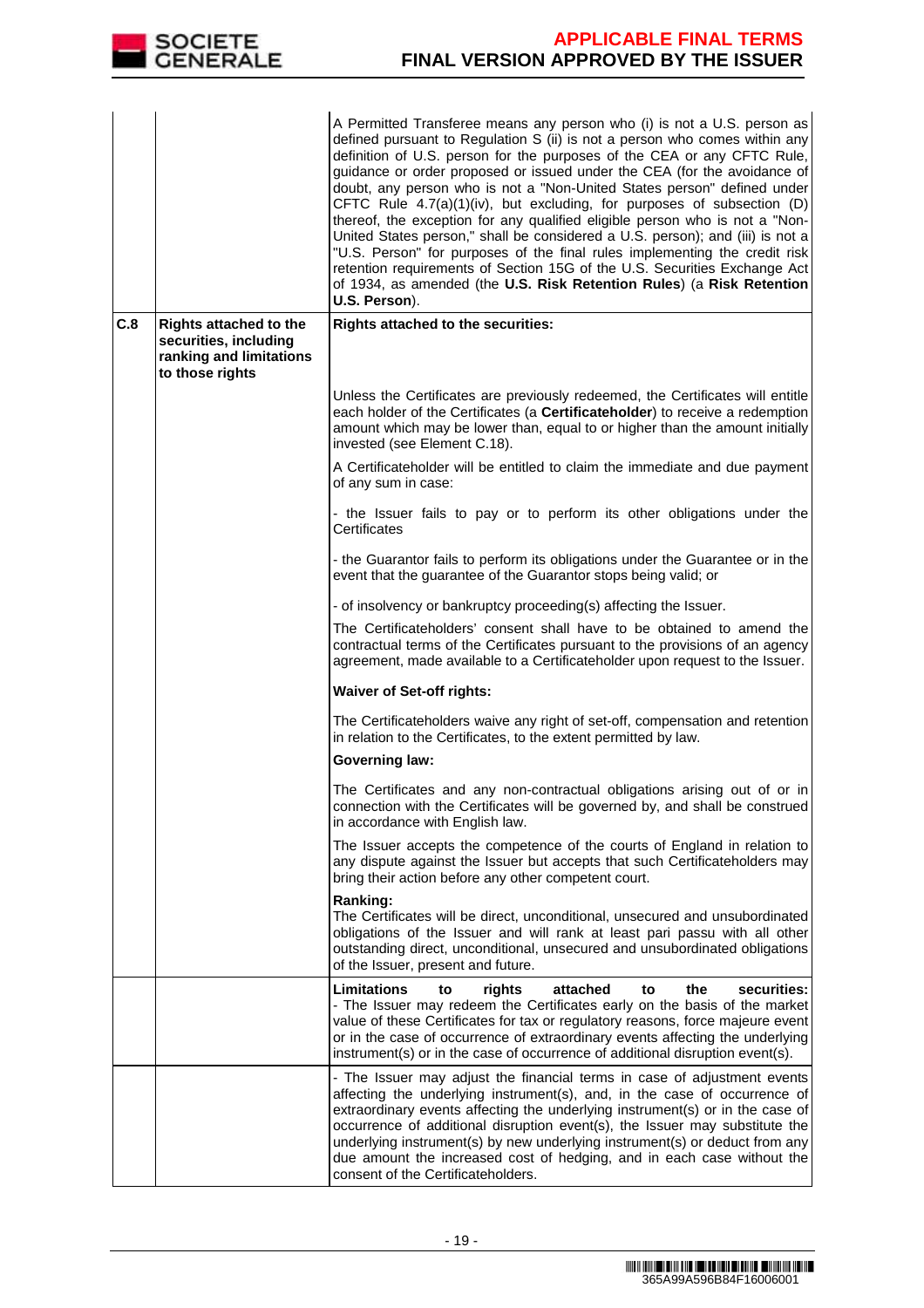

|      |                                                                                                                                                                                                                                                                       | - The Issuer may monetise all or part of the due amounts until the final<br>exercise date of the Certificates in the case of occurrence of extraordinary<br>events affecting the underlying or in the case of occurrence of additional<br>disruption event(s).                                                                                                                                                                                                                                                                                                                                                                                                                                                                                           |
|------|-----------------------------------------------------------------------------------------------------------------------------------------------------------------------------------------------------------------------------------------------------------------------|----------------------------------------------------------------------------------------------------------------------------------------------------------------------------------------------------------------------------------------------------------------------------------------------------------------------------------------------------------------------------------------------------------------------------------------------------------------------------------------------------------------------------------------------------------------------------------------------------------------------------------------------------------------------------------------------------------------------------------------------------------|
|      |                                                                                                                                                                                                                                                                       | - the rights to payment of principal and interest will be prescribed within a<br>period of ten years (in the case of principal) and five years (in the case of<br>interest) from the date on which the payment of these amounts has become<br>due for the first time and has remained unpaid.                                                                                                                                                                                                                                                                                                                                                                                                                                                            |
|      |                                                                                                                                                                                                                                                                       | - In the case of a payment default by the Issuer, Certificateholders shall not<br>institute any proceedings, judicial or otherwise, or otherwise assert a claim<br>against the Issuer. Nevertheless, Certificateholders will continue to be able<br>to claim against the Guarantor in respect of any unpaid amount.                                                                                                                                                                                                                                                                                                                                                                                                                                      |
|      |                                                                                                                                                                                                                                                                       | <b>Taxation:</b>                                                                                                                                                                                                                                                                                                                                                                                                                                                                                                                                                                                                                                                                                                                                         |
|      |                                                                                                                                                                                                                                                                       | All payments in respect of Certificates, Receipts and Coupons or under the<br>Guarantee shall be made free and clear of, and without withholding or<br>deduction for or on account of, any present or future taxes, duties,<br>assessments or governmental charges of whatever nature imposed, levied,<br>collected, withheld or assessed by or on behalf of any Tax Jurisdiction<br>unless such withholding or deduction is required by law.                                                                                                                                                                                                                                                                                                            |
|      |                                                                                                                                                                                                                                                                       | In the event that any amounts are required to be deducted or withheld for, or<br>on behalf of, any Tax Jurisdiction, the relevant Issuer or, as the case may<br>be, the Guarantor shall (except in certain circumstances), to the fullest<br>extent permitted by law, pay such additional amount as may be necessary,<br>in order that each Certificateholder, Receiptholder or Couponholder, after<br>deduction or such withholding of such taxes, duties, assessments or<br>governmental charges or deduction, will receive the full amount then due<br>and payable.                                                                                                                                                                                   |
|      |                                                                                                                                                                                                                                                                       | Notwithstanding the provisions above, in no event will the Issuer or, as the<br>case may be, the Guarantor, be required to pay any additional amounts in<br>respect of the Certificates, Receipts or Coupons for, or on account of, any<br>withholding or deduction (i) required pursuant to an agreement described in<br>Section 1471(b) of the U.S. Internal Revenue Code of 1986 (the "Code") or<br>otherwise imposed pursuant to Sections 1471 through 1474 of the Code,<br>any regulations or agreements thereunder, or any official interpretations<br>thereof, or any law implementing an intergovernmental approach thereto or<br>(ii) imposed pursuant to Section 871(m) of the Code or (iii) imposed by any<br>other law of the United States. |
|      |                                                                                                                                                                                                                                                                       | Where                                                                                                                                                                                                                                                                                                                                                                                                                                                                                                                                                                                                                                                                                                                                                    |
|      |                                                                                                                                                                                                                                                                       | Tax Jurisdiction means Luxembourg or any political subdivision or any<br>authority thereof or therein having power to tax.                                                                                                                                                                                                                                                                                                                                                                                                                                                                                                                                                                                                                               |
| C.11 | <b>Whether the securities</b><br>offered are or will be the<br>object of an application<br>for admission to trading,<br>with a view to their<br>distribution in a<br>regulated market or<br>other equivalent markets<br>with indication of the<br>markets in question | Application will be made for the Certificates to be admitted to trading on<br>EuroTLX, a Multilateral Trading Facility organized and managed by Borsa<br>Italiana S.p.A                                                                                                                                                                                                                                                                                                                                                                                                                                                                                                                                                                                  |
| C.15 | How the value of the<br>investment is affected by<br>the value of the<br>underlying instrument(s)                                                                                                                                                                     | The value of the Certificates, the payment of an automatic early redemption<br>amount on a relevant automatic early redemption date, and the payment of<br>a redemption amount to a Certificateholder on the final exercise date will<br>depend on the performance of the underlying asset(s), on the relevant<br>valuation date(s).                                                                                                                                                                                                                                                                                                                                                                                                                     |
|      |                                                                                                                                                                                                                                                                       | The value of the Certificates is linked to the positive or negative<br>performance of the underlying instrument. The amount(s) to be paid is/are<br>determined on the basis of the condition which is satisfied (or not) if the                                                                                                                                                                                                                                                                                                                                                                                                                                                                                                                          |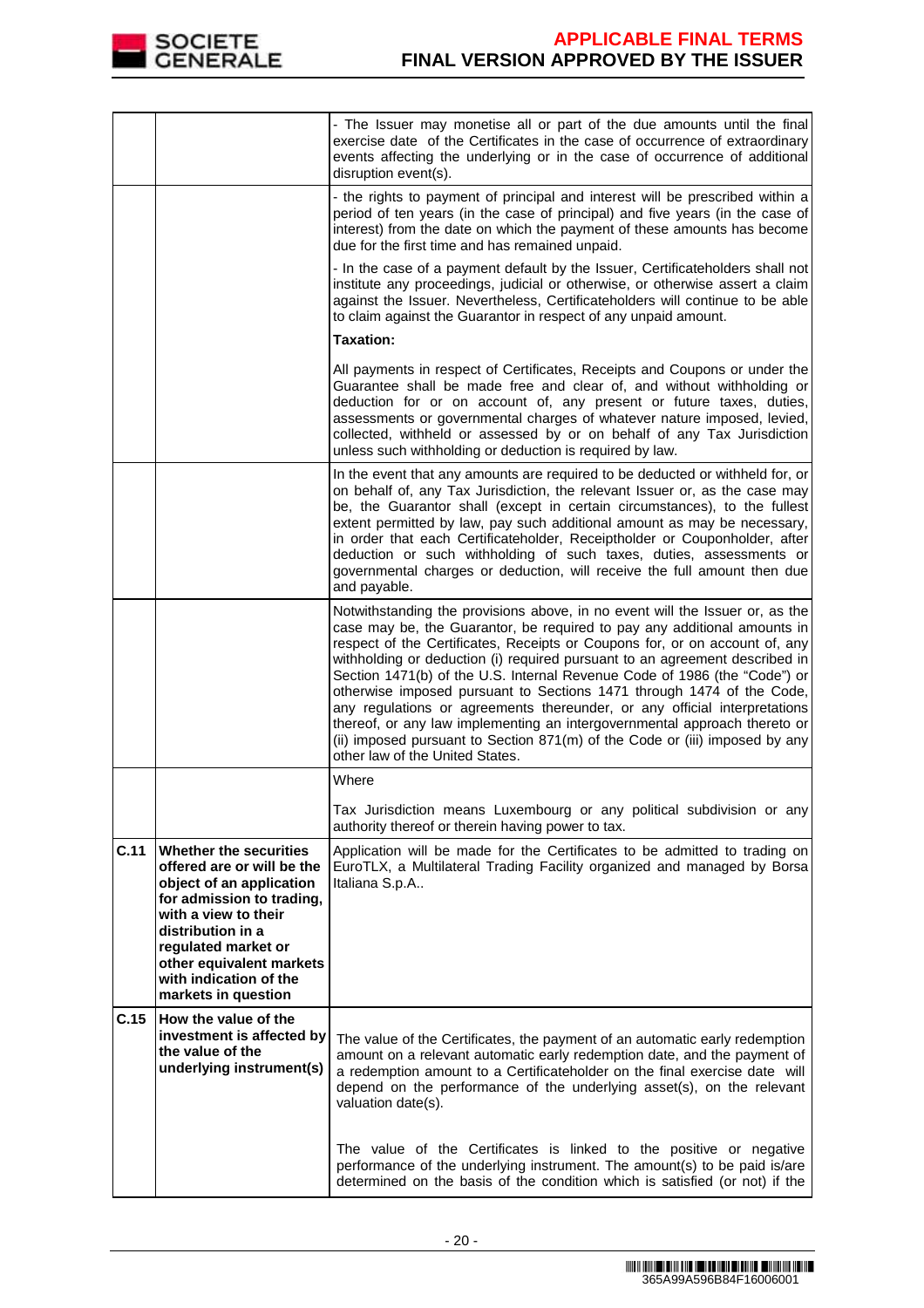

|      |                                                            | performance of the underlying instrument is higher than or equal to a<br>predefined barrier performance.                                                   |                                                                                                                                                                                                                                                                                       |  |
|------|------------------------------------------------------------|------------------------------------------------------------------------------------------------------------------------------------------------------------|---------------------------------------------------------------------------------------------------------------------------------------------------------------------------------------------------------------------------------------------------------------------------------------|--|
| C.16 | The final exercise date<br>and the final reference<br>date | The final exercise date of the Certificates will be 27/02/2025 (the Final<br>Exercise Date), and the final reference date will be the last valuation date. |                                                                                                                                                                                                                                                                                       |  |
|      |                                                            | Element C.8 above and Element C.18 below.                                                                                                                  | The Final Exercise Date may be modified pursuant to the provisions of                                                                                                                                                                                                                 |  |
| C.17 | Settlement procedure of<br>the derivative securities       | Cash delivery                                                                                                                                              |                                                                                                                                                                                                                                                                                       |  |
| C.18 | How the return on<br>derivative securities<br>takes place  | <b>Specified Denomination).</b>                                                                                                                            | The issue date of the Certificates is 21/02/2020 (the Issue Date) and<br>each Certificate will have a specified denomination of EUR 100 (the                                                                                                                                          |  |
|      |                                                            | <b>Automatic Early</b><br><b>Redemption Amount(s):</b>                                                                                                     | Unless previously redeemed, if an Automatic<br>Early Redemption Event has occurred, then<br>the Issuer shall redeem early the Certificates<br>on Automatic Early Redemption Date(i) (i<br>from 1 to 4) in accordance with the following<br>provisions in respect of each Certificate: |  |
|      |                                                            |                                                                                                                                                            | Automatic Early Redemption Amount(i) =<br>Specified Denomination x $(100\% + i \times 5.1\%)$                                                                                                                                                                                         |  |
|      |                                                            | <b>Automatic Early</b><br><b>Redemption Date(s):</b>                                                                                                       | Automatic Early Redemption Date(i) (i from<br>1 to 4): 5 Business Days after the Valuation<br>Date(i) on which an Automatic Early<br>Redemption Event is deemed to have<br>occurred.                                                                                                  |  |
|      |                                                            | <b>Automatic Early</b><br><b>Redemption Event:</b>                                                                                                         | is deemed to have occurred, as determined<br>by the Calculation Agent, if on a Valuation<br>Date(i) (i from 1 to 4), Performance(i) is<br>higher than or equal to 0%                                                                                                                  |  |
|      |                                                            | <b>Final Exercise Amount:</b>                                                                                                                              | Unless previously redeemed, the Issuer shall<br>redeem the Certificates on the Final<br>Exercise Date, in accordance with the<br>following provisions in respect of each<br>Certificate:                                                                                              |  |
|      |                                                            |                                                                                                                                                            | Scenario 1:                                                                                                                                                                                                                                                                           |  |
|      |                                                            |                                                                                                                                                            | If on Valuation Date(5), Performance(5) is<br>higher than or equal to 0%, then:                                                                                                                                                                                                       |  |
|      |                                                            |                                                                                                                                                            | Final<br>Exercise<br>Specified<br>Amount<br>$=$<br>Denomination x [(100% +5x5.1%)]                                                                                                                                                                                                    |  |
|      |                                                            |                                                                                                                                                            | <b>Scenario 2:</b>                                                                                                                                                                                                                                                                    |  |
|      |                                                            |                                                                                                                                                            | If on Valuation Date(5), Performance(5) is<br>lower than 0% and Performance(5) is higher<br>than or equal to -30.0%, then:                                                                                                                                                            |  |
|      |                                                            |                                                                                                                                                            | Specified<br>Final<br>Exercise<br>Amount<br>$=$<br>Denomination x [100%]                                                                                                                                                                                                              |  |
|      |                                                            |                                                                                                                                                            | Scenario 3:                                                                                                                                                                                                                                                                           |  |
|      |                                                            |                                                                                                                                                            | If on Valuation Date(5), Performance(5) is<br>lower than -30.0%, then:                                                                                                                                                                                                                |  |
|      |                                                            |                                                                                                                                                            | Specified<br>Final<br>Exercise<br>Amount<br>$=$                                                                                                                                                                                                                                       |  |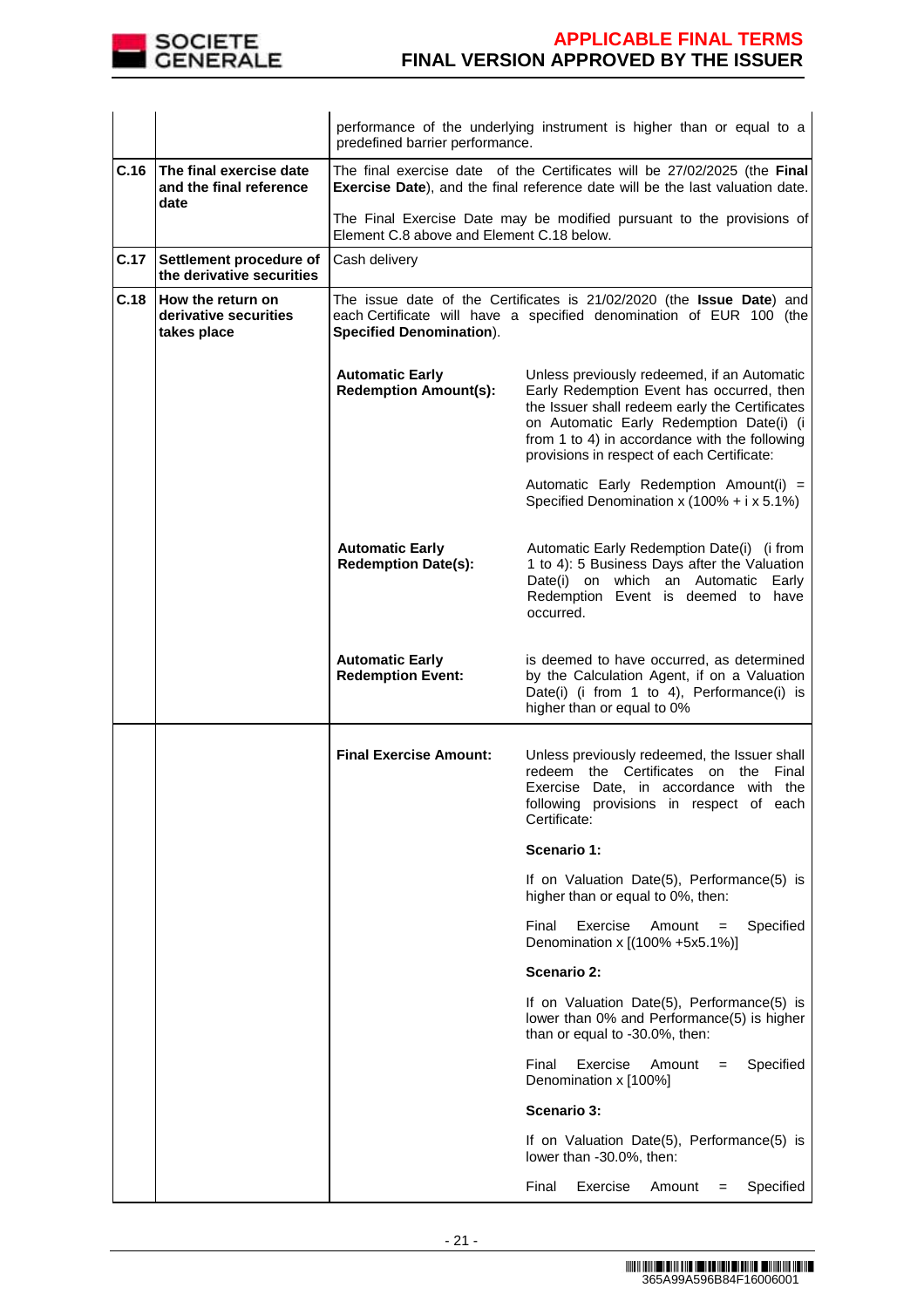

|      |                                                                                                                                                      |                                                                                                                                                                                                                                                    |                |                         |                            | Denomination x (100% + Performance(5))                                                                                |                                                                                                                                                                                                                                                                               |
|------|------------------------------------------------------------------------------------------------------------------------------------------------------|----------------------------------------------------------------------------------------------------------------------------------------------------------------------------------------------------------------------------------------------------|----------------|-------------------------|----------------------------|-----------------------------------------------------------------------------------------------------------------------|-------------------------------------------------------------------------------------------------------------------------------------------------------------------------------------------------------------------------------------------------------------------------------|
|      |                                                                                                                                                      | Definitions relating to date(s):Applicable                                                                                                                                                                                                         |                |                         |                            |                                                                                                                       |                                                                                                                                                                                                                                                                               |
|      |                                                                                                                                                      |                                                                                                                                                                                                                                                    |                |                         |                            |                                                                                                                       |                                                                                                                                                                                                                                                                               |
|      |                                                                                                                                                      | <b>Valuation Date(0):</b><br>(DD/MM/YYYY)                                                                                                                                                                                                          |                |                         | 20/02/2020                 |                                                                                                                       |                                                                                                                                                                                                                                                                               |
|      |                                                                                                                                                      | Valuation Date(i) (i from 1<br>to $5)$<br>(DD/MM/YYYY)                                                                                                                                                                                             |                |                         | 22/02/2021;<br>20/02/2024; | 21/02/2022;<br>20/02/2025                                                                                             | 20/02/2023:                                                                                                                                                                                                                                                                   |
|      |                                                                                                                                                      | Definitions relating to the<br><b>Product:</b>                                                                                                                                                                                                     |                |                         |                            | Conditions relating to Formulae                                                                                       | Applicable, subject to the provisions of the<br>Condition 4 of the Additional Terms and                                                                                                                                                                                       |
|      |                                                                                                                                                      | Performance(i)<br>(i from 1 to 5)                                                                                                                                                                                                                  |                |                         |                            | means (S(i) / S(0)) - 100%                                                                                            |                                                                                                                                                                                                                                                                               |
|      |                                                                                                                                                      | S(i)<br>(i from 0 to 5)                                                                                                                                                                                                                            |                |                         |                            | the Closing Price of the Underlying                                                                                   | means in respect of any Valuation Date(i)                                                                                                                                                                                                                                     |
| C.19 | The final reference price                                                                                                                            | See Element C.18 above.                                                                                                                                                                                                                            |                |                         |                            |                                                                                                                       |                                                                                                                                                                                                                                                                               |
|      | of the underlying                                                                                                                                    | Final reference price: the value of the underlying instrument(s) on the<br>relevant valuation date(s) for the redemption, subject to the occurrence of<br>certain extraordinary events and adjustments affecting such underlying<br>instrument(s). |                |                         |                            |                                                                                                                       |                                                                                                                                                                                                                                                                               |
| C.20 | Type of the underlying                                                                                                                               | The type of underlying is: index.                                                                                                                                                                                                                  |                |                         |                            |                                                                                                                       |                                                                                                                                                                                                                                                                               |
|      | and where the<br>information on the<br>underlying can be found                                                                                       | Information about the underlying is available on the following website(s) or<br>screen page(s).                                                                                                                                                    |                |                         |                            |                                                                                                                       |                                                                                                                                                                                                                                                                               |
|      |                                                                                                                                                      | <b>Index</b><br><b>Bloomberg</b><br><b>Index</b>                                                                                                                                                                                                   |                |                         |                            |                                                                                                                       |                                                                                                                                                                                                                                                                               |
|      |                                                                                                                                                      | <b>Name</b>                                                                                                                                                                                                                                        | <b>Ticker</b>  | <b>Sponsor</b>          |                            | <b>Exchange</b><br>Each exchange on                                                                                   | <b>Website</b>                                                                                                                                                                                                                                                                |
|      |                                                                                                                                                      | <b>EURO</b><br><b>STOXX</b><br><b>ESG</b><br>Leaders 50<br><b>EUR Price</b>                                                                                                                                                                        | <b>SXXESGE</b> | <b>STOXX</b><br>Limited |                            | which securities<br>comprised in the Index<br>are traded, from time to<br>time, as determined by<br>the Index Sponsor | www.stoxx.com                                                                                                                                                                                                                                                                 |
|      | <b>Section D - Risks</b>                                                                                                                             |                                                                                                                                                                                                                                                    |                |                         |                            |                                                                                                                       |                                                                                                                                                                                                                                                                               |
| D.2  | Key information on the The following categories of risk factors are identified:<br>key risks that are specific<br>to the issuer and the<br>guarantor |                                                                                                                                                                                                                                                    | environments   |                         |                            | the Group's activities, financial position and results of operations.                                                 | Risks related to the macroeconomic, market and regulatory<br>The global economic and financial context, as well as the context<br>of the markets in which the Group operates, may adversely affect                                                                            |
|      |                                                                                                                                                      | Brexit and its impact on financial markets and the economic<br>environment could have an adverse effect on the Group's activities<br>and results of operations.                                                                                    |                |                         |                            |                                                                                                                       |                                                                                                                                                                                                                                                                               |
|      |                                                                                                                                                      |                                                                                                                                                                                                                                                    |                |                         |                            |                                                                                                                       | The Group is subject to an extensive supervisory and regulatory<br>framework in each of the countries in which it operates and<br>changes in this regulatory framework could have a significant effect<br>on the Group's businesses, financial position, costs, as well as on |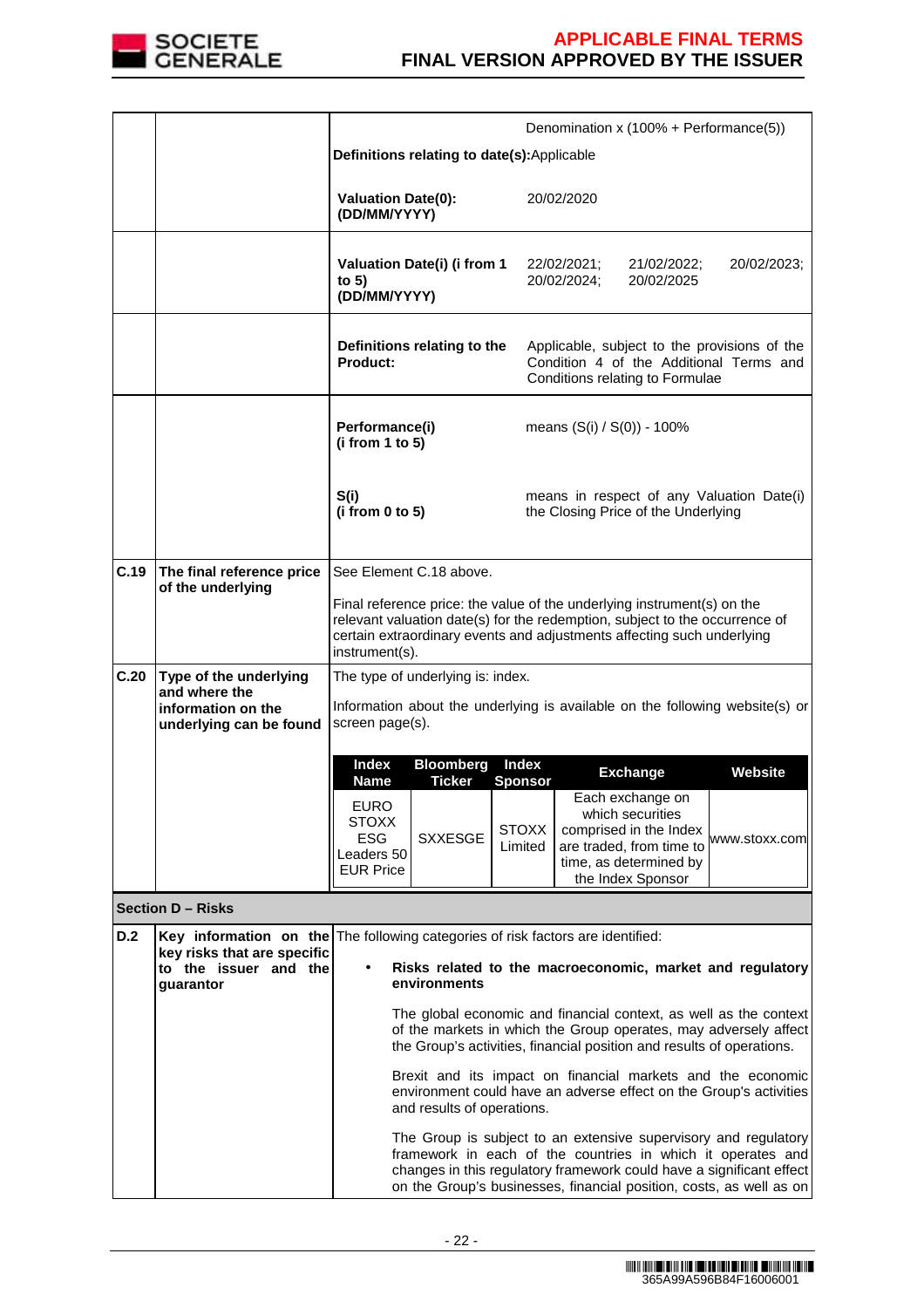

| the financial and economic environment in which it operates. Risks<br>related to the implementation of the Group's strategic plan.                                                                                                                                                                                  |
|---------------------------------------------------------------------------------------------------------------------------------------------------------------------------------------------------------------------------------------------------------------------------------------------------------------------|
| Increased competition from banking and non-banking operators<br>could have an adverse effect on the Group's business and results,<br>both in its French domestic market and internationally.                                                                                                                        |
| <b>Credit and counterparty risks</b>                                                                                                                                                                                                                                                                                |
| The Group is exposed to counterparty and concentration risks,<br>which may have a material adverse effect on the Group's business,<br>results of operations and financial position.                                                                                                                                 |
| The financial soundness and conduct of other financial institutions<br>and market participants could adversely affect the Group.                                                                                                                                                                                    |
| The Group's results of operations and financial position could be<br>adversely affected by a late or insufficient provisioning of credit<br>exposures.                                                                                                                                                              |
| <b>Market and structural risks</b>                                                                                                                                                                                                                                                                                  |
| Changes and volatility in the financial markets may have a material<br>adverse effect on the Group's business and the results of market<br>activities.                                                                                                                                                              |
| Changes in interest rates may adversely affect the retail banking<br>activities.                                                                                                                                                                                                                                    |
| Fluctuations in exchange rates could adversely affect the Group's<br>results.                                                                                                                                                                                                                                       |
| Operational risks (including risk of inappropriate conduct) and<br>models risks                                                                                                                                                                                                                                     |
| The Group is exposed to legal risks that could have a material<br>adverse effect on its financial position or results of operations.                                                                                                                                                                                |
| Operational failure, termination or capacity constraints affecting<br>institutions the Group does business with, or failure or breach of<br>the Group's information technology systems, could have an<br>adverse effect on the Group's business and result in losses and<br>damages to the reputation of the Group. |
| Reputational damage could harm the Group's competitive position.                                                                                                                                                                                                                                                    |
| The Group's inability to attract and retain qualified employees may<br>adversely affect its performance.                                                                                                                                                                                                            |
| The models, in particular the Group's internal models, used in<br>strategic decision-making and in risk management systems could<br>fail or prove to be inadequate and result in financial losses for the<br>Group.                                                                                                 |
| The Group may incur losses as a result of unforeseen or<br>catastrophic events, including terrorist attacks or natural disasters.                                                                                                                                                                                   |
| <b>Liquidity and Funding Risks</b>                                                                                                                                                                                                                                                                                  |
| A number of exceptional measures taken by governments, central<br>banks and regulators could have a material adverse effect on the<br>Group's cost of financing and its access to liquididy                                                                                                                         |
| A downgrade in the Group's external rating or in the sovereign<br>rating of the French State could have an adverse effect on the<br>Group's cost of financing and its access to liquidity.                                                                                                                          |
| <b>Risks related to insurance activities</b>                                                                                                                                                                                                                                                                        |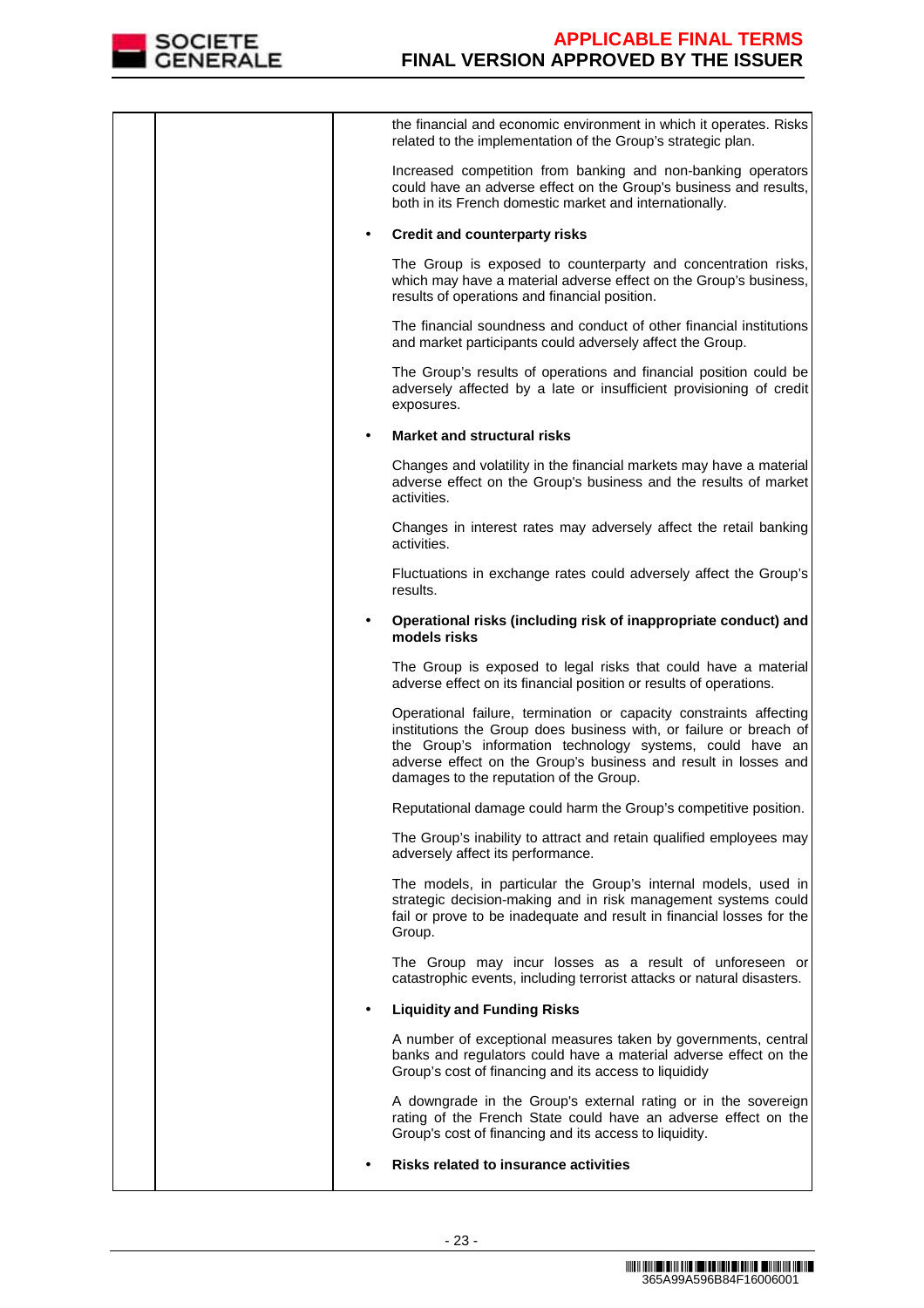

|            |                                                                                                                                                                                                     | A deterioration in the market condition, and in particular a<br>significant increase or decrease in interest rates, could have a<br>material adverse effect on the life insurance activities of the<br>Group's Insurance business.<br>Since the Issuer is part of the Group, these risk factors are                                                                                                                                                                                                                                                                                                                                                                                                                                                                                                                                                                                                                                 |
|------------|-----------------------------------------------------------------------------------------------------------------------------------------------------------------------------------------------------|-------------------------------------------------------------------------------------------------------------------------------------------------------------------------------------------------------------------------------------------------------------------------------------------------------------------------------------------------------------------------------------------------------------------------------------------------------------------------------------------------------------------------------------------------------------------------------------------------------------------------------------------------------------------------------------------------------------------------------------------------------------------------------------------------------------------------------------------------------------------------------------------------------------------------------------|
|            |                                                                                                                                                                                                     | applicable to the Issuer.                                                                                                                                                                                                                                                                                                                                                                                                                                                                                                                                                                                                                                                                                                                                                                                                                                                                                                           |
| <b>D.6</b> | Key information on the<br>key risks that are specific<br>to the securities and risk<br>warning to the effect that<br>investors may lose the<br>value of their<br>entire<br>investment or part of it |                                                                                                                                                                                                                                                                                                                                                                                                                                                                                                                                                                                                                                                                                                                                                                                                                                                                                                                                     |
|            |                                                                                                                                                                                                     | The Certificates may provide for an automatic early redemption linked to a<br>specific event. Therefore, this may prevent the Certificateholders from<br>benefitting from the performance of the underlying instrument(s) over the<br>whole period initially envisaged.                                                                                                                                                                                                                                                                                                                                                                                                                                                                                                                                                                                                                                                             |
|            |                                                                                                                                                                                                     | The terms and conditions of the Certificates may include provisions under<br>which upon the occurrence of certain market disruptions delays in the<br>settlement of the Certificates may be incurred or certain modifications be<br>made. Moreover, in case of occurrence of events affecting the underlying<br>instrument(s), the terms and conditions of the Certificates allow the Issuer to<br>substitute the underlying instrument(s) by new underlying instrument(s),<br>cease the exposure to the underlying asset(s) and apply a reference rate to<br>the proceeds so obtained until the final exercise date of the Certificates,<br>postpone the final exercise date of the Certificates, early redeem the<br>Certificates on the basis of the market value of these Certificates or deduct<br>from any due amount the increased cost of hedging, and in each case<br>without the prior consent of the Certificateholders. |
|            |                                                                                                                                                                                                     | Payments (whether in respect of principal and/or interest and whether at<br>final exercise or otherwise) on the Certificates are calculated by reference to<br>certain underlying(s), the return of the Certificates is based on changes in<br>the value of the underlying(s), which may fluctuate. Prospective investors<br>should be aware that these Certificates may be volatile and that they may<br>receive no interest and may lose all or a substantial portion of their principal.                                                                                                                                                                                                                                                                                                                                                                                                                                         |
|            |                                                                                                                                                                                                     | The Guarantee constitutes a general and unsecured contractual obligation<br>of the Guarantor and no other person. Any payments on the Certificates are<br>also dependent on the creditworthiness of the Guarantor.                                                                                                                                                                                                                                                                                                                                                                                                                                                                                                                                                                                                                                                                                                                  |
|            |                                                                                                                                                                                                     | Prospective investors in Certificates benefiting from the Guarantee should<br>note that in case of payment default of an Issuer the entitlement of the<br>Certificateholder will be limited to the sums obtained by making a claim<br>under the Guarantee, and the relevant provisions of the Guarantee and they<br>shall have no right to institute any proceeding, judicial or otherwise, or<br>otherwise assert a claim against the Issuer.                                                                                                                                                                                                                                                                                                                                                                                                                                                                                      |
|            |                                                                                                                                                                                                     | The Guarantee is a payment guarantee only and not a guarantee of the<br>performance by the relevant Issuer or any of its other obligations under the<br>Certificates benefiting from the Guarantee.                                                                                                                                                                                                                                                                                                                                                                                                                                                                                                                                                                                                                                                                                                                                 |
|            |                                                                                                                                                                                                     | Société Générale will act as issuer under the Programme, as the Guarantor<br>of the Certificates issued by the Issuer and also as provider of hedging<br>instruments to the Issuer. As a result, investors will be exposed not only to<br>the credit risk of the Guarantor but also operational risks arising from the<br>lack of independence of the Guarantor, in assuming its duties and<br>obligations as the Guarantor and provider of the hedging instruments.                                                                                                                                                                                                                                                                                                                                                                                                                                                                |
|            |                                                                                                                                                                                                     | The potential conflicts of interests and operational risks arising from such<br>lack of independence are in part intended to be mitigated by the fact that<br>different divisions within the Guarantor will be responsible for implementing<br>the Guarantee and providing the hedging instruments and that each division                                                                                                                                                                                                                                                                                                                                                                                                                                                                                                                                                                                                           |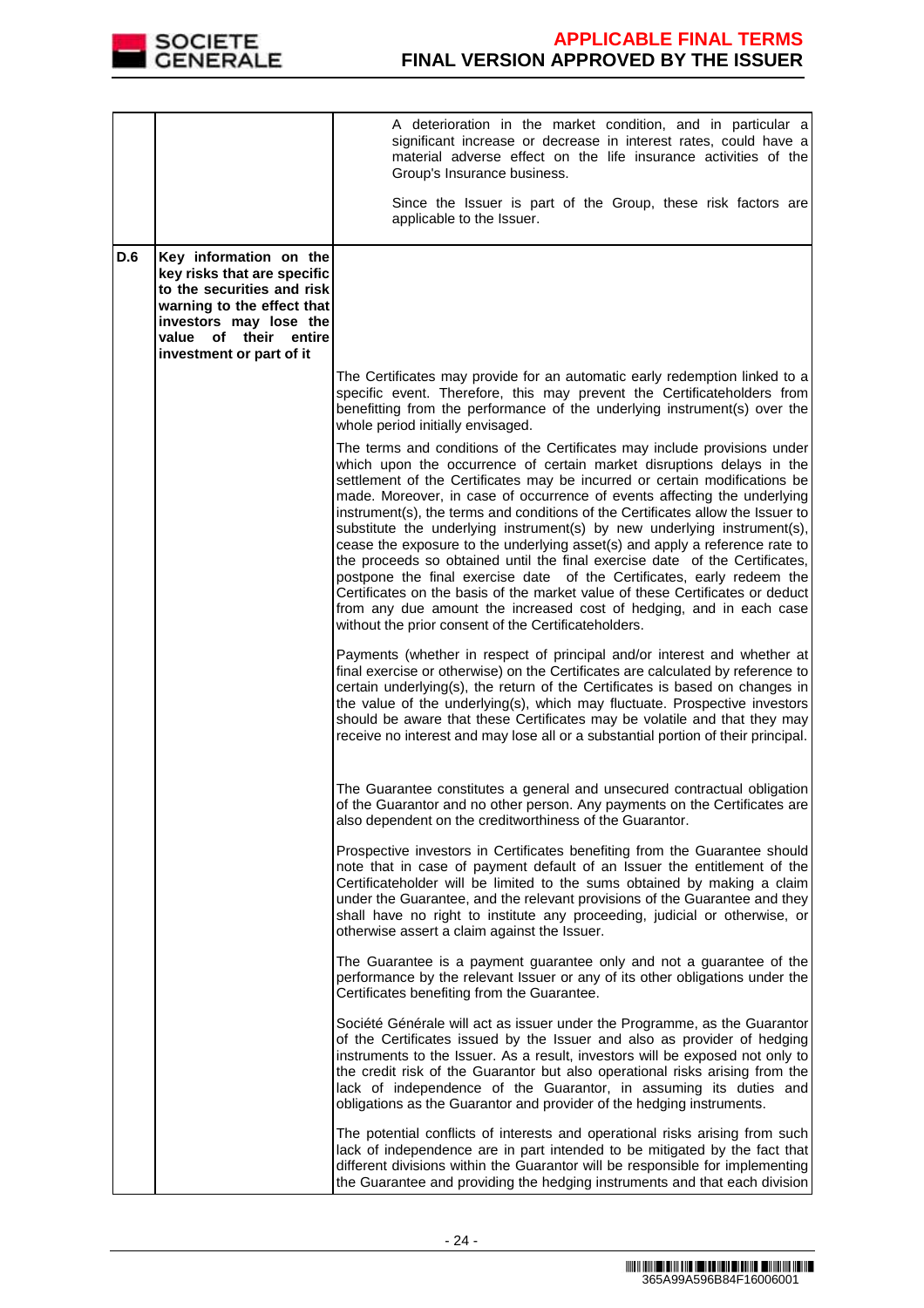| SOCIETE<br><b>GENERALE</b> | <b>APPLICABLE FINAL TERMS</b><br><b>FINAL VERSION APPROVED BY THE ISSUER</b>                                                                                                                                                                                                                                                                                                                                                                                                                                                                                                       |
|----------------------------|------------------------------------------------------------------------------------------------------------------------------------------------------------------------------------------------------------------------------------------------------------------------------------------------------------------------------------------------------------------------------------------------------------------------------------------------------------------------------------------------------------------------------------------------------------------------------------|
|                            |                                                                                                                                                                                                                                                                                                                                                                                                                                                                                                                                                                                    |
|                            | is run as a separate operational unit, segregated by Chinese walls<br>(information barriers) and run by different management teams.                                                                                                                                                                                                                                                                                                                                                                                                                                                |
|                            | The Issuer and the Guarantor and any of their subsidiaries and/or their<br>affiliates, in connection with their other business activities, may possess or<br>acquire material information about the underlying assets. Such activities and<br>information may cause consequences adverse to Certificateholders.                                                                                                                                                                                                                                                                    |
|                            | The Issuer and the Guarantor and any of their subsidiaries and/or their<br>affiliates may act in other capacities with regard to the Certificates, such as<br>market maker, calculation agent or agent. Therefore, a potential conflict of<br>interests may arise. In connection with the offering of the Certificates, the<br>Issuer and the Guarantor and/or their affiliates may enter into one or more<br>hedging transaction(s) with respect to a reference asset(s) or related<br>derivatives, which may affect the market price, liquidity or value of the<br>Certificates. |
|                            | The regulation and reform of "benchmarks" may adversely affect the value<br>of Certificates linked to or referencing such "benchmarks"                                                                                                                                                                                                                                                                                                                                                                                                                                             |
|                            | During the lifetime of the Certificates, the market value of these Certificates<br>may be lower than the invested capital. Furthermore, an insolvency of the<br>Issuer and/or the Guarantor may cause a total loss of the invested capital.                                                                                                                                                                                                                                                                                                                                        |
|                            | The attention of the investors is drawn to the fact that they could<br>sustain an entire or a partial loss of their investment.                                                                                                                                                                                                                                                                                                                                                                                                                                                    |

|     | <b>Section E - Offer</b>       |                                                                                                                                                                                                                                                                                                                                                                                                                                                             |
|-----|--------------------------------|-------------------------------------------------------------------------------------------------------------------------------------------------------------------------------------------------------------------------------------------------------------------------------------------------------------------------------------------------------------------------------------------------------------------------------------------------------------|
|     | use of proceeds                | <b>E.2.b Reasons for the offer and The net proceeds from each issue of Certificates will be applied for the</b><br>general financing purposes of the Société Générale Group, which include<br>making a profit.                                                                                                                                                                                                                                              |
| E.3 |                                | Description of the terms Public Offer Jurisdiction(s): Italy                                                                                                                                                                                                                                                                                                                                                                                                |
|     | and conditions of the<br>offer | <b>Offer Period:</b><br>From and including January 31, 2020 at 9.00 a.m. Central European Time<br>(CET) to and including February 18, 2020 at 4.00 p.m. CET, subject to any<br>early closing of the Offer Period as described below.                                                                                                                                                                                                                        |
|     |                                | The Certificates will be distributed:                                                                                                                                                                                                                                                                                                                                                                                                                       |
|     |                                | (a) within the premises of the Distributors (at their offices and branches);                                                                                                                                                                                                                                                                                                                                                                                |
|     |                                | (b) through door-to-door selling (fuori sede) pursuant to Articles 30 and 31<br>of the Italian Legislative Decree No. 58 of 24th February 1998, as amended<br>from time to time (the "Italian Financial Services Act") from and including<br>January 31, 2020 at 9.00 a.m. Central European Time (CET) to and<br>including February 13, 2020 at 4.00 p.m. CET;                                                                                              |
|     |                                | subject to any early closing of the Offer Period as described below.                                                                                                                                                                                                                                                                                                                                                                                        |
|     |                                | The Distributor intending to distribute Certificates through door-to-door<br>selling (fuori sede) pursuant to article 30 of the Italian Financial Services Act<br>will collect the acceptance forms - other than directly at their branches and<br>offices - through financial advisors for door-to-door selling <i>(consulenti</i><br>finanziari abilitati all'offerta fuori sede) pursuant to Article 31 of the Italian<br><b>Financial Services Act.</b> |
|     |                                | Pursuant to Article 30, paragraph 6, of the Italian Financial Services Act, the<br>validity and enforceability of contracts entered into through door-to-door<br>selling (fuori sede) is suspended for a period of 7 (seven) days from the<br>date of subscription of the acceptance form by the relevant investor.                                                                                                                                         |
|     |                                | Within such period investors may notify the relevant Distributor of their<br>withdrawal without payment of any charge or commission.                                                                                                                                                                                                                                                                                                                        |
|     |                                | <b>Offer Price:</b> The Certificates will be offered at the Issue Price of which up to<br>a maximum of 3.00% is represented by distribution fee payable upfront by                                                                                                                                                                                                                                                                                          |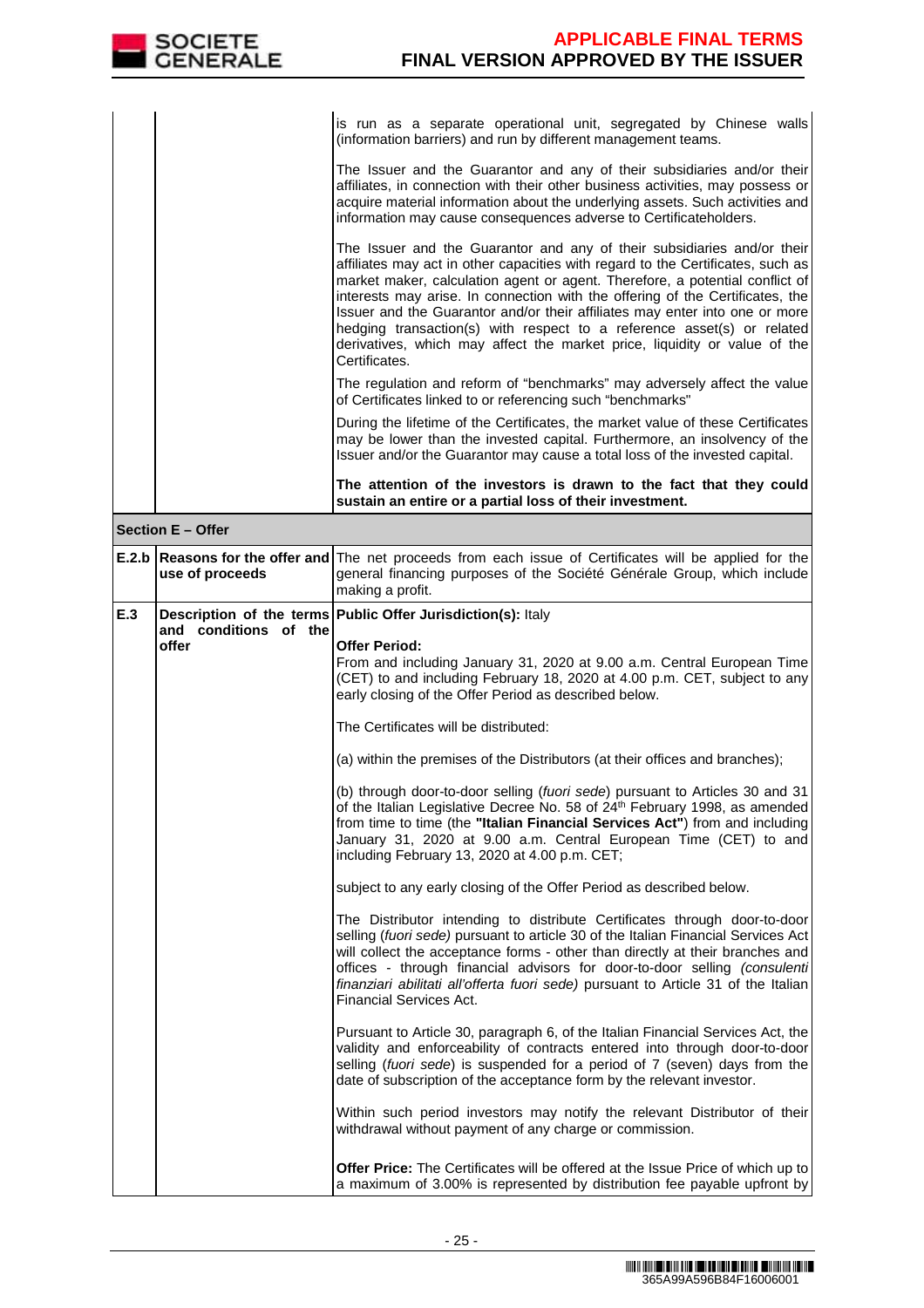|     | SOCIETE<br>GENERALE                                                                                                | <b>APPLICABLE FINAL TERMS</b><br>FINAL VERSION APPROVED BY THE ISSUER                                                                                                                                                                                                                                                                                                                                                                                                                                                                                                                                                                                                                                                                                               |
|-----|--------------------------------------------------------------------------------------------------------------------|---------------------------------------------------------------------------------------------------------------------------------------------------------------------------------------------------------------------------------------------------------------------------------------------------------------------------------------------------------------------------------------------------------------------------------------------------------------------------------------------------------------------------------------------------------------------------------------------------------------------------------------------------------------------------------------------------------------------------------------------------------------------|
|     |                                                                                                                    |                                                                                                                                                                                                                                                                                                                                                                                                                                                                                                                                                                                                                                                                                                                                                                     |
|     |                                                                                                                    | the Issuer to the Distributor.<br>Conditions to which the offer is subject: Offers of the Certificates are<br>conditional on their issue and, on any additional conditions set out in the<br>standard terms of business of the financial intermediaries, notified to<br>investors by such relevant financial intermediaries.                                                                                                                                                                                                                                                                                                                                                                                                                                        |
|     |                                                                                                                    | The Issuer reserves the right to close the Offer Period prior to its stated<br>expiry for any reason.                                                                                                                                                                                                                                                                                                                                                                                                                                                                                                                                                                                                                                                               |
|     |                                                                                                                    | The Issuer reserves the right to withdraw the offer and cancel the issuance<br>of the Certificates for any reason at any time on or prior to the Issue Date.<br>For the avoidance of doubt, if any application has been made by a potential<br>investor and the Issuer exercises such right, no potential investor shall be<br>entitled<br>subscribe<br>otherwise<br>acquire<br>the<br>Certificates.<br>to<br>or                                                                                                                                                                                                                                                                                                                                                    |
|     |                                                                                                                    | In each case, a notice to the investors on the early termination or the<br>withdrawal, as applicable, will be published on the website of the Issuer<br>(http://prospectus.socgen.com).                                                                                                                                                                                                                                                                                                                                                                                                                                                                                                                                                                             |
|     |                                                                                                                    | The validity of the offer is subject to the condition that the decision of<br>admission to trading on EuroTLX is released by Borsa Italiana S.p.A. by not<br>later than on the day immediately preceding the Issue Date; otherwise, the<br>offer will be deemed withdrawn and the issuance cancelled. The Issuer<br>undertakes to file the relevant application with Borsa Italiana S.p.A. in due<br>time to allow Borsa Italiana S.p.A. to release a decision, according to its<br>rules, within the day immediately preceding the Issue Date.                                                                                                                                                                                                                     |
|     |                                                                                                                    | <b>Issue Price:</b><br>EUR 100 per Certificate of EUR 100<br><b>Specified Denomination</b>                                                                                                                                                                                                                                                                                                                                                                                                                                                                                                                                                                                                                                                                          |
| E.4 | <b>Description of any</b><br>interest that is material<br>to the issue/offer<br>including conflicting<br>interests | Save for fees, if any, payable to the Dealer, and so far as the Issuer is<br>aware, no person involved in the issue of the Certificates has an interest<br>material to the offer.                                                                                                                                                                                                                                                                                                                                                                                                                                                                                                                                                                                   |
|     |                                                                                                                    | The Dealer and its affiliates have engaged, and may in the future engage, in<br>investment banking and/or commercial banking transactions with, and may<br>perform other services for, the Issuer and its affiliates in the ordinary course<br>of business.                                                                                                                                                                                                                                                                                                                                                                                                                                                                                                         |
|     |                                                                                                                    | Société Générale will ensure the roles of provider of hedging instruments to<br>the Issuer of the Certificates and Calculation Agent of the Certificates.                                                                                                                                                                                                                                                                                                                                                                                                                                                                                                                                                                                                           |
|     |                                                                                                                    | The possibility of conflicts of interest between the different roles of Société<br>Générale on one hand, and between those of Société Générale in these<br>roles and those of the Certificateholders on the other hand cannot be<br>excluded.                                                                                                                                                                                                                                                                                                                                                                                                                                                                                                                       |
|     |                                                                                                                    | Furthermore, given the banking activities of Société Générale, conflicts may<br>arise between the interests of Société Générale acting in these capacities<br>(including business relationship with the issuers of the financial instruments<br>being underlyings of the Certificates or possession of non public information<br>in relation with them) and those of the Certificateholders. Finally, the<br>activities of Société Générale on the underlying financial instrument(s), on<br>its proprietary account or on behalf of its customers, or the establishment of<br>hedging transactions, may also have an impact on the price of these<br>instruments and their liquidity, and thus may be in conflict with the interests<br>of the Certificateholders. |
| E.7 | <b>Estimated expenses</b><br>charged to the investor<br>by the Issuer or the<br>offeror                            | Not Applicable. No expenses are charged to the investor by the Issuer or<br>the offeror.                                                                                                                                                                                                                                                                                                                                                                                                                                                                                                                                                                                                                                                                            |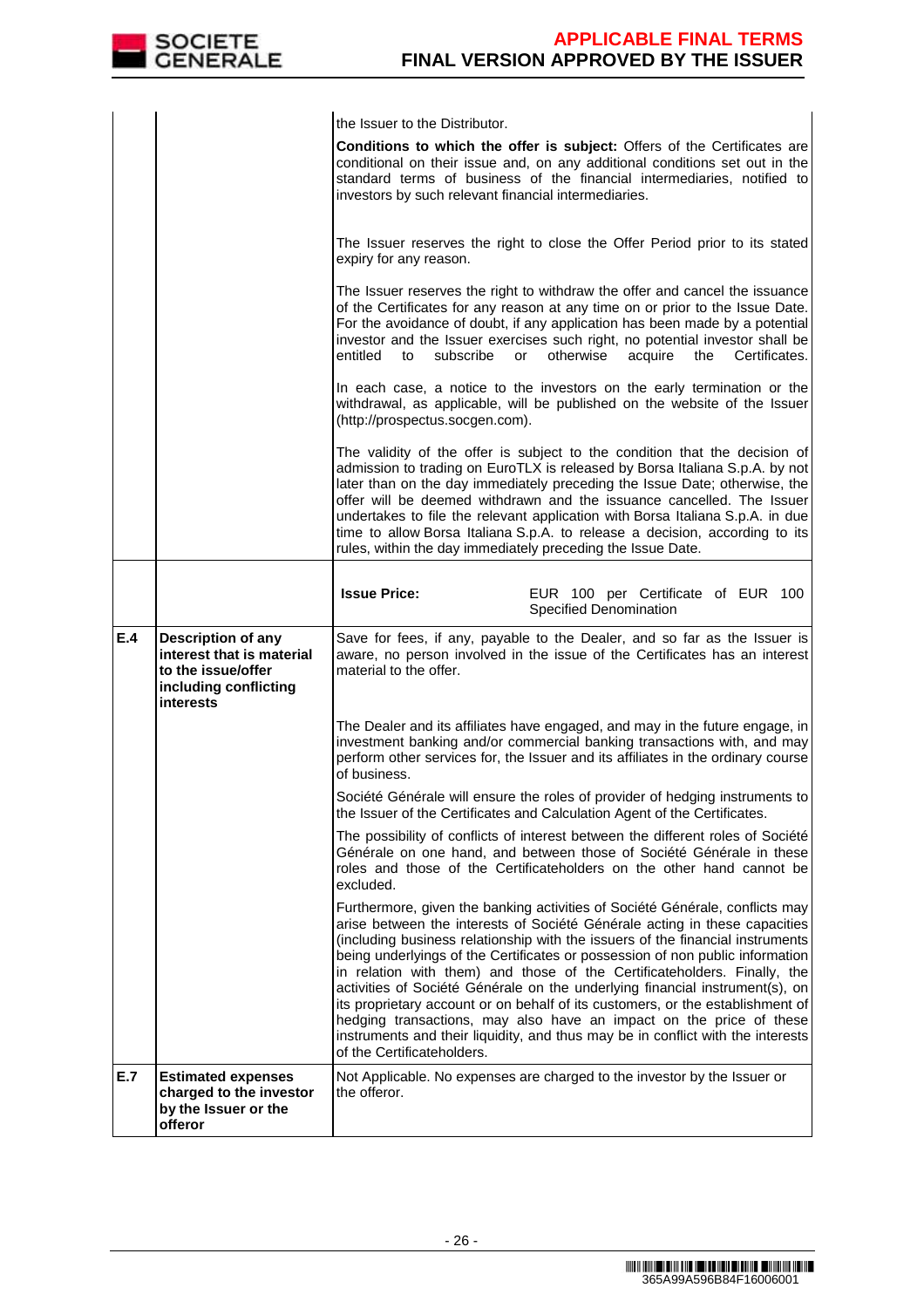

#### **NOTA DI SINTESI SPECIFICA PER L'EMISSIONE**

Le Note di Sintesi sono composte da requisiti informativi noti come **Elementi**, la cui comunicazione è prevista dall'Allegato XXII del Regolamento (CE) della Commissione n. 809/2004, come successivamente modificato. Tali elementi sono riportati in successione numerata nelle Sezioni  $A - E(A.1 - E.7)$ .

La presente nota di sintesi contiene tutti gli Elementi che devono essere riportati in una nota di sintesi relativa a questa tipologia di valori mobiliari e di Emittente. Dato che l'inserimento di alcuni Elementi non è obbligatorio, potrebbero verificarsi dei salti nella sequenza numerica degli Elementi.

Anche nel caso in cui un Elemento debba essere inserito nella nota di sintesi in virtù della tipologia di valore mobiliare e di Emittente, è possibile che nessuna informazione rilevante possa essere fornita in relazione a tale Elemento. In tal caso, la nota di sintesi conterrà una breve descrizione dell'Elemento assieme alla dicitura "Non Applicabile".

|     | Sezione A - Introduzione e avvertenze          |                                                                                                                                                                                                                                                                                                                                                                                                                                                                                                                                                                                                                                                       |
|-----|------------------------------------------------|-------------------------------------------------------------------------------------------------------------------------------------------------------------------------------------------------------------------------------------------------------------------------------------------------------------------------------------------------------------------------------------------------------------------------------------------------------------------------------------------------------------------------------------------------------------------------------------------------------------------------------------------------------|
| A.1 | Avvertenza                                     | La presente nota di sintesi deve essere letta come introduzione al Prospetto<br>di Base.                                                                                                                                                                                                                                                                                                                                                                                                                                                                                                                                                              |
|     |                                                | Qualsivoglia decisione da parte dell'investitore in merito all'investimento nei<br>Certificati deve basarsi su una valutazione del Prospetto di Base nel suo<br>complesso.                                                                                                                                                                                                                                                                                                                                                                                                                                                                            |
|     |                                                | Qualora sia proposto un ricorso dinanzi all'autorità giudiziaria in merito alle<br>informazioni contenute nel Prospetto di Base e nelle Condizioni Definitive<br>applicabili, il ricorrente potrebbe essere tenuto a sostenere i costi della<br>traduzione del Prospetto di Base prima dell'avvio del procedimento, ai sensi<br>della legislazione nazionale degli Stati Membri.                                                                                                                                                                                                                                                                      |
|     |                                                | Nessun soggetto che ha provveduto alla predisposizione della presente<br>nota di sintesi, compresa l'eventuale traduzione, potrà essere ritenuto<br>responsabile civilmente, salvo che questa risulti fuorviante, imprecisa o<br>incoerente se letta congiuntamente alle altre parti del Prospetto di Base, o<br>non offra, se letta congiuntamente alle altre parti del presente Prospetto di<br>Base, informazioni essenziali volte ad agevolare la decisione dell'investitore<br>di investire nei Certificati.                                                                                                                                     |
| A.2 | Consenso all'utilizzo del<br>Prospetto di Base | L'Emittente acconsente all'utilizzo del presente Prospetto di Base in<br>relazione alla rivendita o al collocamento dei Certificati nel caso in cui sia<br>richiesta la pubblicazione di un prospetto ai sensi delle Direttiva Prospetti<br>(una Offerta Non Esente) subordinatamente alle seguenti condizioni:                                                                                                                                                                                                                                                                                                                                       |
|     |                                                | - il consenso è valido solamente durante il periodo di offerta dal<br>31/01/2020 al 18/02/2020 e, in relazione ai Certificati collocati in Italia<br>attraverso "offerta fuori sede", dal 31/01/2020 al 13/02/2020 (il Periodo<br>d'Offerta);                                                                                                                                                                                                                                                                                                                                                                                                         |
|     |                                                | - il consenso fornito dall'Emittente all'utilizzo del Prospetto di Base ai fini<br>dell'effettuazione dell'Offerta Non Esente è un consenso individuale (un<br>Consenso Individuale) relativo a Deutsche Bank SpA, Piazza del<br>Calendario, 3, 20126 Milano (l'Offerente Autorizzato Iniziale e il<br>Collocatore) e, qualora l'Emittente nomini uno o più intermediari finanziari<br>aggiuntivi successivamente al 29/01/2020 pubblicando i loro dati sul suo sito<br>web all'indirizzo http://.prospectus.socgen.com, a ciascun intermediario.<br>finanziario i cui dati siano stati pubblicati (ciascuno un Offerente<br>Autorizzato Aggiuntivo); |
|     |                                                | - il consenso si applica esclusivamente all'utilizzo del presente Prospetto di<br>Base ai fini delle Offerte Non Esenti di Certificati in Italia.                                                                                                                                                                                                                                                                                                                                                                                                                                                                                                     |
|     |                                                | Le informazioni relative alle condizioni dell'Offerta Non Esente                                                                                                                                                                                                                                                                                                                                                                                                                                                                                                                                                                                      |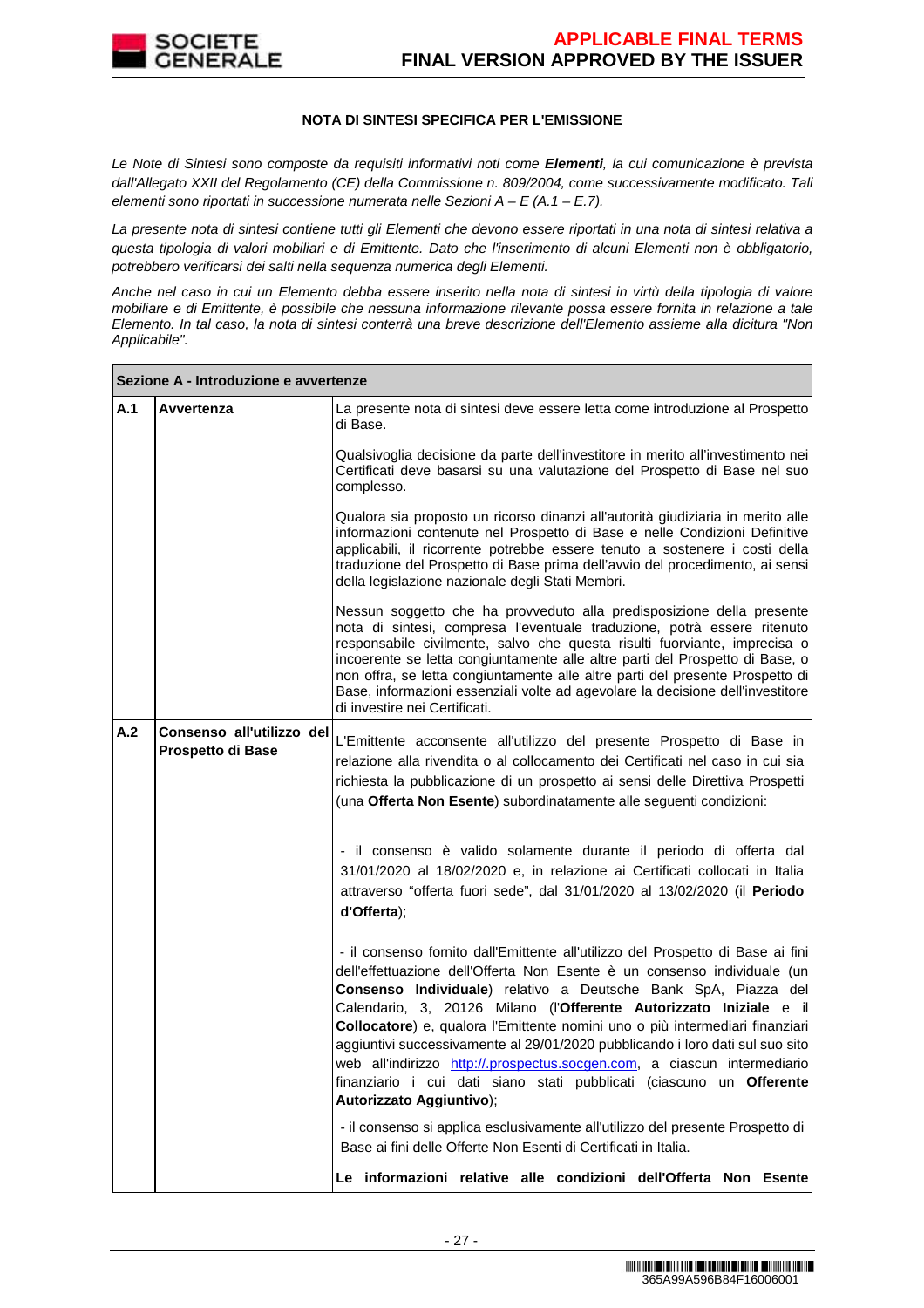

|             |                                                                                                                                                        |                                                                                                                                                                                                                                                                                                                                                                                                                                                                                                                                                                                  | saranno fornite agli investitori da qualunque Offerente Autorizzato<br>Iniziale nella giurisdizione in cui sarà effettuata l'offerta. |                                                                |                                                              |                                                                |  |
|-------------|--------------------------------------------------------------------------------------------------------------------------------------------------------|----------------------------------------------------------------------------------------------------------------------------------------------------------------------------------------------------------------------------------------------------------------------------------------------------------------------------------------------------------------------------------------------------------------------------------------------------------------------------------------------------------------------------------------------------------------------------------|---------------------------------------------------------------------------------------------------------------------------------------|----------------------------------------------------------------|--------------------------------------------------------------|----------------------------------------------------------------|--|
|             | Sezione B - Emittente e Garante                                                                                                                        |                                                                                                                                                                                                                                                                                                                                                                                                                                                                                                                                                                                  |                                                                                                                                       |                                                                |                                                              |                                                                |  |
| <b>B.1</b>  | Ragione<br>sociale e<br>denominazi<br>one<br>commercial<br>е<br>dell'emitten<br>te                                                                     | SG Issuer (o l'Emittente)                                                                                                                                                                                                                                                                                                                                                                                                                                                                                                                                                        |                                                                                                                                       |                                                                |                                                              |                                                                |  |
| B.2         | forma                                                                                                                                                  |                                                                                                                                                                                                                                                                                                                                                                                                                                                                                                                                                                                  | Sede legale, Sede legale: 16, Boulevard Royal, L-2449, Lussemburgo.                                                                   |                                                                |                                                              |                                                                |  |
|             | giuridica,<br>legislazione                                                                                                                             |                                                                                                                                                                                                                                                                                                                                                                                                                                                                                                                                                                                  | Forma giuridica: Società a responsabilità limitata pubblica (société anonyme).                                                        |                                                                |                                                              |                                                                |  |
|             | e paese di<br>costituzion                                                                                                                              |                                                                                                                                                                                                                                                                                                                                                                                                                                                                                                                                                                                  | Legislazione di riferimento dell'Emittente: diritto lussemburghese.                                                                   |                                                                |                                                              |                                                                |  |
|             | е                                                                                                                                                      |                                                                                                                                                                                                                                                                                                                                                                                                                                                                                                                                                                                  | Paese di costituzione: Lussemburgo.                                                                                                   |                                                                |                                                              |                                                                |  |
| B.4b        | Tendenze<br>note<br>suscettibili<br>di influire<br>sull'emitten<br>te e sui<br>settori in<br>cui opera                                                 | Nel corso del 2020, l'Emittente prevede di proseguire la propria attività in conformità al<br>proprio oggetto sociale.                                                                                                                                                                                                                                                                                                                                                                                                                                                           |                                                                                                                                       |                                                                |                                                              |                                                                |  |
| B.5         | del gruppo<br>e della<br>posizione<br>dell'emitten<br>te<br>all'interno<br>del gruppo                                                                  | Descrizione   Il Gruppo Société Générale (il Gruppo) offre una vasta gamma di servizi di consulenza e<br>soluzioni finanziarie su misura destinate a clienti privati, grandi aziende e investitori<br>istituzionali. Il Gruppo si basa su tre attività core complementari:<br>• Retail Banking in Francia;<br>• International Retail Banking, Financial Services and Insurance; e<br>• Corporate and Investment Banking, Private Banking, Asset and Wealth Management e<br>Securities Services.<br>L'Emittente è una controllata del Gruppo e non ha alcuna società controllata. |                                                                                                                                       |                                                                |                                                              |                                                                |  |
| <b>B.9</b>  | stime<br>relative agli<br>utili<br>dell'emitten<br>te                                                                                                  | Previsioni o Non Applicabile. L'Emittente non fornisce alcuna previsione o stima in relazione agli utili.                                                                                                                                                                                                                                                                                                                                                                                                                                                                        |                                                                                                                                       |                                                                |                                                              |                                                                |  |
| <b>B.10</b> | Natura di<br>eventuali<br>riserve<br>espresse<br>nella<br>relazione<br>della<br>società di<br>revisione in<br>merito ai<br>dati storico-<br>finanziari | Non Applicabile. Le relazioni della società di revisione non contengono alcuna riserva.                                                                                                                                                                                                                                                                                                                                                                                                                                                                                          |                                                                                                                                       |                                                                |                                                              |                                                                |  |
| <b>B.12</b> | Principali                                                                                                                                             |                                                                                                                                                                                                                                                                                                                                                                                                                                                                                                                                                                                  |                                                                                                                                       |                                                                |                                                              |                                                                |  |
|             | dati storico-<br>finanziari<br>selezionati<br>relativi<br>all'emittente                                                                                | (in migliaia<br>di EUR)                                                                                                                                                                                                                                                                                                                                                                                                                                                                                                                                                          | Primo<br><b>Semestre</b><br>30.06.2019<br>(non<br>sottoposto a                                                                        | Anno<br>terminato<br>31.12.2018<br>(sottoposto<br>a revisione) | Primo<br><b>Semestre</b><br>30.06.2018<br>(non<br>sottoposto | Anno<br>terminato<br>31.12.2017<br>(sottoposto<br>a revisione) |  |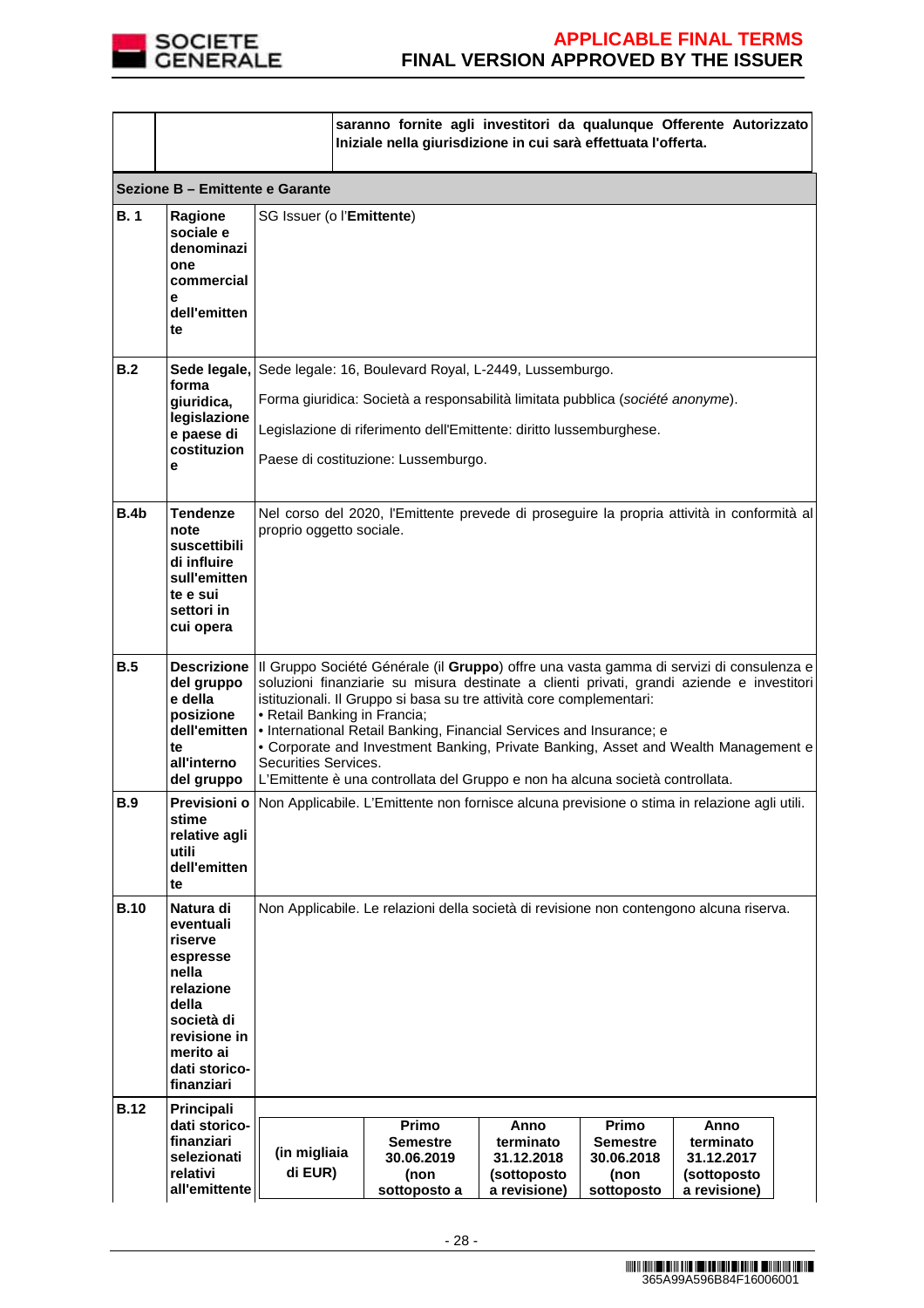

|             |                                                                                                                |                                                                                                                                                                     | revisione)                                                                                                                                                                        |            | a              |            |  |
|-------------|----------------------------------------------------------------------------------------------------------------|---------------------------------------------------------------------------------------------------------------------------------------------------------------------|-----------------------------------------------------------------------------------------------------------------------------------------------------------------------------------|------------|----------------|------------|--|
|             |                                                                                                                |                                                                                                                                                                     |                                                                                                                                                                                   |            | revisione)     |            |  |
|             |                                                                                                                | <b>Reddito</b><br>Complessivo                                                                                                                                       | 33.557                                                                                                                                                                            | 68.302     | 29.760         | 92.353     |  |
|             |                                                                                                                | <b>Utile</b><br>ante<br>imposte                                                                                                                                     | 350                                                                                                                                                                               | 251        | 148            | 105        |  |
|             |                                                                                                                | <b>Reddito</b><br>di<br>esercizio                                                                                                                                   | 263                                                                                                                                                                               | 187        | 126            | 78         |  |
|             |                                                                                                                | <b>Totale</b><br>attivo                                                                                                                                             | 55.465.073                                                                                                                                                                        | 49.363.650 | 49.149.8<br>60 | 48.026.909 |  |
|             | <b>Dichiarazio</b><br>ne relativa<br>all'assenza<br>di                                                         |                                                                                                                                                                     | Non si sono verificati cambiamenti sostanzialmente pregiudizievoli delle prospettive<br>dell'Emittente dalla data del 31 dicembre 2018.                                           |            |                |            |  |
|             | cambiamen<br>ti                                                                                                |                                                                                                                                                                     |                                                                                                                                                                                   |            |                |            |  |
|             | sostanzial-<br>mente<br>pregiudizie<br>voli delle<br>prospettive<br>dell'emitten                               |                                                                                                                                                                     |                                                                                                                                                                                   |            |                |            |  |
|             | te dalla data<br>di<br>pubblicazio                                                                             |                                                                                                                                                                     |                                                                                                                                                                                   |            |                |            |  |
|             | ne<br>dell'ultimo<br>bilancio<br>certificato                                                                   |                                                                                                                                                                     |                                                                                                                                                                                   |            |                |            |  |
|             | <b>Cambiamen</b><br>ti<br>significativi<br>relativi alla<br>situazione<br>finanziaria                          | Non applicabile. Non si è verificato alcun cambiamento rilevante nella posizione<br>finanziaria o di negoziazione dell'Emittente successivamente al 30 giugno 2019. |                                                                                                                                                                                   |            |                |            |  |
|             | $\mathbf{o}$<br>commercial<br>е<br>dell'Emitten                                                                |                                                                                                                                                                     |                                                                                                                                                                                   |            |                |            |  |
|             | te<br>successivi<br>al periodo<br>cui si<br>riferiscono i<br>dati storico-<br>finanziari                       |                                                                                                                                                                     |                                                                                                                                                                                   |            |                |            |  |
| <b>B.13</b> | Eventi<br>recenti<br>relativi<br>all'emittente<br>che                                                          |                                                                                                                                                                     | Non Applicabile. Non si sono verificati eventi recenti relativi all'Emittente che rilevano, in<br>misura sostanziale, ai fini della valutazione della solvibilità dell'Emittente. |            |                |            |  |
|             | rilevano, in<br>misura<br>sostanziale,<br>ai fini della<br>valutazione<br>della<br>solvibilità<br>dell'Emitten |                                                                                                                                                                     |                                                                                                                                                                                   |            |                |            |  |
| <b>B.14</b> | te<br>Dichiarazio                                                                                              |                                                                                                                                                                     | Per le informazioni sulla posizione dell'Emittente all'interno del Gruppo si rimanda                                                                                              |            |                |            |  |

- 29 -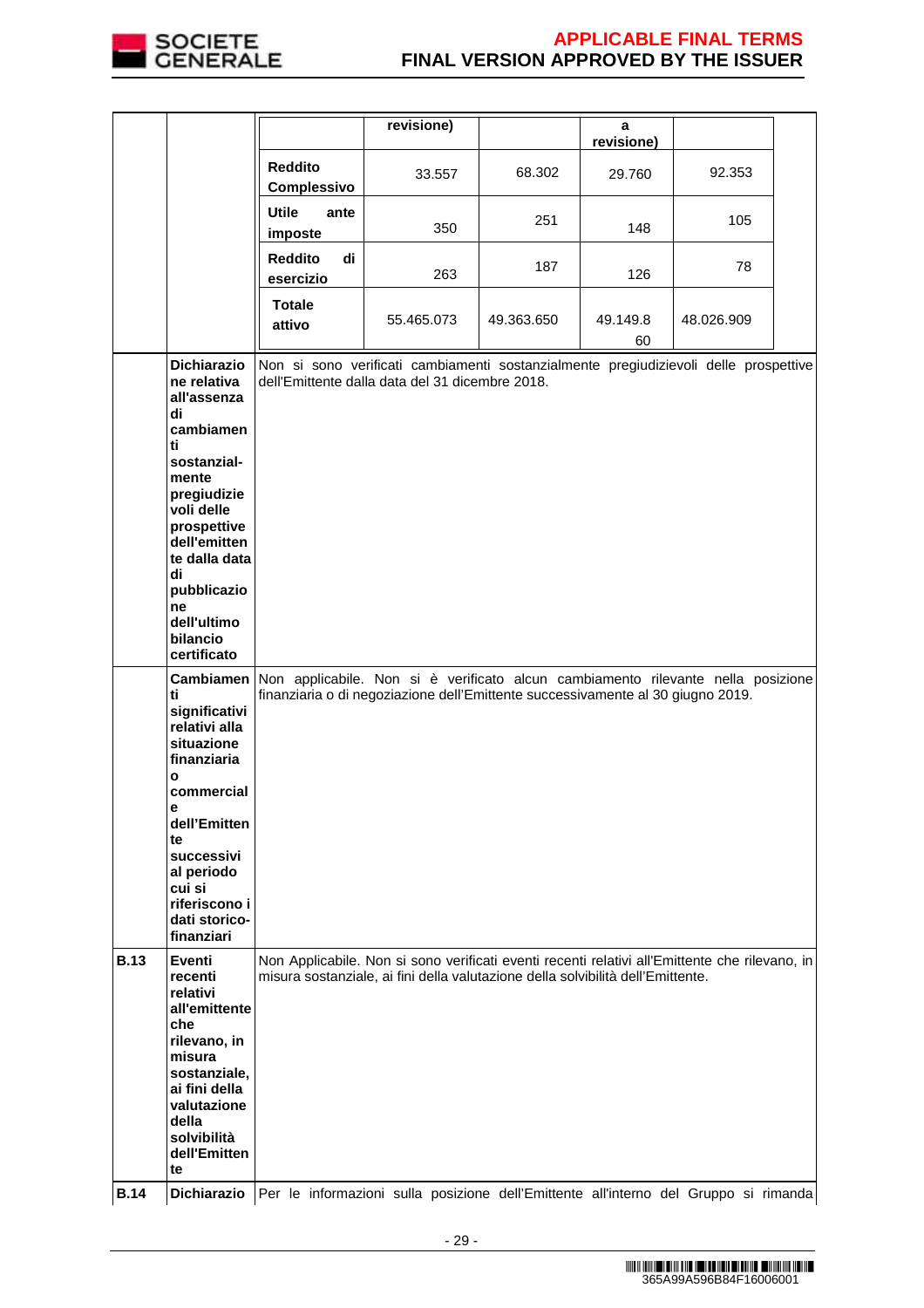

|             | alla                                                                                                                                        | ne in ordine all'Elemento B.5 che precede.                                                                                                                                                                                                                                                                                                                                                                                                                                                                      |
|-------------|---------------------------------------------------------------------------------------------------------------------------------------------|-----------------------------------------------------------------------------------------------------------------------------------------------------------------------------------------------------------------------------------------------------------------------------------------------------------------------------------------------------------------------------------------------------------------------------------------------------------------------------------------------------------------|
|             | dipendenza                                                                                                                                  | All'interno del Gruppo, SG Issuer fa capo a Société Générale Bank & Trust.                                                                                                                                                                                                                                                                                                                                                                                                                                      |
|             | dell'emitten<br>te da altre                                                                                                                 |                                                                                                                                                                                                                                                                                                                                                                                                                                                                                                                 |
|             | entità del                                                                                                                                  |                                                                                                                                                                                                                                                                                                                                                                                                                                                                                                                 |
|             | gruppo                                                                                                                                      |                                                                                                                                                                                                                                                                                                                                                                                                                                                                                                                 |
| <b>B.15</b> | Descrizioni  <br>principali<br>dell'emitten<br>te                                                                                           | Le attività principali di SG Issuer sono rappresentate dalla raccolta di fondi tramite<br>delle attività l'emissione di warrant e titoli di debito destinati al collocamento presso clienti istituzionali<br>o retail tramite collocatori associati a Société Générale. I fondi derivanti all'emissione di<br>tali titoli di debito vengono quindi concessi in prestito a Société Générale ed altri membri<br>del Gruppo.                                                                                       |
| <b>B.16</b> | Per quanto                                                                                                                                  | SG Issuer è una società controllata al 100 % da Société Générale Bank & Trust S.A., che<br>è a sua volta un'entità interamente controllata da Société Générale e interamente                                                                                                                                                                                                                                                                                                                                    |
|             | a<br>conoscenza l<br>dell'emitten<br>te, soggetto<br>da cui<br>l'emittente è<br>controllato                                                 | consolidata.                                                                                                                                                                                                                                                                                                                                                                                                                                                                                                    |
|             | $\mathbf{o}$<br>partecipato,                                                                                                                |                                                                                                                                                                                                                                                                                                                                                                                                                                                                                                                 |
|             | direttament<br>e o<br>indirettame                                                                                                           |                                                                                                                                                                                                                                                                                                                                                                                                                                                                                                                 |
|             | nte, e<br>descrizione<br>della natura<br>di tale<br>controllo                                                                               |                                                                                                                                                                                                                                                                                                                                                                                                                                                                                                                 |
| <b>B.18</b> | Natura e                                                                                                                                    | I Certificati sono garantiti incondizionatamente e irrevocabilmente da Société Générale (il                                                                                                                                                                                                                                                                                                                                                                                                                     |
|             | ambito<br>della                                                                                                                             | Garante) ai sensi della garanzia disciplinata dal diritto francese e rilasciata in data 14<br>giugno 2019 (la Garanzia).                                                                                                                                                                                                                                                                                                                                                                                        |
|             | garanzia                                                                                                                                    | La Garanzia costituisce un'obbligazione diretta, incondizionata, non garantita e non<br>subordinata del Garante, con il rango di obbligazione senior preferred di cui all'articolo L.<br>613-30-3-I-3° del Codice e sarà almeno pari passu rispetto a tutte le altre obbligazioni,<br>esistenti e future, dirette, incondizionate, non garantite e senior preferred del Garante, ivi<br>comprese quelle relative ai depositi.                                                                                   |
|             |                                                                                                                                             | Qualsiasi riferimento a somme o importi pagabili dall'Emittente, garantiti dal Garante ai<br>sensi della Garanzia, dovrà essere rivolto a somme e/o importi direttamente ridotti, e/o in<br>caso di conversione in equity, ridotte dell'importo di tale conversione, e/o altrimenti<br>modificati di volta in volta in seguito all'applicazione del potere di bail-in di qualsivoglia<br>autorità pertinente ai sensi della direttiva 2014/59/UE del Parlamento Europeo e del<br>Consiglio dell'Unione Europea. |
| <b>B.19</b> | <b>Informazion</b><br>i relative al<br>garante<br>come se<br>questi<br>fosse<br>l'emittente<br>del<br>medesimo<br>tipo di titoli<br>oggetto | Le informazioni in merito a Société Générale come se questa fosse l'Emittente del<br>medesimo tipo dei Certificati oggetto della Garanzia sono di seguito riportate in<br>conformità a quanto previsto rispettivamente agli Elementi B.19 / B.1, B.19 / B.2, B.19 /<br>B.4b, B.19 / B.5, B.19 / B.9, B.19 / B.10, B.19 / B.12, B.19 / B.13, B.19 / B.14, B.19 /<br>B.15, B.19 / B.16<br>B.19/B.1: Ragione sociale e denominazione commerciale del garante                                                       |
|             | della<br>garanzia                                                                                                                           | Société Générale                                                                                                                                                                                                                                                                                                                                                                                                                                                                                                |
|             |                                                                                                                                             | B.19/B.2:Sede legale, forma giuridica, legislazione e paese di costituzione                                                                                                                                                                                                                                                                                                                                                                                                                                     |
|             |                                                                                                                                             | Sede legale: 29, boulevard Haussmann, 75009 Parigi, Francia.                                                                                                                                                                                                                                                                                                                                                                                                                                                    |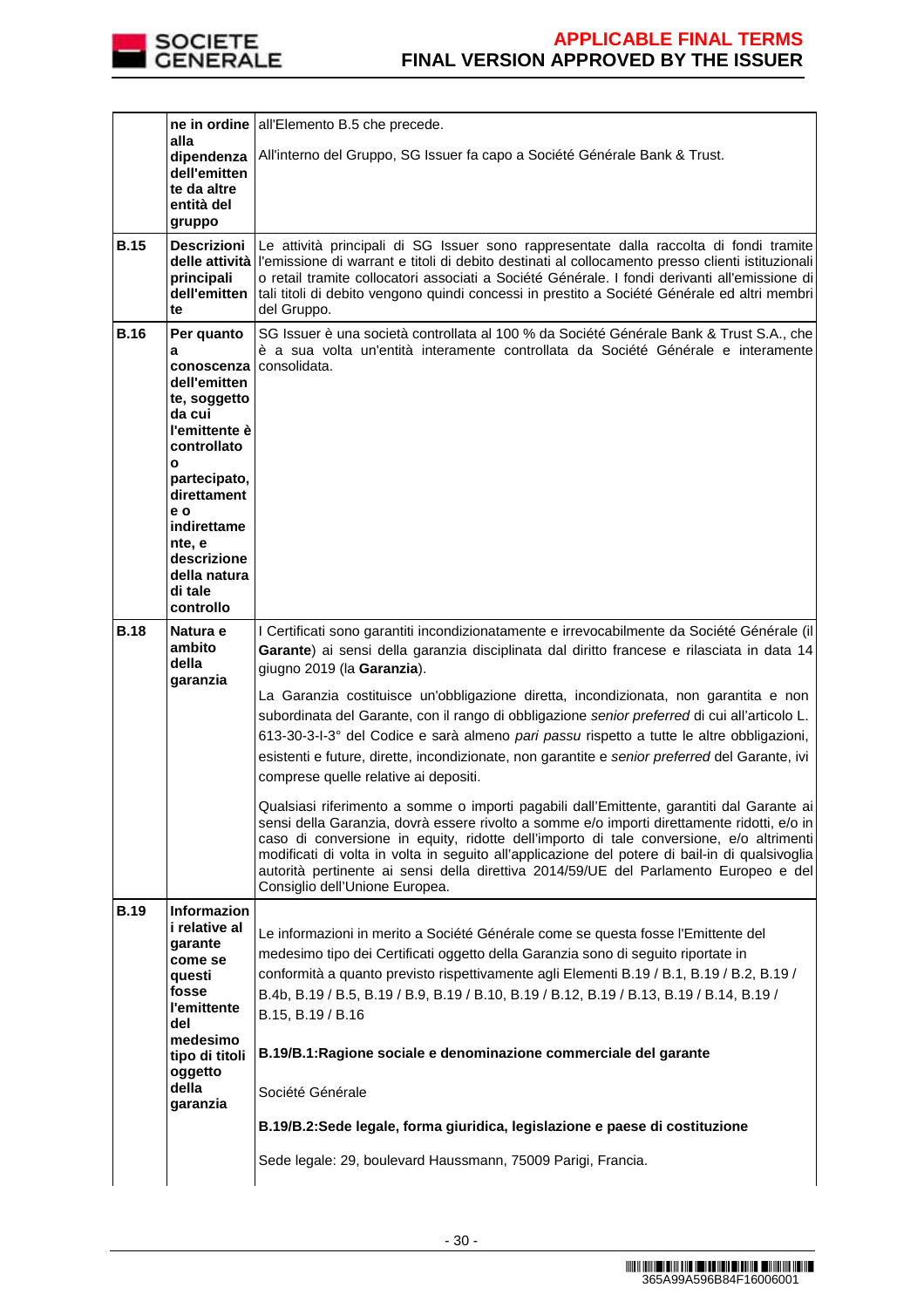

Forma giuridica: Società per azioni a responsabilità limitata pubblica (société anonyme). Legislazione di riferimento dell'Emittente: diritto francese. Paese di costituzione: Francia. **B.19/B.4b: Tendenze note suscettibili di influire sul garante e sui settori in cui opera**  Société Générale continua ad essere soggetta ai consueti rischi ed ai rischi inerenti alla propria attività. Nonostante in molte delle economie avanzate si sia registrata una gradita ripresa del PIL del primo trimestre del 2019, la maggior parte dei segnali indicano ancora un rallentamento dell'economia mondiale, tra l'acuirsi delle tensioni tariffarie tra Stati Uniti e Cina, il perdurare dell'incertezza sulla Brexit e vari fattori di instabilità a Performance nazionale. I mercati finanziari sono diventati più focalizzati sui rischi politici, in un contesto di preoccupazione per le prospettive di crescita. Non si possono escludere tensioni sui mercati legate alle incertezze citate, nonché un rallentamento più pronunciato degli investimenti, che a sua volta potrebbe provocare un rallentamento della crescita economica più pronunciato. Inoltre, il mercato petrolifero rimane altamente volatile. In un contesto di bassa inflazione e di segnali di lenta crescita, le banche centrali hanno adottato un tono più accomodante nei loro orientamenti prospettici. La politica di bilancio è destinata a diventare meno favorevole negli Stati Uniti nel 2020, ma dovrebbe rimanere favorevole in Cina. All'interno dell'area dell'euro, la politica di bilancio varia a seconda degli Stati membri. Per quanto riguarda l'evoluzione dei mercati finanziari, la proroga di sei mesi annunciata all'inizio di aprile per la Brexit aveva fornito una prima attenuazione dopo un difficile inizio del 2019, ma l'inasprimento delle tensioni commerciali nel mese di maggio, i timori di possibili interruzioni della catena di approvvigionamento tecnologico e le tensioni geopolitiche (ad esempio le sanzioni statunitensi contro l'Iran) hanno nuovamente minato la fiducia del mercato nel secondo trimestre dell'anno. Per quanto riguarda le peculiari prospettive delle principali economie mondiali: - La crescita degli Stati Uniti rimane dinamicamente trainata dai consumi privati e pubblici, ma nutriamo dubbi sulla tenuta di tale performance. Il venir meno degli stimoli fiscali a partire dalla metà del 2019 e il calo degli utili delle imprese - con il peggioramento dei margini con l'aumento dei dazi all'importazione e del costo del lavoro indebolirà l'economia in futuro. - L'attività economica nell'area dell'euro è sostenuta da consumi interni e mercati del lavoro solidi, ma la crescita dovrebbe rallentare nel 2019 e nel 2020 a fronte di un indebolimento delle esportazioni e di un calo degli investimenti. - L'economia del Regno Unito ha perso slancio a causa dell'incertezza della Brexit. - La crescita economica del Giappone ha registrato un'accelerazione nel primo trimestre del 2019, ma i consumi privati e la spesa in conto capitale sono ora in contrazione. - Di fronte al rischio di un forte rallentamento, la Cina si è impegnata in una politica di allentamento utilizzando un mix di misure fiscali e monetarie. - Le prospettive di crescita sono disomogenee tra i mercati emergenti. Mentre le condizioni finanziarie rimangono favorevoli, soprattutto a seguito del ridimensionamento delle aspettative di aumento dei tassi di crescita negli Stati Uniti, i mercati emergenti si trovano ad affrontare ingenti rimborsi del debito delle imprese nel 2019-2021 e sono ancora vulnerabili ai cambiamenti del clima dei mercati. Dal punto di vista normativo, il primo semestre del 2019 è stato caratterizzato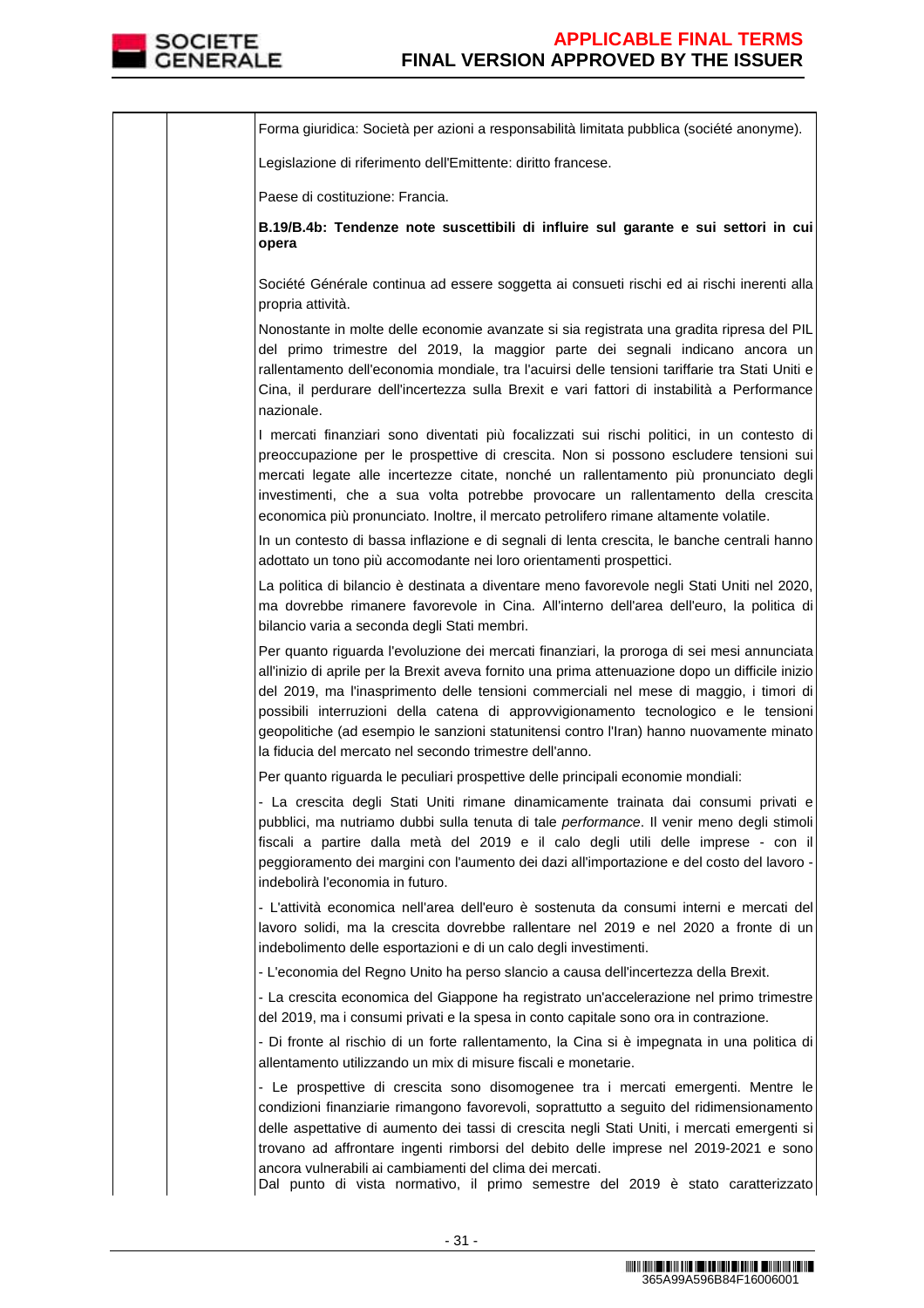

dall'adozione del pacchetto bancario CRR2/CRD5. Questo gruppo di testi è entrato in vigore il 27 giugno 2019. La maggior parte di tali disposizioni si applicheranno tra due anni, a partire da giugno 2021, ma alcune di esse, come il TLAC (Total Loss Absorbing Capacity), si applicheranno a partire dalla fine di giugno 2019. La direttiva CRD5, invece, si applicherà una volta recepita dal diritto francese, ricezione che dovrebbe avvenire, al più tardi, entro la fine del 2020. Tuttavia, il recepimento nel diritto europeo dell'accordo che completa le riforme di Basilea III non è ancora all'ordine del giorno per quanto riguarda le istituzioni legislative europee **B.19/B.5**:**Descrizione del gruppo e della posizione del garante all'interno del gruppo** Il Gruppo Société Générale offre una vasta gamma di servizi di consulenza e soluzioni finanziarie su misura destinate a clienti privati, grandi aziende e investitori istituzionali. Il Gruppo si basa su tre attività core complementari: • attività di Retail Banking in Francia; • International Retail Banking, Financial Services and Insurance; e • Corporate and Investment Banking, Private Banking, Asset and Wealth Management e Securities Services. **B.19/B.9: Previsioni o stime relative agli utili del garante**  Non Applicabile. Il Garante non fornisce alcuna previsione o stima in relazione agli utili. **B.19/B.10**:**Natura di eventuali riserve espresse nella relazione della società di revisione in merito ai dati storico-finanziari** Non Applicabile. La relazione della società di revisione non contiene alcuna riserva. **B.19/B.12:Principali dati storico-finanziari selezionati relativi al garante Nove mesi 2019 (non sottoposto a revisione) Nove mesi 2018 (non sottoposto a revisione) Anno concluso il 31.12.2018**(2) **(sottoposto a revisione) Anno concluso il 31.12.2017 (sottoposto a revisione) Risultati** (in milioni di EUR) Risultato<br>netto delle netto attività bancarie 18 458 19 278 25 205 23 954 Reddito Operativo 4 327 | 5 163 | 6 269 | 4 767 **Risultato** netto del gruppo sottostante<sup>(1)</sup> 4 753 5 668 4 468 4 491 Risultato netto gruppo riportato 2 594 3 436 3 864 2 806 Retail Banking in Francia 901 955 1237 1 059 **International** Retail Banking & Financial Services 1 492 1 502 2 065 1 939 **Global** Banking and Investor **Solutions** 667 1 018 1 197 1 593 Corporate (466) (39) (635) (1 785)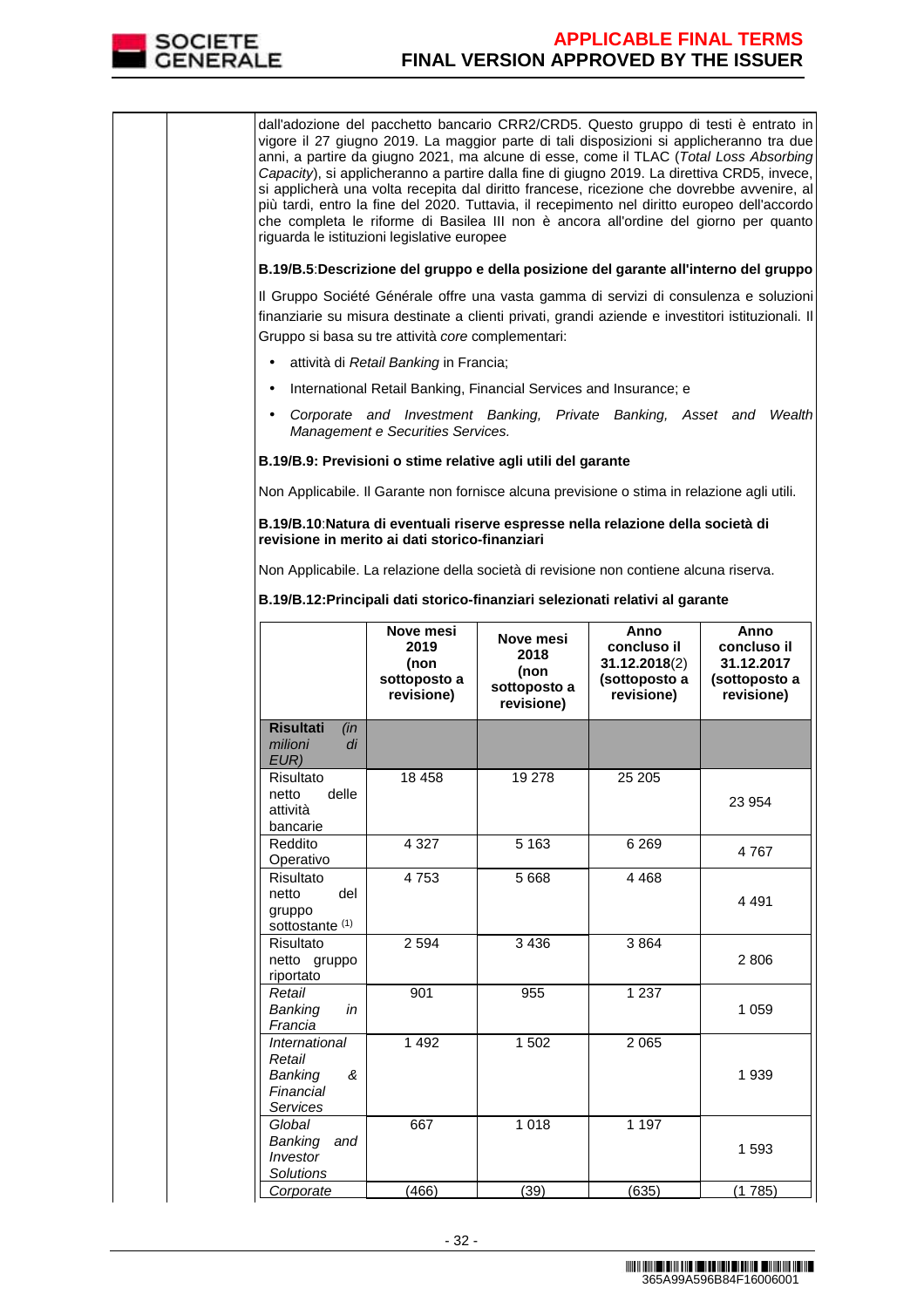

| (907)<br>netto                                       | (642)                                                   | (1005)                                                              | (1349)                                                                                                                                                                                                                                                                                                                                                                                                                                                                                                                                                                                                                                                                                                                                                                                                       |
|------------------------------------------------------|---------------------------------------------------------|---------------------------------------------------------------------|--------------------------------------------------------------------------------------------------------------------------------------------------------------------------------------------------------------------------------------------------------------------------------------------------------------------------------------------------------------------------------------------------------------------------------------------------------------------------------------------------------------------------------------------------------------------------------------------------------------------------------------------------------------------------------------------------------------------------------------------------------------------------------------------------------------|
|                                                      |                                                         |                                                                     |                                                                                                                                                                                                                                                                                                                                                                                                                                                                                                                                                                                                                                                                                                                                                                                                              |
|                                                      |                                                         |                                                                     | 9,6%                                                                                                                                                                                                                                                                                                                                                                                                                                                                                                                                                                                                                                                                                                                                                                                                         |
| Tier 1 Ratio **<br>15,2%                             | 13,7%                                                   | 13,7%                                                               | 13,8%                                                                                                                                                                                                                                                                                                                                                                                                                                                                                                                                                                                                                                                                                                                                                                                                        |
|                                                      |                                                         |                                                                     |                                                                                                                                                                                                                                                                                                                                                                                                                                                                                                                                                                                                                                                                                                                                                                                                              |
|                                                      |                                                         | (17, 617)                                                           | 18,023                                                                                                                                                                                                                                                                                                                                                                                                                                                                                                                                                                                                                                                                                                                                                                                                       |
| Nove mesi<br>2019 (non<br>sottoposto a<br>revisione) | Nove mesi<br>2018<br>(non<br>sottoposto a<br>revisione) | Anno<br>concluso il<br>31.12.2018(2)<br>(sottoposto a<br>revisione) | 1/01/2018*<br>(sottoposto a<br>revisione)                                                                                                                                                                                                                                                                                                                                                                                                                                                                                                                                                                                                                                                                                                                                                                    |
| (in<br>di                                            |                                                         |                                                                     |                                                                                                                                                                                                                                                                                                                                                                                                                                                                                                                                                                                                                                                                                                                                                                                                              |
| 1411,1<br>Totale attivo e                            | 1 303,9                                                 | 1 309,4                                                             | 1 274,2                                                                                                                                                                                                                                                                                                                                                                                                                                                                                                                                                                                                                                                                                                                                                                                                      |
| 445,0<br>Finanziamenti<br>costi                      | 433,9                                                   | 447,2                                                               | 417,4                                                                                                                                                                                                                                                                                                                                                                                                                                                                                                                                                                                                                                                                                                                                                                                                        |
|                                                      |                                                         |                                                                     |                                                                                                                                                                                                                                                                                                                                                                                                                                                                                                                                                                                                                                                                                                                                                                                                              |
|                                                      |                                                         |                                                                     | 410,6                                                                                                                                                                                                                                                                                                                                                                                                                                                                                                                                                                                                                                                                                                                                                                                                        |
| (in<br>di                                            |                                                         |                                                                     |                                                                                                                                                                                                                                                                                                                                                                                                                                                                                                                                                                                                                                                                                                                                                                                                              |
| 63,7<br>netto, Quota                                 | 61,4                                                    | 61,0                                                                | 58,4                                                                                                                                                                                                                                                                                                                                                                                                                                                                                                                                                                                                                                                                                                                                                                                                         |
| 4.9<br>Partecipazioni                                | 4.6                                                     | 4.8                                                                 | 4,5                                                                                                                                                                                                                                                                                                                                                                                                                                                                                                                                                                                                                                                                                                                                                                                                          |
|                                                      |                                                         |                                                                     |                                                                                                                                                                                                                                                                                                                                                                                                                                                                                                                                                                                                                                                                                                                                                                                                              |
|                                                      |                                                         |                                                                     |                                                                                                                                                                                                                                                                                                                                                                                                                                                                                                                                                                                                                                                                                                                                                                                                              |
|                                                      |                                                         |                                                                     |                                                                                                                                                                                                                                                                                                                                                                                                                                                                                                                                                                                                                                                                                                                                                                                                              |
|                                                      |                                                         |                                                                     |                                                                                                                                                                                                                                                                                                                                                                                                                                                                                                                                                                                                                                                                                                                                                                                                              |
|                                                      | 8,1%<br>415,1                                           | 11,0%<br>411,4<br>dal 2018 a seguito della transizione all'IFRS 9:  | 9,7%<br>416,8<br>* Al 31 dicembre 2018 il bilancio consolidato ammontava a 1.309 miliardi di euro (1.274<br>miliardi di euro al 1º gennaio 2018, 1.275 miliardi di euro al 31 dicembre 2017). Bilanci al<br>1° gennaio 2018 dopo la prima applicazione dell'IFRS 9 ad eccezione delle società<br>controllate nel settore assicurativo (non sottoposte a revisione contabile).<br>** Tali rapporti finanziari non sono sottoposti né a revisione né a revisione limitata.<br>Rettificato per elementi eccezionali e linearizzazione dell'IFRIC 21.<br>(2) La presentazione del conto economico consolidato del Gruppo è modificata a partire<br>- i proventi e gli oneri derivanti dall'attività assicurativa sono raggruppati in una<br>specifica voce denominata "Risultato netto delle attività bancarie"; |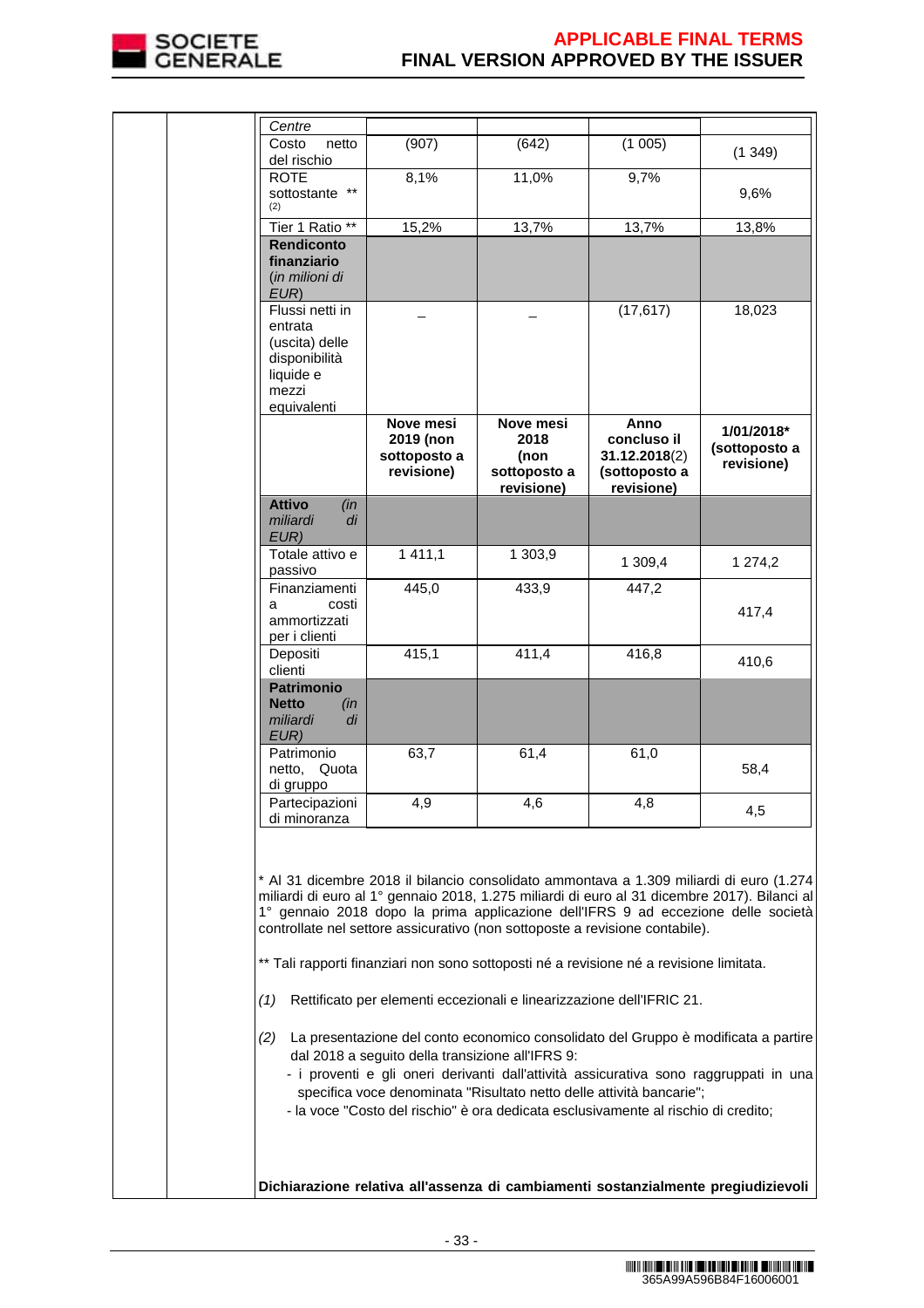

| delle prospettive del garante dalla data di pubblicazione dell'ultimo bilancio<br>certificato                                                                                                            |
|----------------------------------------------------------------------------------------------------------------------------------------------------------------------------------------------------------|
| Non si sono verificati cambiamenti sostanzialmente pregiudizievoli nelle prospettive di<br>Société Générale successivamente alla data del 31 dicembre 2018.                                              |
| Cambiamenti significativi relativi alla situazione finanziaria o commerciale del<br>garante successivi al periodo cui si riferiscono i dati storico-finanziari                                           |
| Non Applicabile. Non si è verificato alcun cambiamento rilevante nella posizione<br>finanziaria o commerciale di Société Générale successivamente alla data del 30<br>settembre 2019.                    |
| B.19/B.13: Eventi recenti relativi al garante che rilevano, in misura sostanziale, ai<br>fini della valutazione della solvibilità del garante                                                            |
| Non Applicabile. Non si sono verificati eventi recenti relativi a Société Générale che<br>rilevano, in misura sostanziale, ai fini della valutazione della sua solvibilità.                              |
| B.19/B.14:Dichiarazione in ordine alla eventuale dipendenza del garante da altre<br>entità del gruppo                                                                                                    |
| Per le informazioni sulla posizione di Société Générale all'interno del Gruppo si rimanda<br>all'Elemento B.5 che precede.                                                                               |
| Société Générale è la holding finale del Gruppo. Tuttavia, Société Générale gestisce<br>anche una propria attività e non opera semplicemente in qualità di holding rispetto alle<br>proprie controllate. |
| B.19/B.15:Descrizioni delle attività principali del garante                                                                                                                                              |
| Si rimanda all'Elemento B.19/B.5 che precede.                                                                                                                                                            |
| B.19/B.16:Per quanto a conoscenza del garante, soggetto da cui il garante è<br>controllato o partecipato, direttamente o indirettamente, e descrizione della natura<br>di tale controllo                 |
| Non Applicabile. Per quanto a sua conoscenza, Société Générale non é controllata, né<br>partecipata, direttamente o indirettamente (ai sensi delle leggi francesi), da alcun'altra<br>entità.            |

|     | Sezione C - Titoli                                                                                                                               |                                                                                                                                                                                                                                                                                                                                                                                                                                                                                                                                                                                                                                                                                                                                                                                                                                                                                                                       |  |  |  |
|-----|--------------------------------------------------------------------------------------------------------------------------------------------------|-----------------------------------------------------------------------------------------------------------------------------------------------------------------------------------------------------------------------------------------------------------------------------------------------------------------------------------------------------------------------------------------------------------------------------------------------------------------------------------------------------------------------------------------------------------------------------------------------------------------------------------------------------------------------------------------------------------------------------------------------------------------------------------------------------------------------------------------------------------------------------------------------------------------------|--|--|--|
| C.1 | Tipologia e classe dei<br>titoli oggetto dell'offerta<br>e/o ammessi alla<br>negoziazione, ivi<br>compresi i rispettivi<br>codici identificativi | I certificati sono strumenti derivati (i <b>Certificati)</b><br>Il Codice ISIN è: XS2088158576<br>Il Codice Common è: 208815857                                                                                                                                                                                                                                                                                                                                                                                                                                                                                                                                                                                                                                                                                                                                                                                       |  |  |  |
| C.2 | Valuta dei titoli oggetto<br>di emissione                                                                                                        | <b>EUR</b>                                                                                                                                                                                                                                                                                                                                                                                                                                                                                                                                                                                                                                                                                                                                                                                                                                                                                                            |  |  |  |
| C.5 | Descrizione di eventuali<br>limitazioni alla libera<br>trasferibilità dei titoli                                                                 | Non Applicabile. Non sussiste alcuna limitazione alla libera trasferibilità deli<br>certificati, ferme restando le restrizioni di vendita e trasferimento<br>eventualmente in vigore in talune giurisdizioni, incluse le restrizioni applicabili<br>all'offerta e alla vendita a, o per conto o a beneficio di, Cessionari Autorizzati.<br>Un Cessionario Consentito indica qualsiasi soggetto che (i) non è una U.S.<br>person secondo la definizione di cui al Regulation S; e (ii) non è un soggetto<br>che rientra in una qualsiasi definizione di soggetto U.S. ai fini di qualsivoglia<br>regola CEA o CFTC, o linee guida o ordinanze proposte o emesse da CEA<br>(per fini di chiarezza, qualsiasi soggetto che non sia un "soggetto non<br>statunitense" ai sensi della norma CFTC 4.7(a)(1)(iv), ma escludendo, ai fini<br>della sottosezione (D), l'eccezione riferita a qualsiasi soggetto qualificato ed |  |  |  |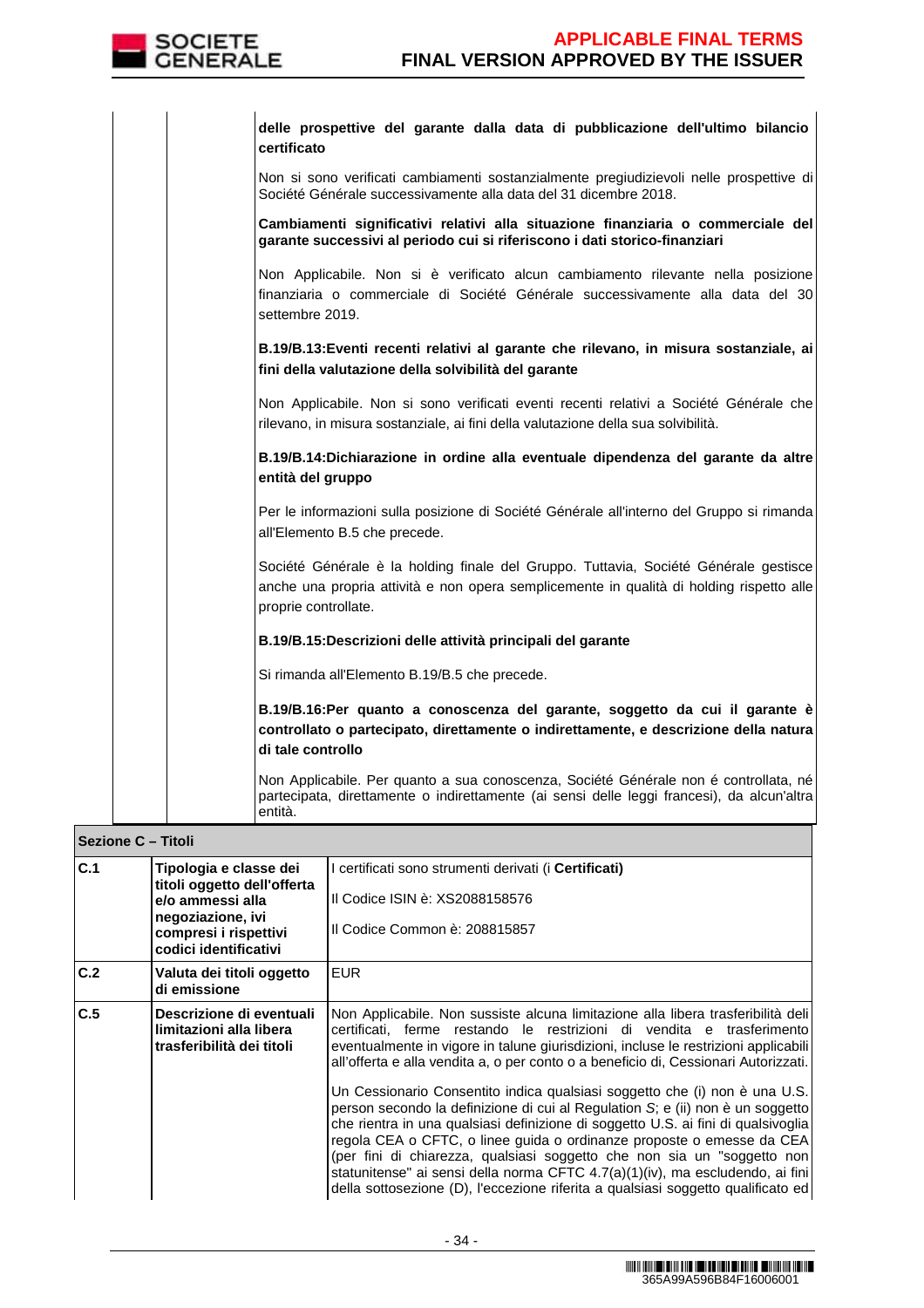

|     |                                         | idoneo che non sia un "soggetto non statunitense", sarà considerato un<br>soggetto U.S.); e (iii) non è "soggetto U.S." ai sensi delle norme definitive di<br>attuazione dei requisiti di mantenimento del rischio di credito di cui alla<br>Sezione 15G del U.S. Securities Exchange Act del 1934 e successive<br>modifiche (le Regole U.S. di Mantenimento del Rischio) (un Soggetto<br>U.S. al Mantenimento del Rischio).                                                                                                                                                       |
|-----|-----------------------------------------|------------------------------------------------------------------------------------------------------------------------------------------------------------------------------------------------------------------------------------------------------------------------------------------------------------------------------------------------------------------------------------------------------------------------------------------------------------------------------------------------------------------------------------------------------------------------------------|
| C.8 | Diritti connessi ai titoli,             | Diritti connessi ai titoli:                                                                                                                                                                                                                                                                                                                                                                                                                                                                                                                                                        |
|     | tra cui i relativi limiti e<br>priorità |                                                                                                                                                                                                                                                                                                                                                                                                                                                                                                                                                                                    |
|     |                                         | I certificati, salvo ove rimborsate in anticipo, daranno diritto a ciascun<br>portatore dei Certificati (il Portatore dei certificati) a ricevere un ammontare<br>di rimborso che potrebbe risultare inferiore, uguale o maggiore rispetto<br>all'importo inizialmente investito (si rimanda all'Elemento C.18).                                                                                                                                                                                                                                                                   |
|     |                                         | Il Portatore dei Certificati avrà diritto a pretendere l'immediato pagamento di<br>qualunque importo nel caso in cui:                                                                                                                                                                                                                                                                                                                                                                                                                                                              |
|     |                                         | - l'Emittente non paghi o non rispetti gli altri obblighi ai sensi dei Certificati                                                                                                                                                                                                                                                                                                                                                                                                                                                                                                 |
|     |                                         | - il Garante non adempia ai propri obblighi ai sensi della Garanzia o la<br>garanzia del Garante non sia più valida; o                                                                                                                                                                                                                                                                                                                                                                                                                                                             |
|     |                                         | - risultino pendenti procedimenti di insolvenza o fallimento nei confronti<br>dell'Emittente.                                                                                                                                                                                                                                                                                                                                                                                                                                                                                      |
|     |                                         | La modifica dei termini contrattuali idei Certificati richiede necessariamente il<br>consenso dei Portatori dei Certificati ai sensi delle disposizioni di un accordo<br>di agenzia, reso disponibile ai Portatori dei Certificatisu richiesta<br>dell'Emittente.                                                                                                                                                                                                                                                                                                                  |
|     |                                         | Rinuncia ai diritti di compensazione<br>I Portatori dei Certificati rinunciano a qualsiasi diritto di compensazione<br>eritenzione con riferimento ai certificati, nella misura consentita dalla legge.                                                                                                                                                                                                                                                                                                                                                                            |
|     |                                         | Legge applicabile                                                                                                                                                                                                                                                                                                                                                                                                                                                                                                                                                                  |
|     |                                         | I Certificati e qualsiasi obbligazione extra-contrattuale derivante dalle o<br>relativa ai Certificati saranno disciplinati e interpretati ai sensi della legge<br>inglese.                                                                                                                                                                                                                                                                                                                                                                                                        |
|     |                                         | L'Emittente accetta la competenza dei tribunali inglesi in relazione a<br>qualunque controversia nei confronti dell'Emittente, e che i Portatori dei<br>Certificati possano promuovere un'azione legale innanzi a qualunque altro<br>tribunale competente.                                                                                                                                                                                                                                                                                                                         |
|     |                                         | Priorità:                                                                                                                                                                                                                                                                                                                                                                                                                                                                                                                                                                          |
|     |                                         | I Certificati sono obbligazioni dirette, incondizionate, non garantite e non<br>subordinate dell'Emittente e saranno pari passu rispetto a tutte le altre<br>obbligazioni dirette, incondizionate, non garantite e non subordinate<br>dell'Emittente, presenti e future, in circolazione.                                                                                                                                                                                                                                                                                          |
|     |                                         | Limiti ai diritti connessi ai titoli:                                                                                                                                                                                                                                                                                                                                                                                                                                                                                                                                              |
|     |                                         | - L'Emittente potrà rimborsare anticipatamente i Certificati sulla base del loro<br>valore di mercato per motivi di natura fiscale o nel caso in cui si verifichino<br>eventi straordinari che incidano sugli strumenti sottostanti o nel caso in cui si<br>verifichi un ulteriore(i) evento(i) di turbativa.                                                                                                                                                                                                                                                                      |
|     |                                         | - L'Emittente potrà apportare modifiche alle condizioni in caso di correzioni<br>che incidano sullo strumento sottostante, e, al verificarsi di eventi straordinari<br>che incidano sullo(gli) strumento(i) sottostante(i) o al verificarsi di ulteriori<br>eventi di turbativa, l'Emittente potrà procedere alla sostituzione dello(gli)<br>strumento(i) sottostante(i) con un(dei) nuovo(i) strumento(i) sottostante(i), o<br>alla deduzione da qualunque somma dovuta dell'aumento del costo di<br>copertura, ed in ogni caso senza il consenso dei Portatori idei certificati; |
|     |                                         | - L'Emittente potrà procedere alla monetizzazione di tutto o parte degli<br>importi dovuti fino alla data di esercizio finale dei Certificati nel caso in cui si                                                                                                                                                                                                                                                                                                                                                                                                                   |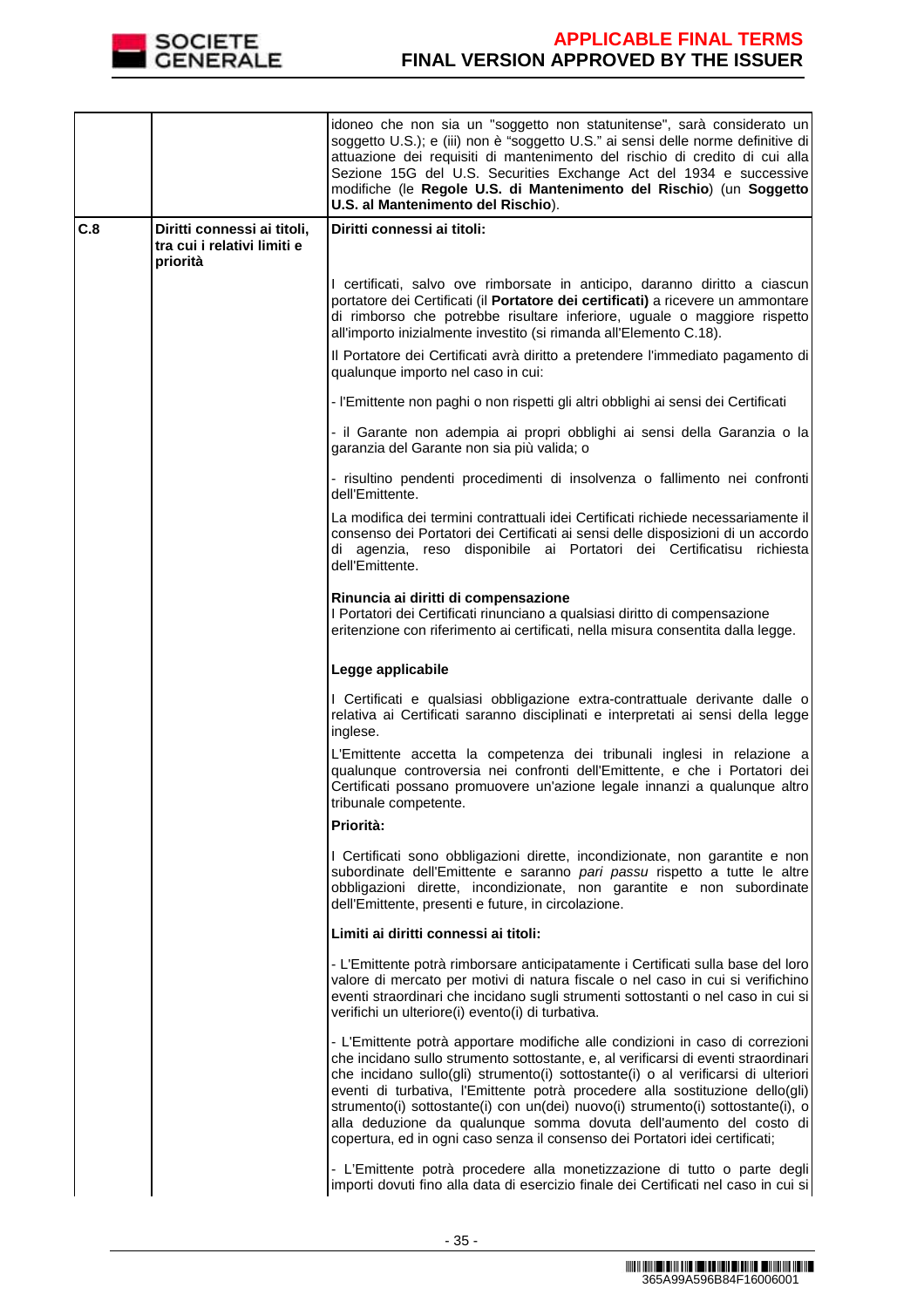|      |                                                                                                                                                                                                                                                                    | verifichino eventi straordinari che incidano sugli strumenti sottostanti o nel<br>caso in cui si verifichi un ulteriore(i) evento(i) di turbativa.                                                                                                                                                                                                                                                                                                                                                                                                                                                                                                                                                                                                                                                                                             |
|------|--------------------------------------------------------------------------------------------------------------------------------------------------------------------------------------------------------------------------------------------------------------------|------------------------------------------------------------------------------------------------------------------------------------------------------------------------------------------------------------------------------------------------------------------------------------------------------------------------------------------------------------------------------------------------------------------------------------------------------------------------------------------------------------------------------------------------------------------------------------------------------------------------------------------------------------------------------------------------------------------------------------------------------------------------------------------------------------------------------------------------|
|      |                                                                                                                                                                                                                                                                    | - i diritti al pagamento di capitale e interessi si prescriveranno entro un<br>periodo di dieci anni (per quanto riguarda il capitale) e cinque anni (per<br>quanto riguarda gli interessi) a decorrere dalla data in cui il pagamento di<br>detti importi è divenuto per la prima volta esigibile e non sia stato onorato.                                                                                                                                                                                                                                                                                                                                                                                                                                                                                                                    |
|      |                                                                                                                                                                                                                                                                    | - In caso di mancato pagamento da parte dell'Emittente, i Portatori dei<br>Certificati non intraprenderanno alcun procedimento, legale o di altro tipo, né<br>avanzeranno pretese nei confronti dell'Emittente. Ciononostante, i Portatori<br>dei Certificati continueranno ad avere il diritto di pretendere dal Garante il<br>pagamento di qualunque importo non ancora pagato.                                                                                                                                                                                                                                                                                                                                                                                                                                                              |
|      |                                                                                                                                                                                                                                                                    | <b>Tassazione</b>                                                                                                                                                                                                                                                                                                                                                                                                                                                                                                                                                                                                                                                                                                                                                                                                                              |
|      |                                                                                                                                                                                                                                                                    | Tutti i pagamenti relativi ai certificati, alle Ricevute e alle Cedole o previsti ai<br>sensi della Garanzia saranno effettuati senza ritenute o detrazioni in<br>relazione a o in acconto a fronte di alcuna tassa, imposta, accertamento od<br>onere governativo di qualunque natura imposti, esatti, riscossi, trattenuti o<br>accertati, al presente o in futuro, da o per conto di qualunque Autorità<br>Fiscale, salvo ove tale ritenuta o detrazione sia richiesta a norma di legge.                                                                                                                                                                                                                                                                                                                                                    |
|      |                                                                                                                                                                                                                                                                    | Nel caso in cui sia necessario detrarre o trattenere qualunque importo in<br>relazione a o per conto di qualunque Autorità Fiscale, il relativo Emittente o,<br>a seconda dei casi, il Garante provvederà (salvo che in determinate<br>circostanze), nella misura massima consentita dalla legge, a versare tale<br>importo aggiuntivo ove necessario, in modo che ciascun Portatore dei<br>certificati, Portatore delle Ricevute o Portatore delle Cedole percepisca, dopo<br>la detrazione o ritenuta a fronte di tali tasse, imposte, accertamenti od oneri<br>governativi, l'intero importo in quel momento dovuto ed esigibile.                                                                                                                                                                                                           |
|      |                                                                                                                                                                                                                                                                    | Nonostante le disposizioni precedenti, in nessun caso l'Emittente o, a<br>seconda dei casi, il Garante, sarà tenuto al pagamento di qualsivoglia<br>importo addizionale in relazione ai Certificati, Ricevute o Cedole a fronte di<br>eventuali ritenute o detrazioni (i) che siano richieste ai sensi di un accordo<br>descritto nella Sezione 1471(b) dell'Internal Revenue Code del 1986 (il "<br>Codice") o altrimenti imposte in base alle Sezioni dalla 1471 alla 1474 del<br>Codice, ogni regolamento o accordo a norma dello stesso, o qualsiasi<br>interpretazione ufficiale di ciò, ovvero qualsivoglia legge che dia attuazione<br>ad un approccio intergovernativo ad esso relativo o (ii) che siano imposte ai<br>sensi della Sezione 871(m) del Codice o (iii) che siano previste da qualsiasi<br>altra legge degli Stati Uniti. |
|      |                                                                                                                                                                                                                                                                    | Dove:                                                                                                                                                                                                                                                                                                                                                                                                                                                                                                                                                                                                                                                                                                                                                                                                                                          |
|      |                                                                                                                                                                                                                                                                    | Per Giurisdizione Fiscale si intende il Lussemburgo ovvero qualsivoglia<br>struttura politica o relativa autorità di riferimento che abbia potere in materia<br>fiscale.                                                                                                                                                                                                                                                                                                                                                                                                                                                                                                                                                                                                                                                                       |
| C.11 | Se i titoli offerti sono o<br>saranno oggetto di una<br>domanda di ammissione<br>alla negoziazione ai fini<br>di ottenerne la<br>distribuzione su un<br>mercato regolamentato o<br>in altri mercati<br>equivalenti, con<br>indicazione dei mercati<br>in questione | Sarà presentata domanda di ammissione alla negoziazione dei Certificati<br>sull'EuroTLX, un Sistema Multilaterale di Negoziazione organizzato e gestito<br>da Borsa Italiana S.p.A                                                                                                                                                                                                                                                                                                                                                                                                                                                                                                                                                                                                                                                             |
| C.15 | Modo in cui il valore<br>dello strumento(i)<br>sottostante(i) incide sul<br>valore dell'investimento                                                                                                                                                               | Il valore dei Certificati, il pagamento di un importo a titolo di rimborso<br>anticipato automatico alla relativa data di rimborso anticipato automatico e il<br>pagamento di un importo di rimborso ad un Titolare dei Certificati alla data<br>di esercizio finale, dipenderanno dalla performance del sottostante o dei<br>sottostanti alla relativa data di valutazione (o alle relative date di                                                                                                                                                                                                                                                                                                                                                                                                                                           |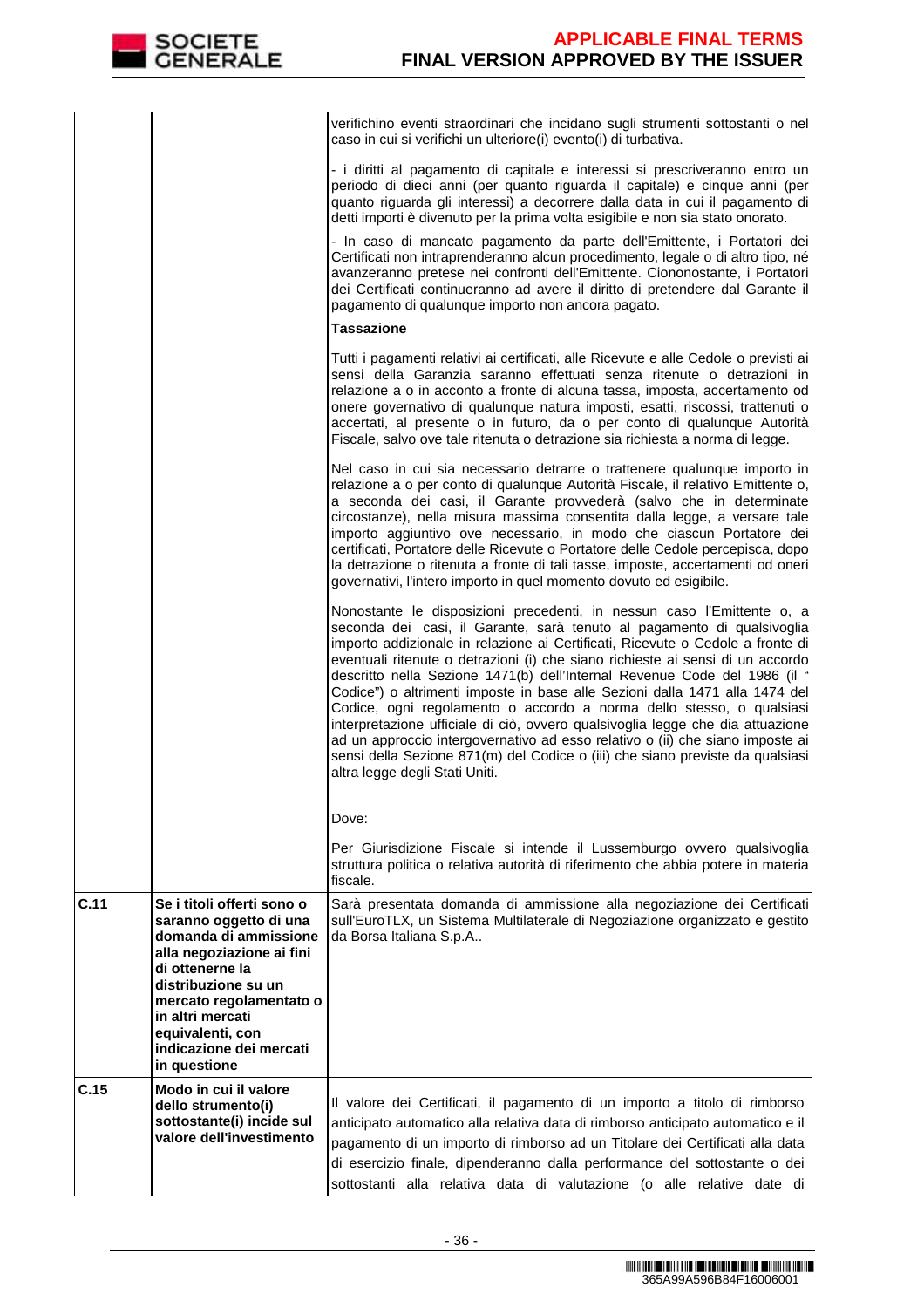

|      |                                                                   | valutazione).                                                                                                                                                                                                                                                                                                                                                      |                                                                                                                                                                                                                                                                                                                                                                                                                                                        |  |
|------|-------------------------------------------------------------------|--------------------------------------------------------------------------------------------------------------------------------------------------------------------------------------------------------------------------------------------------------------------------------------------------------------------------------------------------------------------|--------------------------------------------------------------------------------------------------------------------------------------------------------------------------------------------------------------------------------------------------------------------------------------------------------------------------------------------------------------------------------------------------------------------------------------------------------|--|
|      |                                                                   | Il valore dei Certificati è legato alla performance positiva o negativa dello<br>strumento sottostante. Gli importi da pagare sono determinati in base alla<br>condizione che risulta soddisfatta (o non soddisfatta) nel caso in cui la<br>performance dello strumento sottostante sia superiore o pari rispetto alla<br>performance di una barriera predefinita. |                                                                                                                                                                                                                                                                                                                                                                                                                                                        |  |
| C.16 | Data di esercizio finale e<br>data di riferimento finale          | La data di esercizio finale dei Certificati sarà il 27/02/2025 (la Data di<br>Esercizio Finale), e la data di riferimento finale sarà l'ultima data di<br>valutazione.                                                                                                                                                                                             |                                                                                                                                                                                                                                                                                                                                                                                                                                                        |  |
|      |                                                                   | disposto nel precedente Elemento C.8 e del successivo Elemento C.18.                                                                                                                                                                                                                                                                                               | La Data di Esercizio Finale può essere modificata ai sensi di quanto                                                                                                                                                                                                                                                                                                                                                                                   |  |
| C.17 | Procedure di<br>regolamento degli<br>strumenti derivati           | Regolamento per contanti                                                                                                                                                                                                                                                                                                                                           |                                                                                                                                                                                                                                                                                                                                                                                                                                                        |  |
| C.18 | Come si ottiene il<br>rendimento sui valori<br>mobiliari derivati | Denominazione Specificata)                                                                                                                                                                                                                                                                                                                                         | La data di emissione dei Certificati è 21/02/2020 (la Data di Emissione) e<br>ciascun Certificato avrà una denominazione specificata di EUR 100 (la                                                                                                                                                                                                                                                                                                    |  |
|      |                                                                   | Importo del Rimborso Anticipato<br>Automatico:                                                                                                                                                                                                                                                                                                                     | Salvo ove rimborsati in anticipo, nel<br>caso in cui si sia verificato un<br>di Rimborso<br>Evento<br>Anticipato<br>Automatico,<br>allora<br>l'Emittente<br>rimborserà in anticipo i Certificati<br>alla Data di Rimborso Anticipato<br>Automatico(i) (i da 1 a 4) ai sensi<br>delle seguenti previsioni in relazione<br>a ciascun Certificato:<br>Importo del Rimborso Anticipato<br>Automatico(i) = Denominazione<br>Specificata x (100% + i x 5,1%) |  |
|      |                                                                   | Date del Rimborso Anticipato<br><b>Automatico:</b>                                                                                                                                                                                                                                                                                                                 | Rimborso<br>Date<br>del<br>Anticipato<br>Automatico(i) (i da 1 a 4): 5 Giorni<br>Lavorativi<br>dopo<br>la<br>Data<br>nella<br>Valutazione(i)<br>quale<br>un<br>Evento<br>di<br>Rimborso Anticipato<br>Automatico<br>intende<br>si<br>essersi<br>verificato.                                                                                                                                                                                            |  |
|      |                                                                   | Evento di Rimborso Anticipato<br><b>Automatico:</b>                                                                                                                                                                                                                                                                                                                | Si intende essersi verificato, come<br>stabilito dall'Agente di Calcolo, se<br>in una Data di Valutazione(i) (i da 1<br>a 4), Performance(i) è superiore o<br>pari a 0%                                                                                                                                                                                                                                                                                |  |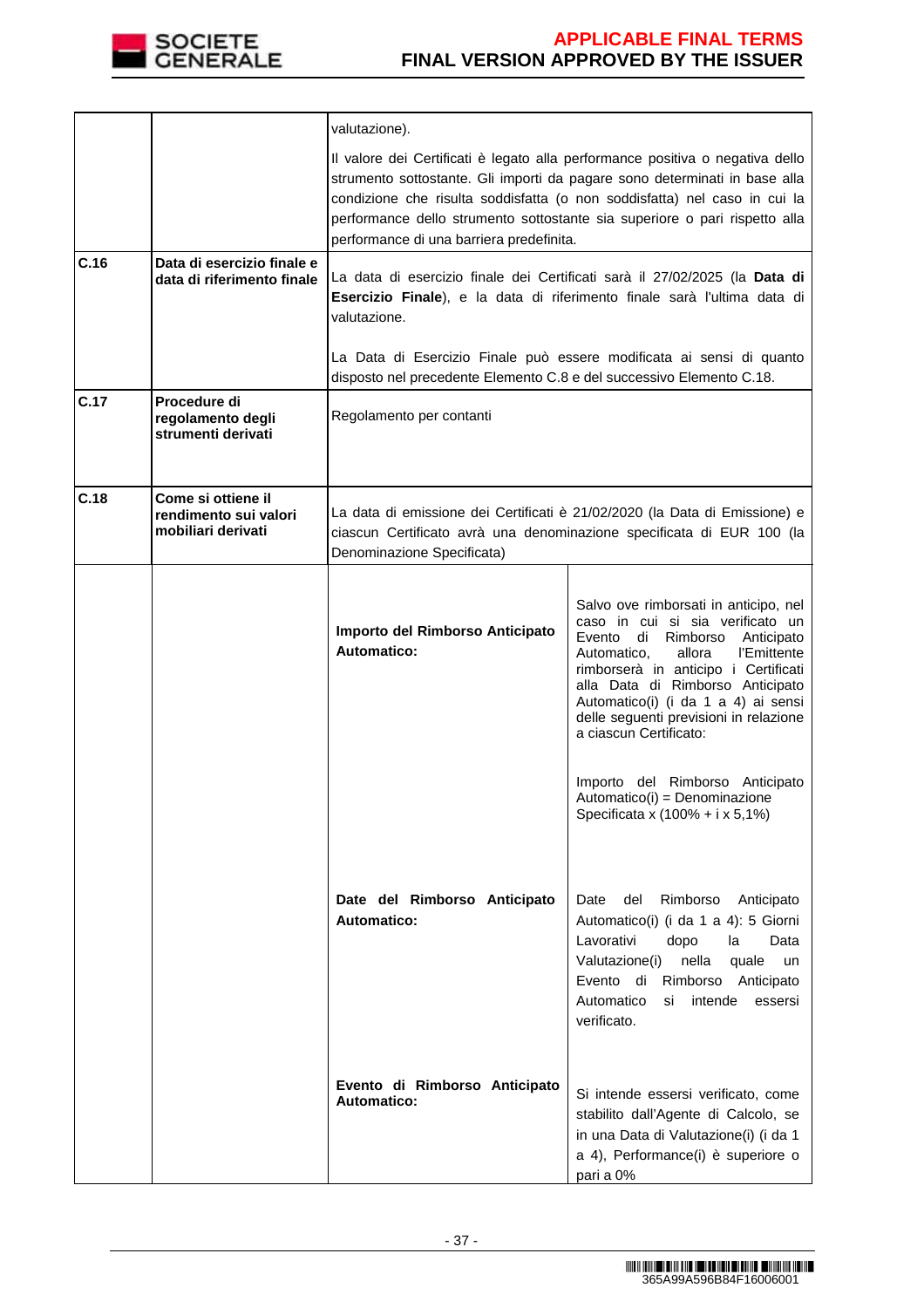

| Importo di Esercizio Finale:                            | Salvo ove rimborsati in anticipo,<br>l'Emittente rimborserà i Certificati<br>alla Data di Esercizio Finale, ai<br>sensi delle seguenti previsioni in<br>relazione a ciascun Certificato: |
|---------------------------------------------------------|------------------------------------------------------------------------------------------------------------------------------------------------------------------------------------------|
|                                                         | Scenario 1:                                                                                                                                                                              |
|                                                         | alla<br>Se<br>Valutazione(5),<br>Data<br>Performance(5) è superiore o pari a<br>0% allora:                                                                                               |
|                                                         | Importo di Esercizio Finale<br>$=$<br>Denominazione<br>Specificata<br>х<br>$[(100\% + 5 \times 5, 1\%)]$                                                                                 |
|                                                         | <b>Scenario 2:</b>                                                                                                                                                                       |
|                                                         |                                                                                                                                                                                          |
|                                                         | alla<br>Se<br>Data<br>Valutazione(5),<br>Performance(5) è inferiore a 0% e<br>Performance(5) è superiore o pari a<br>-30,0%, allora:                                                     |
|                                                         | Importo di Esercizio Finale<br>$=$<br>Denominazione<br>Specificata<br>x<br>$[100\%]$                                                                                                     |
|                                                         | <b>Scenario 3:</b>                                                                                                                                                                       |
|                                                         | alla<br>Se<br>Valutazione(5),<br>Data<br>Performance(5) è inferiore a -30,0%,<br>allora:                                                                                                 |
|                                                         | Importo di Esercizio Finale =<br>Denominazione Specificata x (100%<br>+ Performance(5))                                                                                                  |
| Definizioni<br>alla(e)<br>relative<br>data(e):          | Applicabile                                                                                                                                                                              |
| Data di Valutazione(0):<br>(GG/MM/AAAA)                 | 20/02/2020                                                                                                                                                                               |
| Data di Valutazione(i):<br>(i da 1 a 5)<br>(GG/MM/AAAA) | 22/02/2021;<br>21/02/2022;<br>20/02/2023;<br>20/02/2024;<br>20/02/2025                                                                                                                   |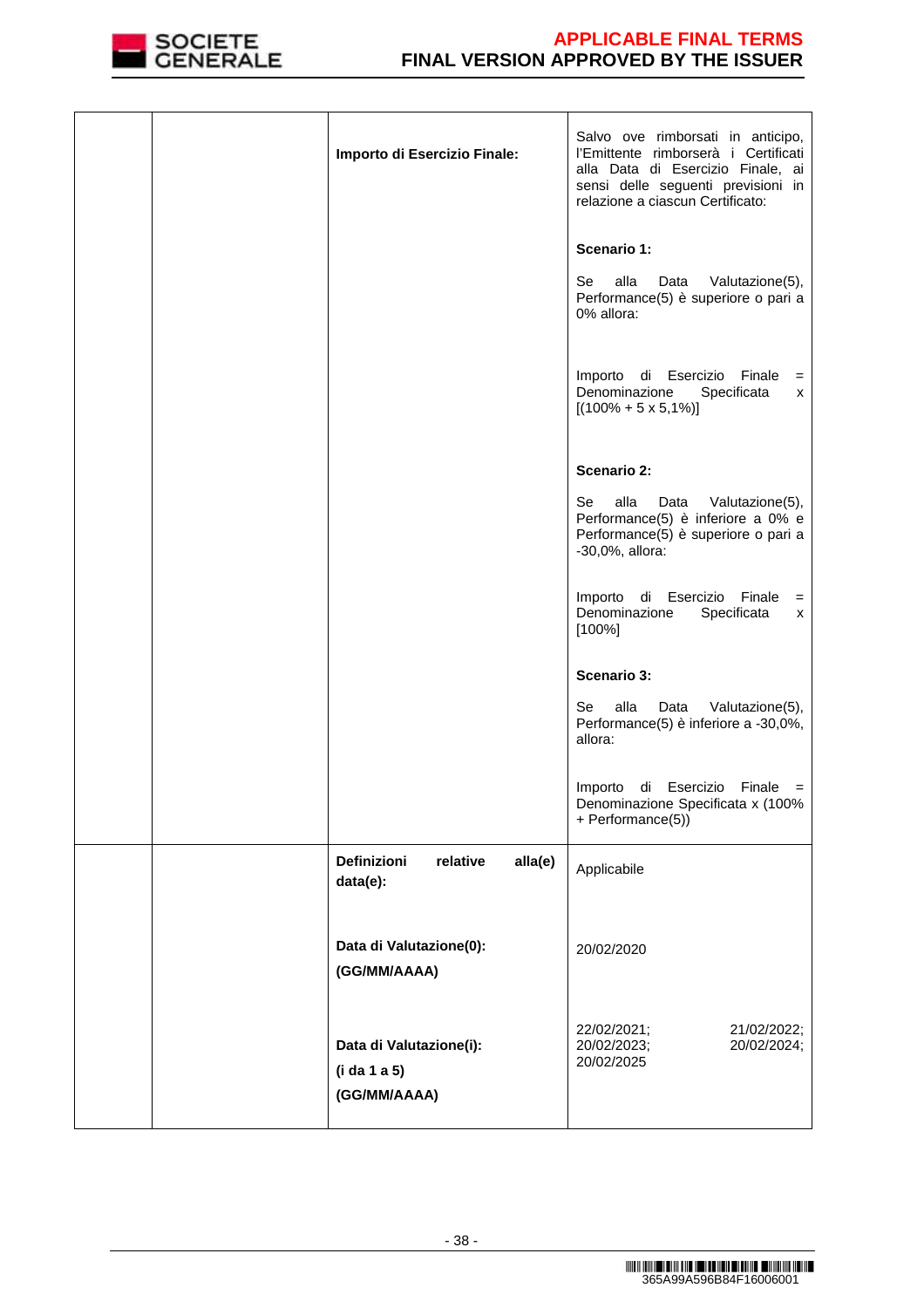

|      |                                                                                                          | Definizioni relative al Prodott                                                                                                                                                                                                                                                                                                       | Applicabile,<br>nel<br>rispetto<br>delle<br>previsioni della Condizione 4 dei<br>Termini e Condizioni Aggiuntivi<br>relativi alle Formule                                          |  |
|------|----------------------------------------------------------------------------------------------------------|---------------------------------------------------------------------------------------------------------------------------------------------------------------------------------------------------------------------------------------------------------------------------------------------------------------------------------------|------------------------------------------------------------------------------------------------------------------------------------------------------------------------------------|--|
|      |                                                                                                          | Performance(i)<br>(i from 1 to 5)                                                                                                                                                                                                                                                                                                     | Indica $(S(i) / S(0)) - 100\%$                                                                                                                                                     |  |
|      |                                                                                                          | S(i)<br>(i da 0 a 5)                                                                                                                                                                                                                                                                                                                  | Indica<br>rispetto<br>ad<br>ogni<br>Data<br>Valutazione(i) il Prezzo di Chiusura<br>del Sottostante                                                                                |  |
| C.19 | Prezzo di rifermento<br>finale del sottostante                                                           | Si rimanda all'Elemento C.18 che precede.<br>Prezzo finale di riferimento: il valore dello(gli) strumento(i) sottostante(i)<br>alla(e) relativa(e) data(e) di rilevamento per il rimborso, subordinatamente al<br>verificarsi di determinati eventi straordinari e rettifiche che interessino tale(i)<br>strumento(i) sottostante(i). |                                                                                                                                                                                    |  |
| C.20 | Tipo di sottostante e<br>informazioni su dove<br>reperire le informazioni<br>sul sottostante             | Il tipo di sottostante è: indice<br>Informazioni relative al sottostante sono disponibili sui seguenti siti web o<br>pagine elettroniche.                                                                                                                                                                                             |                                                                                                                                                                                    |  |
|      |                                                                                                          | <b>Sponsor</b><br><b>Nome</b><br><b>Ticker</b><br>dell'Indi<br>dell'Indice<br><b>Bloomberg</b><br>ce                                                                                                                                                                                                                                  | <b>Mercato</b><br><b>Sito Internet</b><br>Regolamentato                                                                                                                            |  |
|      |                                                                                                          | <b>EURO STOXX</b><br><b>STOXX</b><br><b>ESG Leaders</b><br><b>SXXESGE</b><br>Limited<br>50 EUR Price                                                                                                                                                                                                                                  | Ciascun mercato sul<br>quale i titoli compresi<br>nell'indice<br>sono<br>negoziati,<br>come diwww.stoxx.com<br>volta<br>in<br>volta<br>dallo<br>determinato<br>Sponsor dell'Indice |  |
|      |                                                                                                          |                                                                                                                                                                                                                                                                                                                                       |                                                                                                                                                                                    |  |
|      | <b>Sezione D - Rischi</b>                                                                                |                                                                                                                                                                                                                                                                                                                                       |                                                                                                                                                                                    |  |
| D.2  | Principali informazioni<br>relative ai principali<br>rischi specifici<br>dell'emittente e del<br>garante | Sono state identificate le seguenti categorie di fattori di rischio:<br>Rischi relativi a profili macroeconomici, mercati e<br>contesto regolamentare                                                                                                                                                                                 |                                                                                                                                                                                    |  |
|      |                                                                                                          | posizione finanziaria e sui risultati delle operazioni del Gruppo                                                                                                                                                                                                                                                                     | Il contesto economico e finanziario globale, nonché il contesto dei mercati in<br>cui il Gruppo opera, possono influire negativamente sulle attività, sulla                        |  |
|      |                                                                                                          | risultati economici.                                                                                                                                                                                                                                                                                                                  | La Brexit e il suo effetto sui mercati finanziari e sul contesto economico<br>potrebbero avere un impatto negativo sulle attività del Gruppo e sui suoi                            |  |
|      |                                                                                                          |                                                                                                                                                                                                                                                                                                                                       | Il Gruppo è soggetto a un ampio quadro di vigilanza e regolamentazione in<br>ciascuno dei paesi in cui opera ed i cambiamenti di questi regimi potrebbero                          |  |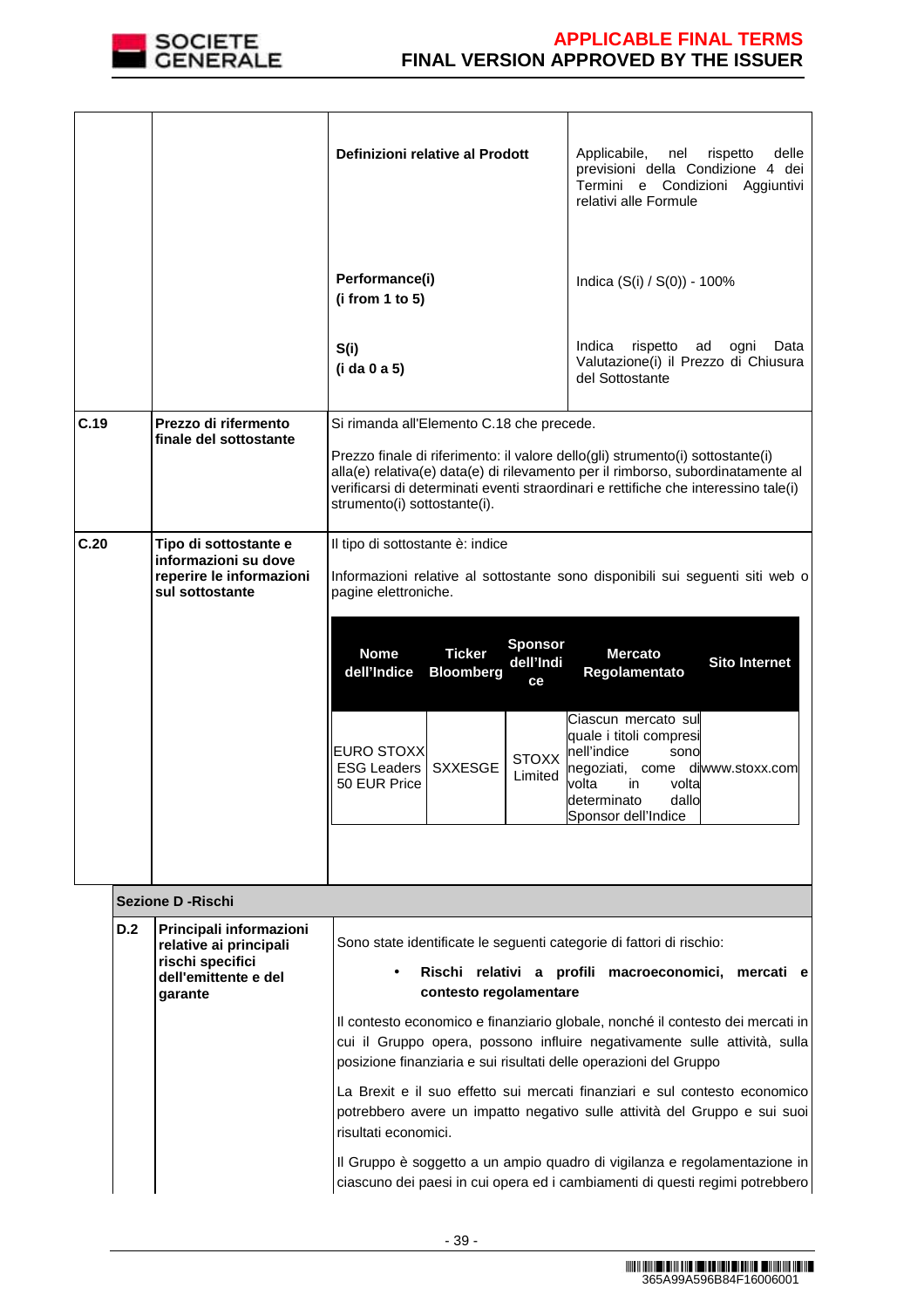

avere un effetto significativo sulle attività, alla posizione finanziaria e sui costi del Gruppo, nonché sul contesto finanziario ed economico in cui questo opera. Rischi connessi all'attuazione del piano strategico del Gruppo. L'aumento della concorrenza da parte degli operatori bancari e non bancari potrebbe avere effetti negativi sulle attività e sui risultati del Gruppo, sia sul mercato interno francese che a livello internazionale. • **Rischi di credito e di controparte**  Il Gruppo è esposto al rischio di controparte ed al rischio di concentrazione, che potrebbero produrre un effetto negativo sulle attività, i risultati economici e la posizione finanziaria del Gruppo. La solidità finanziaria e la condotta di altre istituzioni finanziarie e partecipanti al mercato potrebbe avere un impatto negativo sul Gruppo. I risultati economici e la posizione finanziaria del Gruppo potrebbero essere negativamente influenzate da accantonamenti tardivi o insufficenti per esposizioni creditizie. • **Rischi di Mercato e Strutturali**  I cambiamenti e la volatilità dei mercati finanziari possono avere rilevanti effetti negativi sull'attività del Gruppo e sui risultati delle attività di mercato. Variazioni nei tassi di interesse potrebbero avere un effetto negativo sulle attività di retail banking. Variazioni nei tassi di cambio potrebbero avere un impatto negativo sui risultati del Gruppo. • **Rischi operativi (incluso il rischio di comportamenti inappropriati) e i rischi legati all'utilizzodi modelli**  Il Gruppo è esposto a rischi legali che potrebbero avere un rilevante effetto negativo sulla sua posizione finanziaria e risultati economici. Inadempienze operative, chiusure o vincoli di capacità che interessano le istituzioni con le quali il Gruppo intrattiene relazioni commerciali, o il guasto o la violazione dei sistemi informatici del Gruppo, potrebbero influire negativamente sulle attività del Gruppo e tradursi in perdite e danni reputazionali per il Gruppo. Il Gruppo può incorrere in perdite quale conseguenza di eventi imprevisti o catastrofici, inclusi attacchi terroristici e disastri naturali. Danni reputazionali potrebbero incidere sulla posizione competitiva del Gruppo. L'incapacità del Gruppo di attrarre e trattenere personale qualificatopossono materialmente influire negativamente sull'andamento del Gruppo. I modelli, in particolare i modelli interni del Gruppo, utilizzati nei processi decisionali strategici e nei sistemi di gestione dei rischi potrebbero fallire o rivelarsi inadeguati e comportare per il Gruppo perdite finanziarie. Il Gruppo potrebbe subire perdite a seguito di eventi imprevisti o catastrofici, inclusi attacchi terroristici o catastrofi naturali. • **Rischi di funding e di liquidità**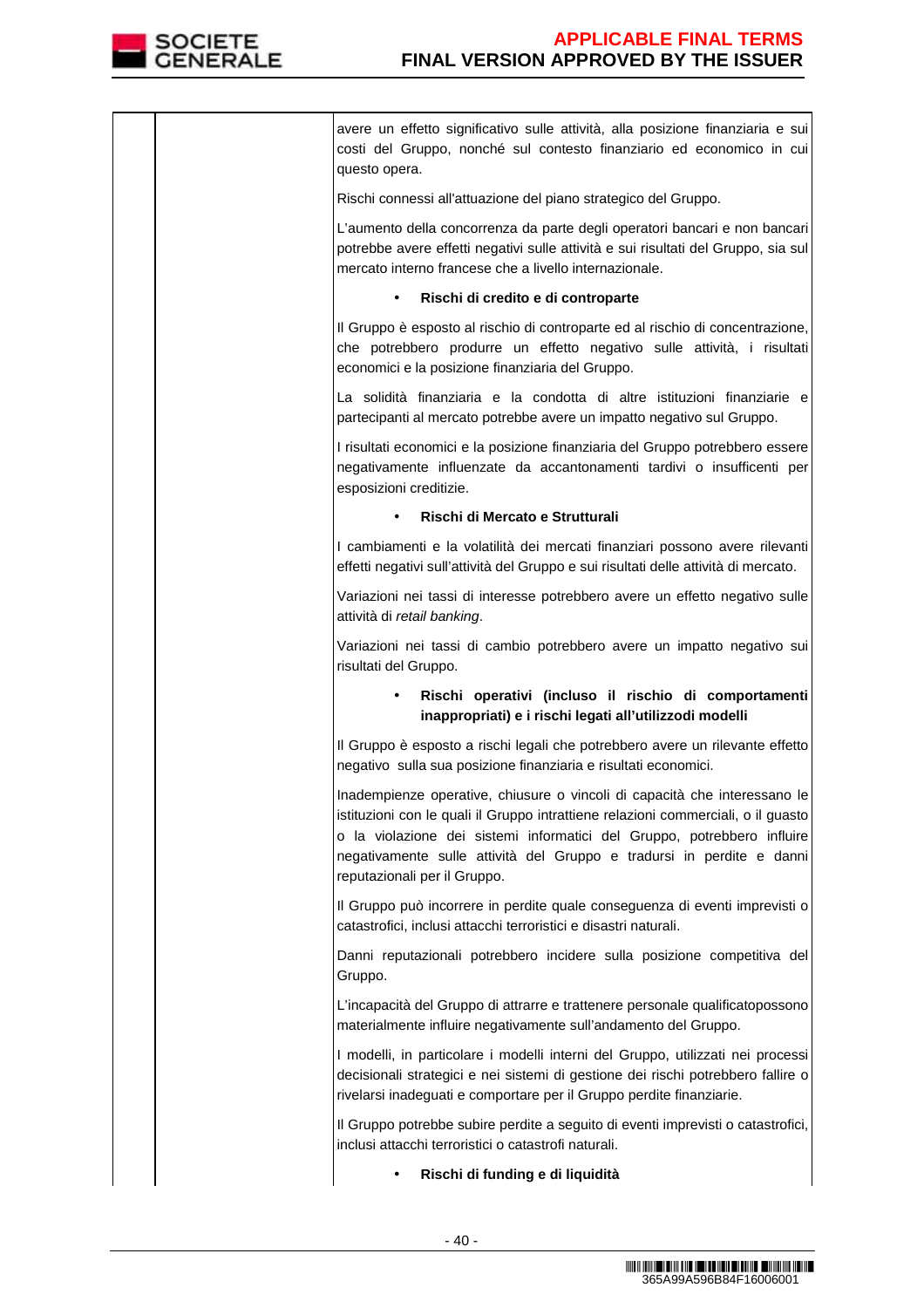

|     |                                                                                                                                                     | Una serie di misure eccezionali adottate da governi, banche centrali e<br>regolatori potrebbero avere un impatto sfavorevole sui costi di<br>finanziamento del Gruppo e il suo accesso alla liquidità                                                                                                                                                                                                                                                                                                                                                                                                                                                                                                                                                                                                                                                                                                                                                               |
|-----|-----------------------------------------------------------------------------------------------------------------------------------------------------|---------------------------------------------------------------------------------------------------------------------------------------------------------------------------------------------------------------------------------------------------------------------------------------------------------------------------------------------------------------------------------------------------------------------------------------------------------------------------------------------------------------------------------------------------------------------------------------------------------------------------------------------------------------------------------------------------------------------------------------------------------------------------------------------------------------------------------------------------------------------------------------------------------------------------------------------------------------------|
|     |                                                                                                                                                     | Un declassamento del rating esterno del Gruppo o del rating sovrano dello<br>Stato francese potrebbe avere un effetto negativo sul costo del<br>finanziamento del Gruppo e sul suo accesso alla liquidità                                                                                                                                                                                                                                                                                                                                                                                                                                                                                                                                                                                                                                                                                                                                                           |
|     |                                                                                                                                                     | Rischi relativi alle attività assicurative                                                                                                                                                                                                                                                                                                                                                                                                                                                                                                                                                                                                                                                                                                                                                                                                                                                                                                                          |
|     |                                                                                                                                                     | Un deterioramento delle condizioni di mercato, ed in particolare un<br>significativo aumento o diminuzione dei tassi di interesse, potrebbe avere<br>un effetto negativo rilevante sulle attività assicurative del ramo vita del<br>settore Assicurativo del Gruppo.                                                                                                                                                                                                                                                                                                                                                                                                                                                                                                                                                                                                                                                                                                |
|     |                                                                                                                                                     | Poiché l'Emittente è parte del Gruppo, anch'esso è soggetto ai medesimi<br>fattori di rischio.                                                                                                                                                                                                                                                                                                                                                                                                                                                                                                                                                                                                                                                                                                                                                                                                                                                                      |
| D.6 | Principali<br>relative<br>ai<br>di<br>perdita<br>rischi<br>del<br>valore di tutto o parte del<br>proprio investimento da<br>parte degli investitori | informazioni   Certificati possono prevedere un rimborso anticipato automatico al<br>principali verificarsi di un evento specifico. Conseguentemente, questo potrebbe<br>rischi specifici dei titoli e impedire ai Titolari dei Certificati di beneficiare della performance dello<br>avvertenze in merito ai strumento sottostante nell'arco dell'intero periodo inizialmente previsto.                                                                                                                                                                                                                                                                                                                                                                                                                                                                                                                                                                            |
|     |                                                                                                                                                     | I termini e le condizioni dei Certificati possono prevedere disposizioni ai<br>sensi delle quali il verificarsi di determinate turbative di mercato potrebbe<br>comportare ritardi nel regolamento dei Certificati ovvero determinate<br>modifiche. Inoltre, nel caso di eventi che interessino gli strumenti sottostanti,<br>i termini e le condizioni dei Certificati consentono all'Emittente di sostituire<br>gli strumenti sottostanti con strumenti sottostanti nuovi, cessare<br>l'esposizione alle attività sottostanti e applicare un tasso di riferimento ai<br>proventi così ottenuti fino alla data di esercizio finale dei Certificati,<br>prorogare la data di esercizio finale dei Certificati,<br>rimborsare<br>anticipatamente i Certificati sulla base del relativo valore di mercato, o<br>detrarre da qualunque importo dovuto il maggiore costo di copertura, e in<br>ciascun caso senza il preventivo consenso dei Portatori dei Certificati. |
|     |                                                                                                                                                     | I pagamenti (sia in relazione al capitale sia agli interessi, e sia a scadenza<br>che ad altre date) relativi ai Certificati sono calcolati con riferimento a uno o<br>più sottostanti, il rendimento dei Certificati si basa sulle variazioni del valore<br>del sottostante, il quale può oscillare. Si richiama l'attenzione dei futuri<br>investitori sul fatto che i Certificati potrebbero essere volatili e che gli<br>investitori potrebbero non percepire alcun interesse e perdere tutto il o una<br>parte sostanziale del capitale.                                                                                                                                                                                                                                                                                                                                                                                                                       |
|     |                                                                                                                                                     | La Garanzia costituisce un'obbligazione contrattuale generale e non<br>garantita del Garante e di nessun altro soggetto. Qualsiasi pagamento<br>inerente ai Certificati è correlato altresì all'affidabilità creditizia del Garante.                                                                                                                                                                                                                                                                                                                                                                                                                                                                                                                                                                                                                                                                                                                                |
|     |                                                                                                                                                     | Si richiama l'attenzione di coloro che desiderano investire nei Certificati che<br>beneficiano della Garanzia sul fatto che, in caso di mancato pagamento da<br>parte di un Emittente, gli importi cui hanno diritto i Portatori dei Certificati si<br>limiteranno agli importi ottenuti tramite un'apposita azione da promuoversi ai<br>sensi della Garanzia e in conformità ai relativi termini, ed essi non avranno<br>alcun diritto di istituire alcun procedimento, di natura giudiziaria o altrimenti,<br>né di avanzare alcuna pretesa nei confronti dell'Emittente.                                                                                                                                                                                                                                                                                                                                                                                         |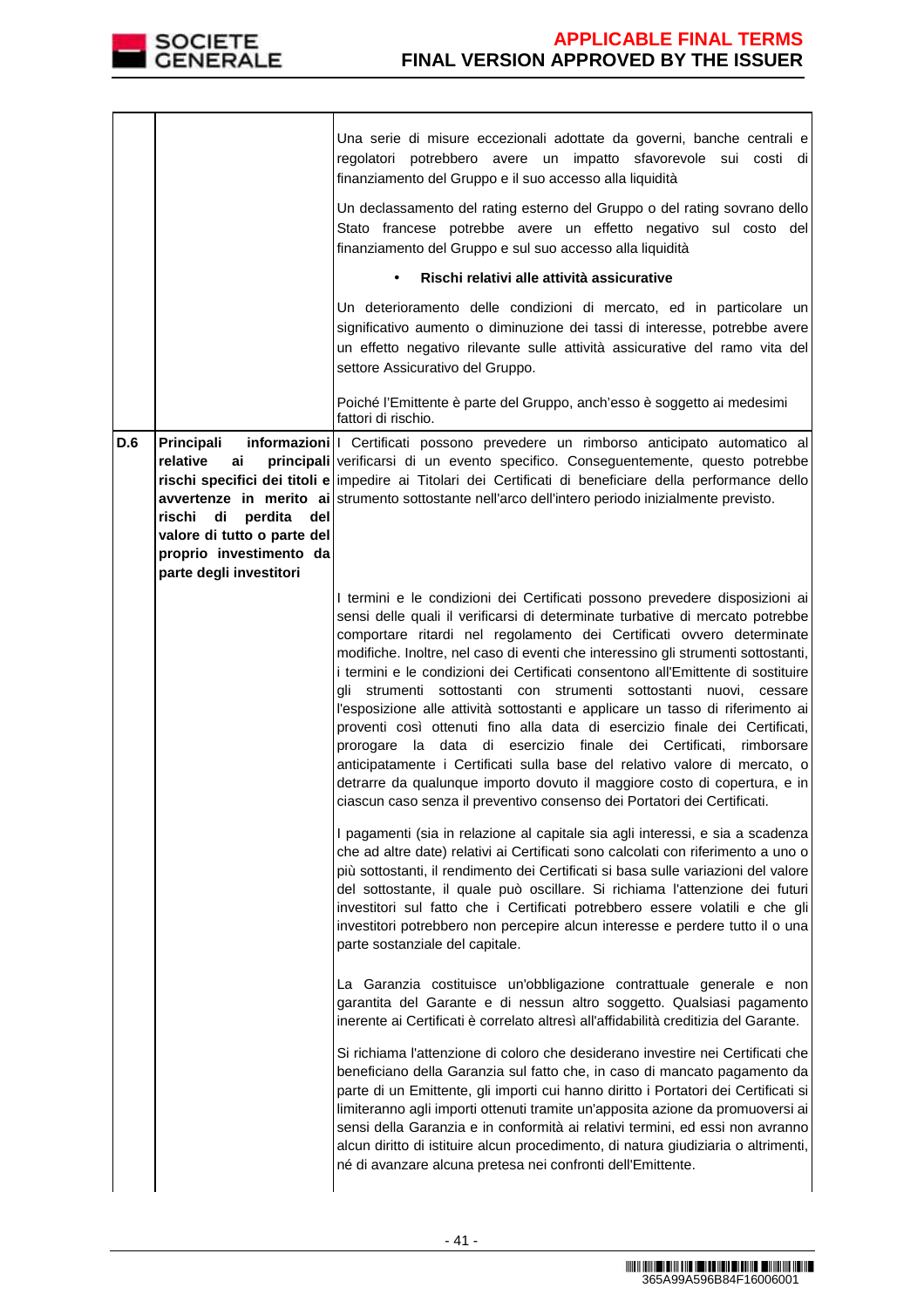La Garanzia è una mera garanzia di pagamento e non una garanzia relativa alla performance dell'Emittente rilevante né ad alcuno degli altri obblighi dello stesso ai sensi dei Certificati, che beneficiano della Garanzia. Société Générale opererà in qualità di emittente ai sensi del Programma, di Garante dei Certificati emessi dall'Emittente e di fornitore di strumenti di copertura per l'Emittente. Di conseguenza, gli investitori saranno esposti non solo al rischio di credito del Garante, ma anche ai rischi operativi derivanti dalla mancanza di indipendenza del Garante con riguardo all'assunzione dei propri doveri e obblighi in qualità di Garante e fornitore di strumenti di copertura.

|                     | E.2.b Motivi dell'offerta e | I proventi netti di ciascuna emissione dei Certificati saranno utilizzati ai fini                                                                                                                                                                                                                                                                                                                                                               |  |  |
|---------------------|-----------------------------|-------------------------------------------------------------------------------------------------------------------------------------------------------------------------------------------------------------------------------------------------------------------------------------------------------------------------------------------------------------------------------------------------------------------------------------------------|--|--|
| Sezione E - Offerta |                             |                                                                                                                                                                                                                                                                                                                                                                                                                                                 |  |  |
|                     |                             | Si richiama l'attenzione degli investitori sul fatto che potrebbero<br>incorrere nella perdita totale o parziale del proprio investimento.                                                                                                                                                                                                                                                                                                      |  |  |
|                     |                             | Nel corso della vita dei Certificati, il valore di mercato degli stessi potrebbe<br>risultare inferiore al capitale investito. Inoltre, in caso di insolvenza da parte<br>dell'Emittente e/o del Garante potrebbe verificarsi la perdita totale del<br>capitale investito.                                                                                                                                                                      |  |  |
|                     |                             | La regolamentazione e la riforma dei "benchmarks" potrebbe influenzare<br>negativamente il valore dei Certificati che si riferiscono o sono connessi a<br>tali "benchmarks"                                                                                                                                                                                                                                                                     |  |  |
|                     |                             | In relazione all'offerta dei Certificati, l'Emittente e il Garante e/o le rispettive<br>affiliate potrebbero stipulate una o più operazioni di copertura con riguardo<br>a una o più attività di riferimento o relativi derivati, suscettibili di incidere sul<br>prezzo di mercato, sulla liquidità o sul valore dei Certificati.                                                                                                              |  |  |
|                     |                             | L'Emittente e il Garante e qualunque delle rispettive controllate e/o affiliate<br>potrebbero operare in altre vesti in relazione ai Certificati, ad esempio in<br>qualità di market maker, agente per il calcolo o agente. Pertanto,<br>potrebbero verificarsi potenziali conflitti di interesse.                                                                                                                                              |  |  |
|                     |                             | L'Emittente e il Garante, e qualunque delle rispettive controllate e/o affiliate,<br>in relazione alle altre rispettive attività commerciali, potrebbero essere in<br>possesso di, o acquisire, informazioni rilevanti in merito alle attività<br>sottostanti. Tali attività e informazioni potrebbero comportare conseguenze<br>negative per i Portatori dei Certificati.                                                                      |  |  |
|                     |                             | I potenziali conflitti di interesse e i rischi operativi derivanti da tale<br>mancanza di indipendenza dovrebbero in parte essere mitigati dal fatto che<br>all'interno del Garante, l'implementazione della Garanzia e la fornitura di<br>strumenti di copertura compete a divisioni differenti, ognuna gestita come<br>unità operativa distinta, segregata da barriere informative (i cosiddetti<br>Chinese Walls) e gestita da team diversi. |  |  |
|                     |                             | all'assunzione dei propri doveri e obblighi in qualità di Garante e fornitore di<br>strumenti di copertura.                                                                                                                                                                                                                                                                                                                                     |  |  |

|     | E.2.b   Motivi dell'offerta e<br>utilizzo dei proventi        | proventi netti di ciascuna emissione dei Certificati saranno utilizzati ai fini<br>del finanziamento generico del Gruppo Société Générale, ivi compreso ai<br>fini del perseguimento del profitto.                                                                                                                                                                                              |
|-----|---------------------------------------------------------------|-------------------------------------------------------------------------------------------------------------------------------------------------------------------------------------------------------------------------------------------------------------------------------------------------------------------------------------------------------------------------------------------------|
| E.3 | Descrizione dei termini e<br>delle condizioni<br>dell'offerta | Giurisdizione(i) dell'offerta pubblica: Italia<br>Periodo di Offerta: Dal 31 gennaio 2020 (incluso) alle 09:00 CET (Central)<br>European Time) al 18 febbraio 2020 (incluso), alle 16:00 CET, salvo<br>chiusura anticipata del Periodo di Offerta, come descritto di seguito.<br>I Certificati verranno collocate:<br>(a) all'interno dei locali dei Collocatori (presso le sedi e le filiali); |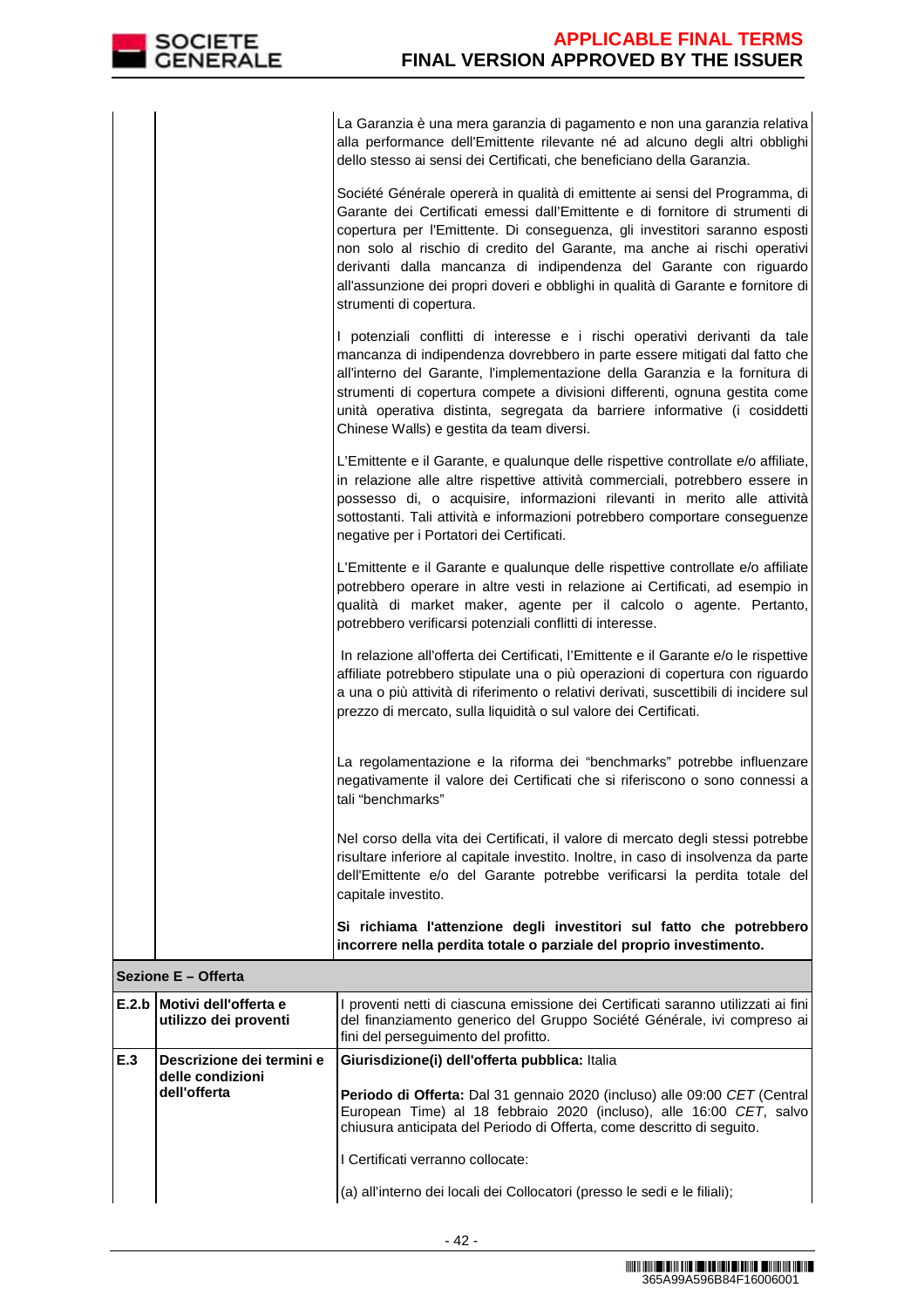

|     |                                                                                                                                | (b) mediante offerta fuori sede ai sensi dell'articolo 30 e dell'articolo 31 del<br>d.lgs 24 febbraio 1998 n. 58 come successivamente modificato (il "Testo<br>Unico della Finanza") dal 31 gennaio 2020 alle 9.00 CET al 13 febbraio<br>2020 (incluso), alle 16.00 CET;                                                                                                                                                                                                                                                                                                                                            |
|-----|--------------------------------------------------------------------------------------------------------------------------------|---------------------------------------------------------------------------------------------------------------------------------------------------------------------------------------------------------------------------------------------------------------------------------------------------------------------------------------------------------------------------------------------------------------------------------------------------------------------------------------------------------------------------------------------------------------------------------------------------------------------|
|     |                                                                                                                                | salvo chiusura anticipata del Periodo d'Offerta come descritto di seguito.                                                                                                                                                                                                                                                                                                                                                                                                                                                                                                                                          |
|     |                                                                                                                                | I Collocatori che intendono collocare i Certificati attraverso l'offerta fuori<br>sede ai sensi dell'articolo 30 del Testo Unico della Finanza raccoglieranno i<br>Moduli di adesione - invece che direttamente presso le loro filiali e uffici -<br>attraverso consulenti finanziari abilitati all'offerta fuori sede ai sensi<br>dell'articolo 31 del Testo Unico della Finanza.                                                                                                                                                                                                                                  |
|     |                                                                                                                                | Ai sensi dell'articolo 30, comma 6, del Testo Unico della Finanza, la validità<br>e l'efficacia dei contratti sottoscritti tramite Offerta Fuori Sede è sospesa<br>per un periodo di 7 (sette) giorni dalla data di sottoscrizione del Modulo di<br>Adesione da parte del relativo investitore.                                                                                                                                                                                                                                                                                                                     |
|     |                                                                                                                                | Entro tale periodo gli investitori possono comunicare al relativo Collocatore<br>il loro recesso, senza dover pagare alcun costo o commissione.                                                                                                                                                                                                                                                                                                                                                                                                                                                                     |
|     |                                                                                                                                | Prezzo di Offerta: I Certificati saranno offerti al Prezzo di Emissione, una<br>parte del quale, pari al massimo al 3,00%, è costituita dalla commissione<br>di distribuzione dovuta in via anticipata dall'Emittente al Collocatore.                                                                                                                                                                                                                                                                                                                                                                               |
|     |                                                                                                                                | Condizioni a cui è soggetta l'offerta: L'offerta dei Certificati è subordinata<br>alla loro emissione e a qualunque condizione aggiuntiva contenuta nei<br>termini generali di attività degli intermediari finanziari, dagli stessi notificate<br>agli investitori.                                                                                                                                                                                                                                                                                                                                                 |
|     |                                                                                                                                | L'Emittente si riserva il diritto di chiudere il Periodo di Offerta prima della<br>scadenza<br>inizialmente<br>stabilita<br>qualunque<br>motivo.<br>per<br>L'Emittente si riserva il diritto di ritirare l'offerta e annullare l'emissione dei<br>Certificati per qualunque motivo e in un qualsiasi momento alla Data di<br>Emissione o precedentemente alla stessa. Resta inteso che qualora un<br>potenziale investitore abbia richiesto la sottoscrizione e l'Emittente eserciti<br>tale diritto, tale potenziale investitore non avrà alcun diritto di sottoscrivere<br>o acquistare altrimenti i Certificati. |
|     |                                                                                                                                | In ogni caso, l'avviso agli investitori relativo alla chiusura anticipata o al<br>ritiro, a seconda dei casi, sarà pubblicato sul sito web dell'Emittente<br>(http://prospectus.socgen.com).                                                                                                                                                                                                                                                                                                                                                                                                                        |
|     |                                                                                                                                | La validità dell'offerta è soggetta al rilascio dell'autorizzazione alla<br>negoziazione sull'EuroTLX da parte di Borsa Italiana S.p.A. entro e non<br>oltre il giorno immediatamente precedente alla Data di Emissione;<br>diversamente, l'offerta deve considerarsi ritirata e l'emissione annullata.<br>L'Emittente s'impegna a presentare per tempo la relativa domanda a Borsa<br>Italiana S.p.A., al fine di consentire a Borsa Italiana S.p.A. di prendere una<br>decisione, in base ai suoi regolamenti, entro il giorno immediatamente<br>precedente alla Data di Emissione.                               |
|     |                                                                                                                                | Prezzo di Emissione: EUR 100 per Certificato di Denominazione<br>Specificata di EUR 100                                                                                                                                                                                                                                                                                                                                                                                                                                                                                                                             |
| E.4 | Descrizione di qualunque<br>interesse rilevante ai fini<br>dell'emissione/offerta, ivi<br>compresi i conflitti di<br>interesse | Fatte salve le eventuali commissioni spettanti al/i dealer, per quanto a<br>conoscenza dell'Emittente nessuno dei soggetti coinvolti nell'emissione dei<br>Certificati ha un interesse rilevante nell'offerta. Il Dealer e le sue affiliate si<br>sono impegnate, e potrebbero in futuro impegnarsi, in operazioni di<br>investment banking e/o commercial banking transactions, e potrebbero nel<br>corso ordinario del business eseguire altri servizi per l'Emittente e le sue                                                                                                                                   |